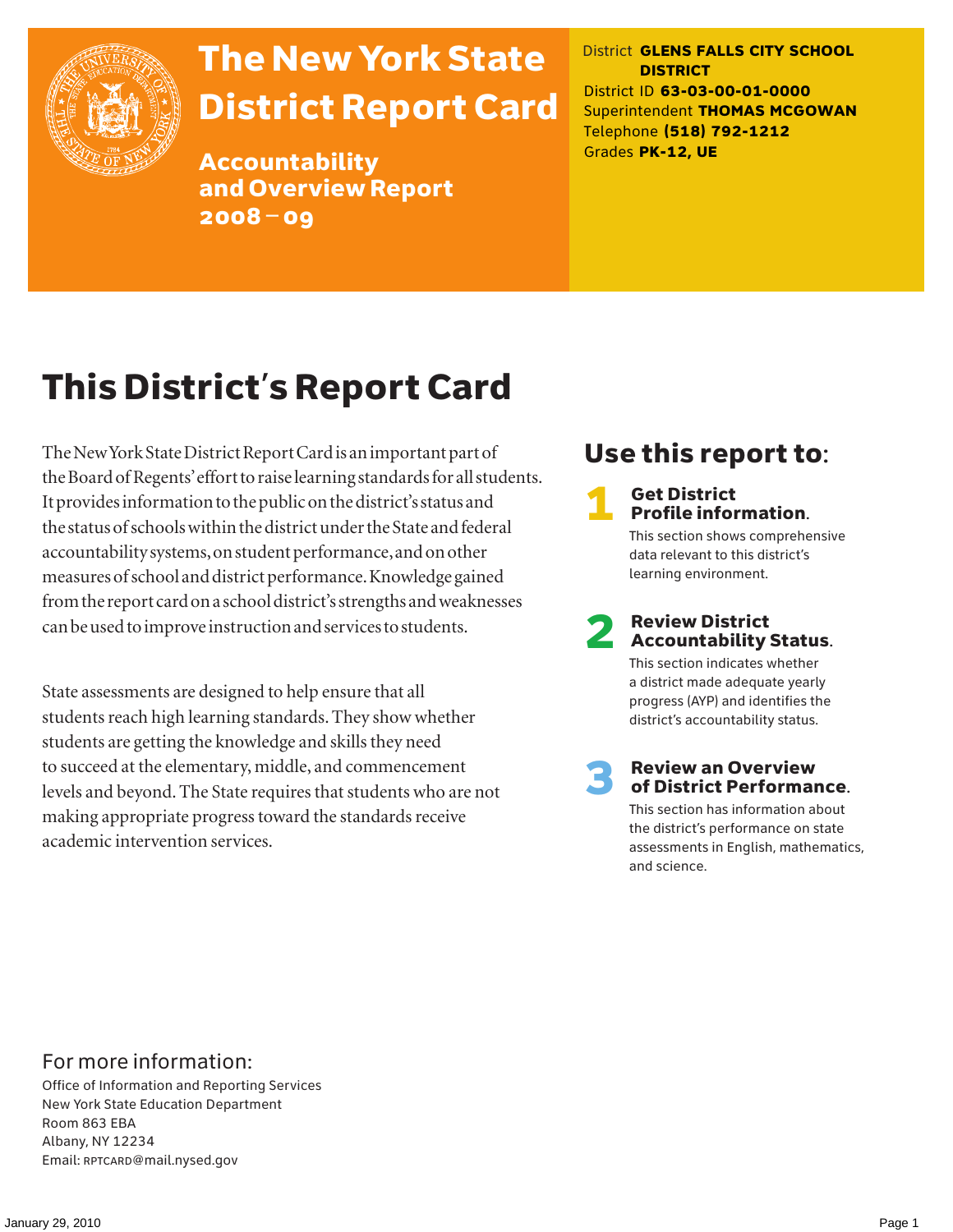## District Profile

This section shows comprehensive data relevant to this school district's learning environment, including information about enrollment, average class size, and teacher qualifications.

## Enrollment

|                            | $2006 - 07$ | $2007 - 08$ | $2008 - 09$ |
|----------------------------|-------------|-------------|-------------|
| Pre-K                      | 0           | 0           | 48          |
| Kindergarten               | 159         | 159         | 159         |
| Grade 1                    | 123         | 145         | 153         |
| Grade 2                    | 151         | 114         | 147         |
| Grade 3                    | 136         | 146         | 106         |
| Grade 4                    | 143         | 132         | 135         |
| Grade 5                    | 172         | 133         | 118         |
| Grade 6                    | 168         | 187         | 142         |
| <b>Ungraded Elementary</b> | 0           | 0           | 16          |
| Grade 7                    | 225         | 179         | 193         |
| Grade 8                    | 199         | 232         | 179         |
| Grade 9                    | 249         | 229         | 253         |
| Grade 10                   | 214         | 241         | 194         |
| Grade 11                   | 212         | 196         | 200         |
| Grade 12                   | 238         | 198         | 178         |
| <b>Ungraded Secondary</b>  | 0           | 0           | 0           |
| Total K-12                 | 2389        | 2291        | 2173        |

### Enrollment Information

*Enrollment* counts are as of Basic Educational Data System (BEDS) day, which is typically the first Wednesday of October of the school year. Students who attend BOCES programs on a part-time basis are included in a district's enrollment. Students who attend BOCES on a full-time basis or who are placed full time by the district in an out-of-district placement are not included in a district's enrollment. Students classified by districts as "pre-first" are included in first grade counts.

### Average Class Size

|                      | $2006 - 07$ | $2007 - 08$ | $2008 - 09$ |
|----------------------|-------------|-------------|-------------|
| <b>Common Branch</b> | 18          | 17          | 16          |
| Grade 8              |             |             |             |
| English              | 17          | 13          | 10          |
| <b>Mathematics</b>   | 20          | 21          | 18          |
| Science              | 22          | 23          | 19          |
| Social Studies       | 21          | 22          | 17          |
| Grade 10             |             |             |             |
| English              | 22          | 21          | 20          |
| <b>Mathematics</b>   | 16          | 19          | 19          |
| Science              | 20          | 20          | 18          |
| Social Studies       | 21          | 19          | 19          |

### Average Class Size Information

*Average Class Size* is the total registration in specified classes divided by the number of those classes with registration. *Common Branch* refers to self-contained classes in Grades 1–6.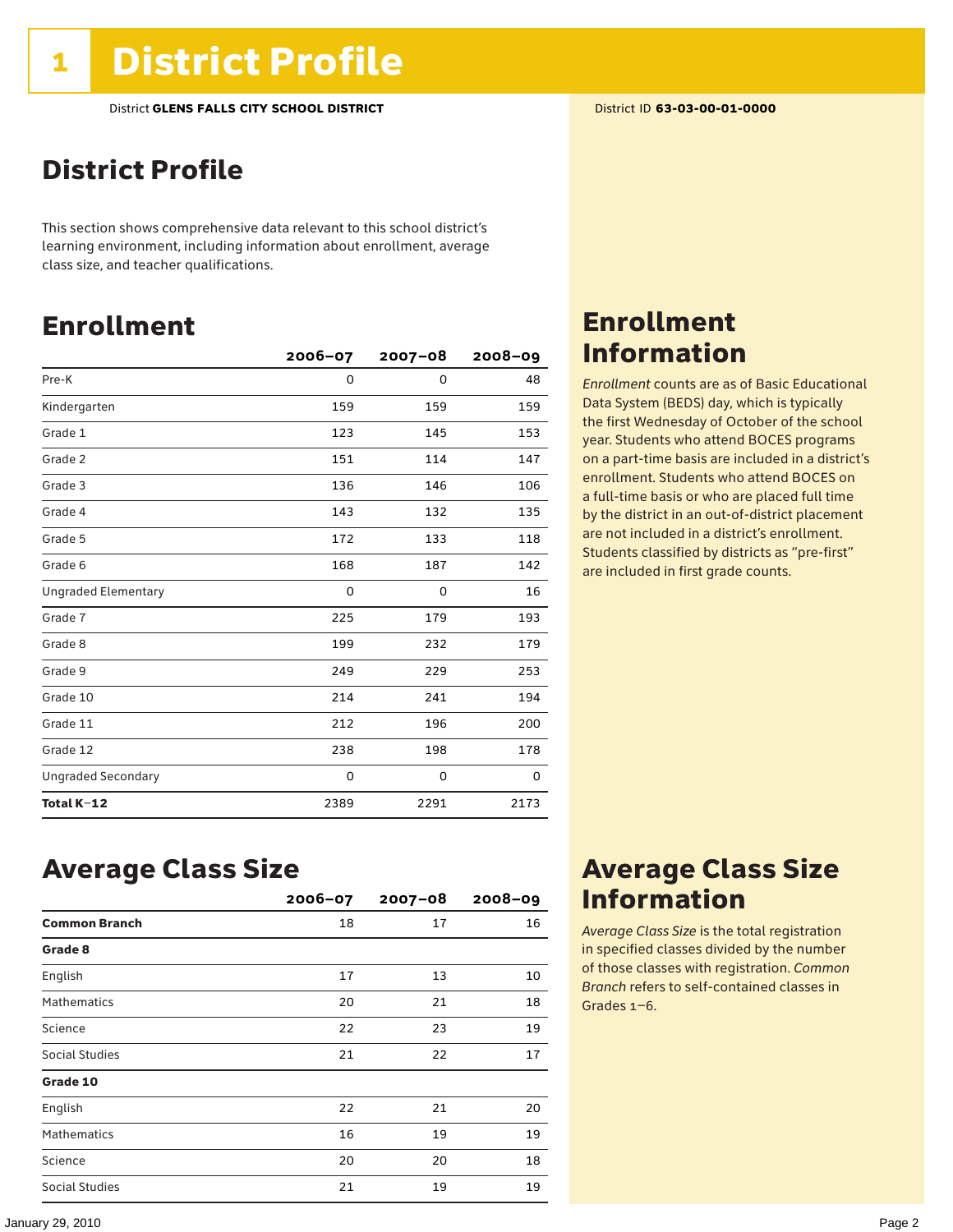## Demographic Factors

|                                  | 2006-07        |     | $2007 - 08$  |     | $2008 - 09$  |      |
|----------------------------------|----------------|-----|--------------|-----|--------------|------|
|                                  | #              | %   | #            | %   | #            | $\%$ |
| Eligible for Free Lunch          | 505            | 21% | 609          | 27% | 494          | 23%  |
| Reduced-Price Lunch              | 127            | 5%  | 186          | 8%  | 191          | 9%   |
| Student Stability*               |                | N/A |              | N/A |              | N/A  |
| Limited English Proficient       | 1              | 0%  | 3            | 0%  | 2            | 0%   |
| <b>Racial/Ethnic Origin</b>      |                |     |              |     |              |      |
| American Indian or Alaska Native | $\overline{2}$ | 0%  | $\mathbf{1}$ | 0%  | $\mathbf{1}$ | 0%   |
| <b>Black or African American</b> | 100            | 4%  | 104          | 5%  | 98           | 5%   |
| Hispanic or Latino               | 48             | 2%  | 40           | 2%  | 36           | 2%   |
| Asian or Native                  | 27             | 1%  | 28           | 1%  | 30           | 1%   |
| Hawaiian/Other Pacific Islander  |                |     |              |     |              |      |
| White                            | 2212           | 93% | 2115         | 92% | 1996         | 92%  |
| Multiracial                      | 0              | 0%  | 3            | 0%  | 12           | 1%   |

\* Available only at the school level.

### Attendance and Suspensions

|                            |     | $2005 - 06$ |     | 2006-07 | $2007 - 08$ |     |
|----------------------------|-----|-------------|-----|---------|-------------|-----|
|                            | #   | %           |     | %       | #           | %   |
| Annual Attendance Rate     |     | 94%         |     | 95%     |             | 95% |
| <b>Student Suspensions</b> | 239 | 10%         | 252 | 11%     | 268         | 12% |

### Demographic Factors Information

*Eligible for Free Lunch* and *Reduced*-*Price Lunch* percentages are determined by dividing the number of approved lunch applicants by the Basic Educational Data System (BEDS) enrollment in full-day Kindergarten through Grade 12. *Eligible for Free Lunch* and *Limited English Proficient* counts are used to determine *Similar Schools* groupings within a *Need*/*Resource Capacity* category.

### Attendance and Suspensions Information

*Annual Attendance Rate* is determined by dividing the school district's total actual attendance by the total possible attendance for a school year. A district's actual attendance is the sum of the number of students in attendance on each day the district's schools were open during the school year. Possible attendance is the sum of the number of enrolled students who should have been in attendance on each day schools were open during the school year. *Student Suspension* rate is determined by dividing the number of students who were suspended from school (not including in-school suspensions) for one full day or longer anytime during the school year by the Basic Educational Data System (BEDS) day enrollments for that school year. A student is counted only once, regardless of whether the student was suspended one or more times during the school year.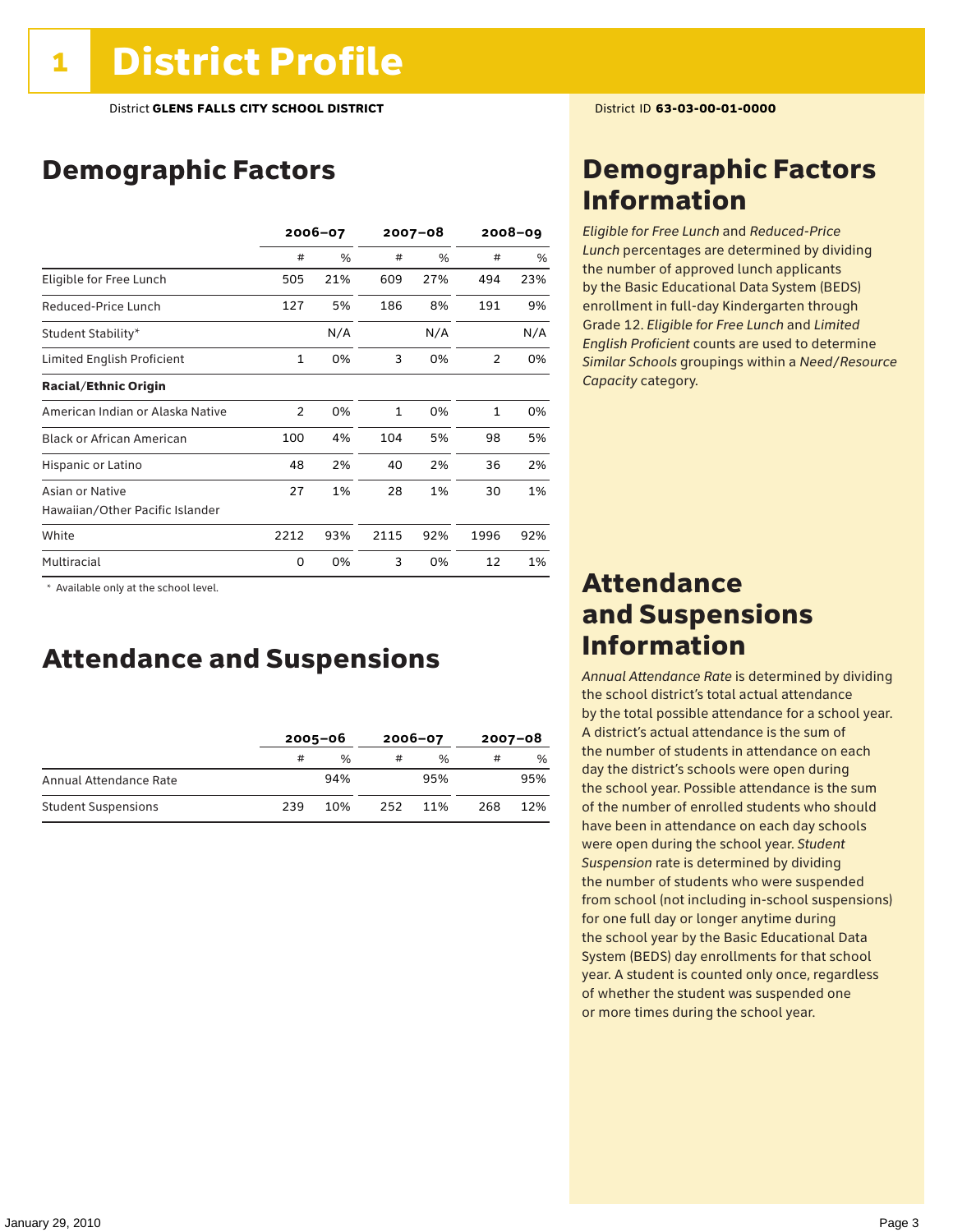## Teacher Qualifications

|                                                                 | $2006 - 07$ | 2007-08 | $2008 - 09$ |
|-----------------------------------------------------------------|-------------|---------|-------------|
| <b>Total Number of Teachers</b>                                 | 139         | 203     | 201         |
| Percent with No Valid<br><b>Teaching Certificate</b>            | 0%          | 1%      | 0%          |
| Percent Teaching Out<br>of Certification                        | 1%          | 2%      | 0%          |
| Percent with Fewer Than<br>Three Years of Experience            | 6%          | 3%      | 3%          |
| Percentage with Master's Degree<br>Plus 30 Hours or Doctorate   | 9%          | 7%      | 8%          |
| <b>Total Number of Core Classes</b>                             | 553         | 644     | 613         |
| Percent Not Taught by<br><b>Highly Qualified Teachers</b>       | 1%          | 1%      | 0%          |
| <b>Total Number of Classes</b>                                  | 814         | 804     | 774         |
| Percent Taught by Teachers Without<br>Appropriate Certification | 1%          | 3%      | 1%          |

### Teacher Turnover Rate

|                                                                       | $2005 - 06$ | 2006-07 | 2007-08 |
|-----------------------------------------------------------------------|-------------|---------|---------|
| Turnover Rate of Teachers with Fewer<br>than Five Years of Experience | 22%         | 18%     | 29%     |
| Turnover Rate of All Teachers                                         | 13%         | 10%     | 14%     |

## Staff Counts

|                                       | $2006 - 07$ | $2007 - 08$ | $2008 - 09$ |
|---------------------------------------|-------------|-------------|-------------|
| <b>Total Other Professional Staff</b> | 26          | 20          | 17          |
| Total Paraprofessionals*              | 90          | 100         | 93          |
| <b>Assistant Principals</b>           |             |             |             |
| Principals                            |             | 6           |             |

 $*$  Not available at the school level.

## Teacher Qualifications Information

The *Percent Teaching Out of Certification* is the percent doing so more than on an incidental basis; that is, the percent teaching for more than five periods per week outside certification.

*Core Classes* are primarily K-6 common branch, English, mathematics, science, social studies, art, music, and foreign languages. To be *Highly Qualified*, a teacher must have at least a Bachelor's degree, be certified to teach in the subject area, and show subject matter competency.

### Teacher Turnover Rate Information

*Teacher Turnover Rate* for a specified school year is the number of teachers in that school year who were not teaching in the following school year divided by the number of teachers in the specified school year, expressed as a percentage.

## Staff Counts Information

*Other Professionals* includes administrators, guidance counselors, school nurses, psychologists, and other professionals who devote more than half of their time to non-teaching duties. Teachers who are shared between buildings within a district are reported on the district report only.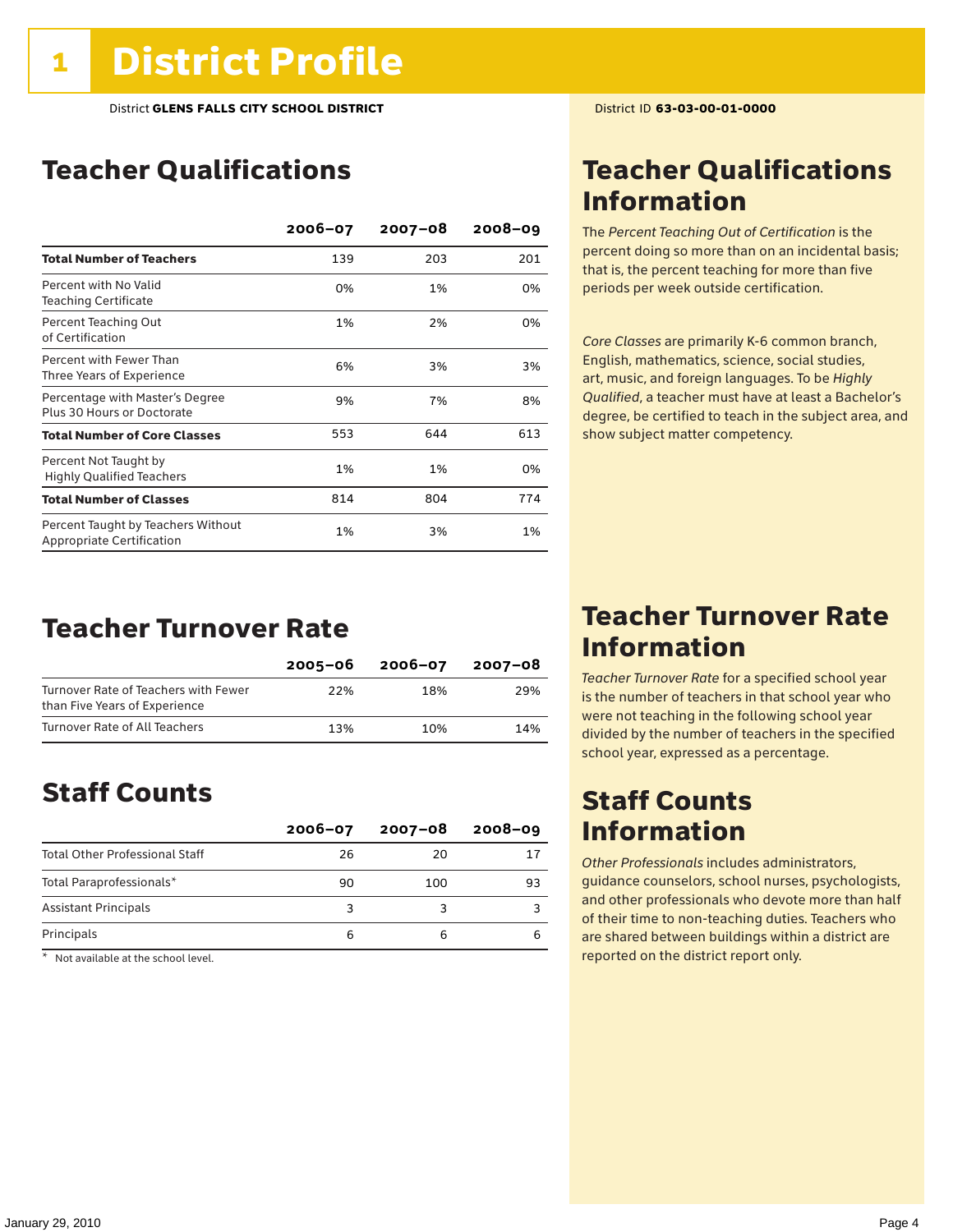## Understanding How Accountability Works in New York State

The federal No Child Left Behind (NCLB) Act requires that states develop and report on measures of student proficiency in 1) English language arts (ELA), in 2) mathematics, and on 3) a third indicator. In New York State in 2008–09, the third indicator is science at the elementary/middle level and graduation rate at the secondary level. Schools or districts that meet predefined goals on these measures are making Adequate Yearly Progress (AYP).



For more information about accountability in New York State, visit: http://www.emsc.nysed.gov/irts/accountability/.

### 1 English Language Arts (ELA)

To make AYP in ELA, every accountability group must make AYP. For a group to make AYP, it must meet the participation *and* the performance criteria.

### A Participation Criterion

At the elementary/middle level, 95 percent of Grades 3–8 students enrolled during the test administration period in each group with 40 or more students must be tested on the New York State Testing Program (NYSTP) in ELA or, if appropriate, the New York State English as a Second Language Achievement Test (NYSESLAT), or the New York State Alternate Assessment (NYSAA) in ELA. At the secondary level, 95 percent of seniors in 2008–09 in each accountability group with 40 or more students must have taken an English examination that meets the students' graduation requirement.

#### B Performance Criterion

At the elementary/middle level, the Performance Index (PI) of each group with 30 or more continuously enrolled tested students must equal or exceed its Effective Annual Measurable Objective (AMO) or the group must make Safe Harbor. (NYSESLAT is used only for participation.) At the secondary level, the PI of each group in the 2005 cohort with 30 or more members must equal or exceed its Effective AMO or the group must make Safe Harbor. To make Safe Harbor, the PI of the group must equal or exceed its Safe Harbor Target and the group must qualify for Safe Harbor using the third indicator, science or graduation rate.

### 2 Mathematics

The same criteria for making AYP in ELA apply to mathematics. At the elementary/middle level, the measures used to determine AYP are the NYSTP and the NYSAA in mathematics. At the secondary level, the measures are mathematics examinations that meet the students' graduation requirement.

### 3 Third Indicator

In addition to English language arts and mathematics, the school must also make AYP in a third area of achievement. This means meeting the criteria in science at the elementary/middle level and the criteria in graduation rate at the secondary level.

Elementary/Middle-Level Science: To make AYP, the All Students group must meet the participation criterion *and* the performance criterion.

### A Participation Criterion

Eighty percent of students in Grades 4 and/or 8 enrolled during the test administration period in the All Students group, if it has 40 or more students, must be tested on an accountability measure. In Grade 4, the measures are the Grade 4 elementary-level science test and the Grade 4 NYSAA in science. In Grade 8 science, the measures are the Grade 8 middle-level science test, Regents science examinations, and the Grade 8 NYSAA in science.

#### B Performance Criterion

The PI of the All Students group, if it has 30 or more students, must equal or exceed the State Science Standard (100) or the Science Progress Target.

Qualifying for Safe Harbor in Elementary/Middle-Level ELA and Math: To qualify, the group must meet both the participation criterion and the performance criterion in science.

Secondary-Level Graduation Rate: For a school to make AYP in graduation rate, the percent of students in the 2004 graduation-rate total cohort in the All Students group earning a local or Regents diploma by August 31, 2008 must equal or exceed the Graduation-Rate Standard (55%) or the Graduation-Rate Progress Target.

Qualifying for Safe Harbor in Secondary-Level ELA and Math: To qualify, the percent of the 2004 graduation-rate total cohort earning a local or Regents diploma by August 31, 2008 must equal or exceed the Graduation-Rate Standard (55%) or the Graduation-Rate Progress Target for that group.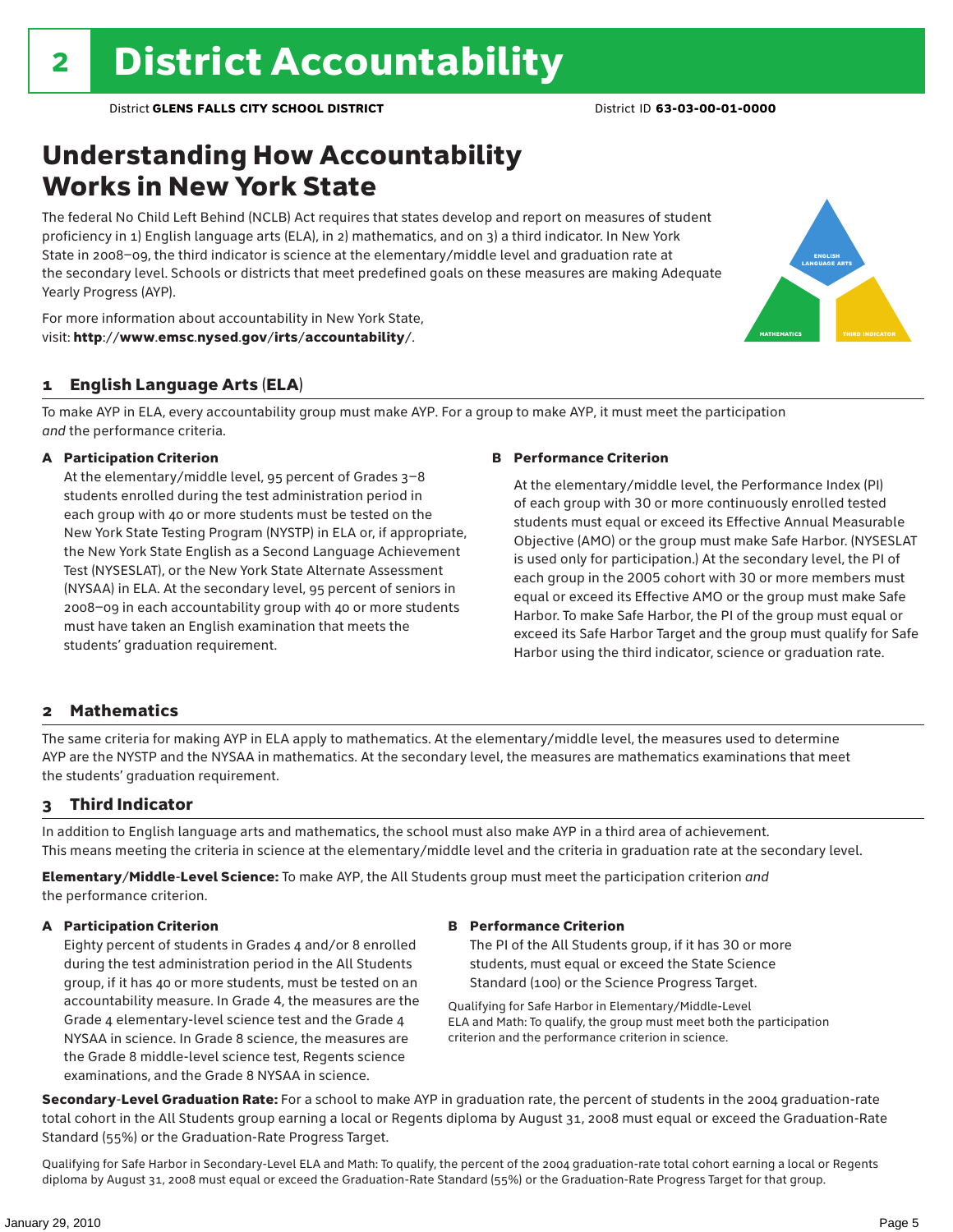## Useful Terms for Understanding Accountability

### Accountability Cohort for English

### and Mathematics

The 2005 school accountability cohort consists of all students who first entered Grade 9 anywhere in the 2005–06 school year, and all ungraded students with disabilities who reached their seventeenth birthday in the 2005–06 school year, who were enrolled on October 1, 2008 and did not transfer to a diploma granting program. Students who earned a high school equivalency diploma or were enrolled in an approved high school equivalency preparation program on June 30, 2009, are not included in the 2005 school accountability cohort. The 2005 district accountability cohort consists of all students in each school accountability cohort plus students who transferred within the district after BEDS day plus students who were placed outside the district by the Committee on Special Education or district administrators and who met the other requirements for cohort membership. Cohort is defined in Section 100.2 (p) (16) of the Commissioner's Regulations.

### Adequate Yearly Progress (AYP)

Adequate Yearly Progress (AYP) indicates satisfactory progress by a district or a school toward the goal of proficiency for all students.

#### Annual Measurable Objective (AMO)

The Annual Measurable Objective (AMO) is the Performance Index (PI) value that signifies that an accountability group is making satisfactory progress toward the goal that 100 percent of students will be proficient in the State's learning standards for English language arts and mathematics by 2013–14. The AMOs for each grade level will be increased as specified in CR100.2(p) (14) and will reach 200 in 2013–14. (See Effective AMO for further information.)

### Continuously Enrolled Students

At the elementary/middle level, continuously enrolled students are those enrolled in the school or district on BEDS day (usually the first Wednesday in October) of the school year until the test administration period. At the secondary level, all students who meet the criteria for inclusion in the accountability cohort are considered to be continuously enrolled.

### Effective Annual Measurable Objective (Effective AMO)

The Effective Annual Measurable Objective (Effective AMO) is the Performance Index (PI) value that each accountability group within a school or district is expected to achieve to make Adequate Yearly Progress (AYP). The Effective AMO is the lowest PI that an accountability group of a given size can achieve in a subject for the group's PI not to be considered significantly different from the AMO for that subject. If an accountability group's PI equals or exceeds the Effective AMO, it is considered to have made AYP. A more complete definition of Effective AMO and a table showing the PI values that each group size must equal or exceed to make AYP are available at www.emsc.nysed.gov/irts.

### Graduation-Rate Total Cohort

This term is defined on the graduation-rate accountability page.

#### Performance Index (PI)

Performance Index is a value from 0 to 200 that is assigned to an accountability group, indicating how that group performed on a required State test (or approved alternative) in English language arts, mathematics, or science. Student scores on the tests are converted to four performance levels, from Level 1 to Level 4. (See performance level definitions on the Overview Summary page.) At the elementary/middle level, the PI is calculated using the following equation:

100 × [(Count of Continuously Enrolled Tested Students Performing at Levels 2, 3, and 4 + the Count at Levels 3 and 4) ÷ Count of All Continuously Enrolled Tested Students]

At the secondary level, the PI is calculated using the following equation:

100 × [(Count of Cohort Members Performing at Levels 2, 3, and  $4 +$  the Count at Levels 3 and  $4$ ) ÷ Count of All Cohort Members]

A list of tests used to measure student performance for accountability is available at www.emsc.nysed.gov/irts.

### Progress Target

For accountability groups below the State Standard in science or graduation rate, the Progress Target is an alternate method for making Adequate Yearly Progress (AYP) or qualifying for Safe Harbor in English language arts and mathematics based on improvement over the previous year's performance.

### Safe Harbor

Safe Harbor provides an alternate means to demonstrate Adequate Yearly Progress (AYP) for accountability groups that do not achieve their Effective Annual Measurable Objectives (AMOs) in English or mathematics.

### Safe Harbor Targets

The 2008–09 safe harbor targets were calculated using the following equation:

2007–08 PI + (200 – the 2007–08 PI) × 0.10

#### Science Progress Target

The elementary/middle-level 2008–09 Science Progress Target is calculated by adding one point to the 2007–08 PI. The 2009–10 Science Progress Target is calculated by adding one point to the 2008–09 PI. The 2008–09 target is provided for groups whose PI was below the State Science Standard in 2008–09.

#### Science Standard

The criterion value that represents a minimally satisfactory performance in science. In 2008–09, the State Science Standard at the elementary/middle level is a Performance Index (PI) of 100. The Commissioner may raise the State Science Standard at his discretion in future years.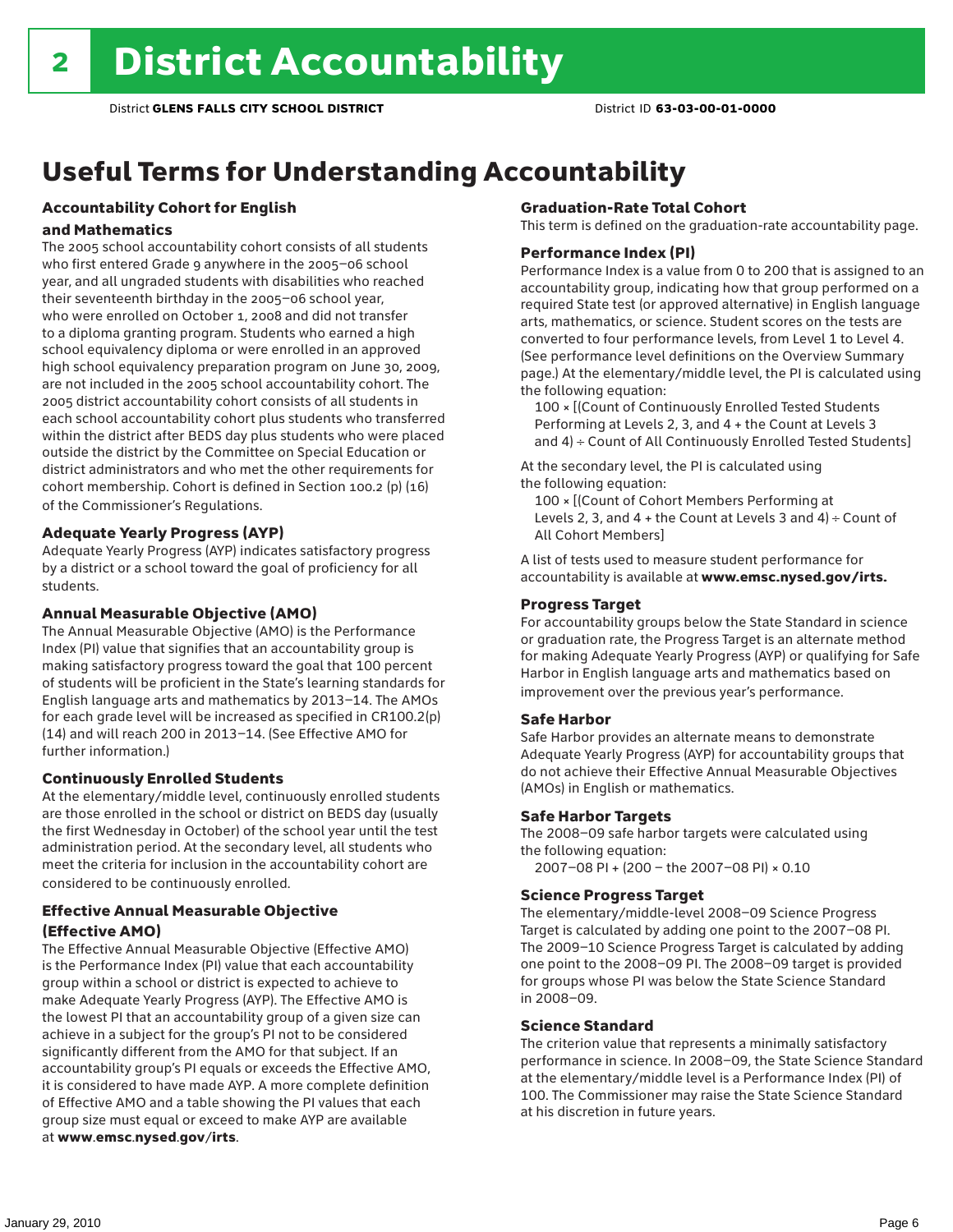## Understanding Your District Accountability Status

The list below defines the district status categories applied to each accountability measure under New York State's district accountability system, which is divided into a Federal Title I component and a State component. Accountability measures for districts are English language arts (ELA), mathematics, elementary/middle-level science, and graduation rate. A district may be assigned a different status for different accountability measures. The overall status of a district is the status assigned to the district for the accountability measure with the most advanced designation in the hierarchy. If the district receives Title I funds, it is the most advanced designation in the Title I hierarchy, unless the district is in good standing under Title I but identified as DRAP under the State hierarchy. A district that does not receive Title I funding in a school year does not have a federal status in that year; however, all districts receive a state status even if they do not receive Title I funding. Consequences for districts not in good standing can be found at: http://www.emsc.nysed.gov/irts/accountability/.

For the 2009–10 accountability status of component schools in your district, see http://www.emsc.nysed.gov/irts/accountability/designations/.

|                       | <b>Federal Title I Status</b><br>(Applies to all New York State districts receiving Title I funds)                                                                                                                                                                                                                                             | <b>New York State Status</b><br>(Applies to New York State districts) |                                                                                                                                                                                                                                                                                                                       |  |  |  |
|-----------------------|------------------------------------------------------------------------------------------------------------------------------------------------------------------------------------------------------------------------------------------------------------------------------------------------------------------------------------------------|-----------------------------------------------------------------------|-----------------------------------------------------------------------------------------------------------------------------------------------------------------------------------------------------------------------------------------------------------------------------------------------------------------------|--|--|--|
|                       | ← District in Good Standing<br>A district is considered to be in good standing if it has not been identified as a District in Need of Improvement<br>or a District Requiring Academic Progress.                                                                                                                                                |                                                                       |                                                                                                                                                                                                                                                                                                                       |  |  |  |
| $\blacktriangleright$ | District in Need of Improvement (Year 1)<br>A district that has not made AYP for two consecutive years<br>on the same accountability measure is considered a District<br>in Need of Improvement (Year 1) for the following year, if it<br>continues to receive Title I funds.                                                                  |                                                                       | <b>District Requiring Academic Progress (Year 1)</b><br>A district that has not made AYP on the same accountability<br>measure for two consecutive years is considered a District Requiring<br>Academic Progress (Year 1) for the following year.                                                                     |  |  |  |
|                       | District in Need of Improvement (Year 2)<br>A District in Need of Improvement (Year 1) that does not<br>make AYP on the accountability measure for which it was<br>identified is considered a District in Need of Improvement<br>(Year 2) for the following year, if it continues to receive<br>Title I funds.                                 |                                                                       | <b>District Requiring Academic Progress (Year 2)</b><br>A District Requiring Academic Progress (Year 1) that does not<br>make AYP on the accountability measure for which it was identified<br>is considered a District Requiring Academic Progress (Year 2) for<br>the following year.                               |  |  |  |
|                       | District in Need of Improvement (Year 3)<br>A District in Need of Improvement (Year 2) that does not<br>make AYP on the accountability measure for which it was<br>identified is considered a District in Need of Improvement<br>(Year 3) for the following year, if it continues to receive<br>Title I funds.                                 |                                                                       | <b>District Requiring Academic Progress (Year 3)</b><br>A District Requiring Academic Progress (Year 2) that does not<br>make AYP on the accountability measure for which it was identified<br>is considered a District Requiring Academic Progress (Year 3) for<br>the following year.                               |  |  |  |
|                       | District in Need of Improvement (Year 4)<br>A District in Need of Improvement (Year 3) that does not<br>make AYP on the accountability measure for which it was<br>identified is considered a District in Need of Improvement<br>(Year 4) for the following year, if it continues to receive<br>Title I funds.                                 |                                                                       | <b>District Requiring Academic Progress (Year 4)</b><br>A District Requiring Academic Progress (Year 3) that does not<br>make AYP on the accountability measure for which it was identified<br>is considered a District Requiring Academic Progress (Year 4) for<br>the following year.                               |  |  |  |
|                       | ◆ District in Need of Improvement (Year 5 and above)<br>A District in Need of Improvement (Year 4 and above)<br>that does not make AYP on the accountability measure<br>for which it was identified is considered a District in Need<br>of Improvement (Year 5 and above) for the following year,<br>if it continues to receive Title I funds. |                                                                       | <b>District Requiring Academic Progress (Year 5 and above)</b><br>A District Requiring Academic Progress (Year 4 and above) that<br>does not make AYP on the accountability measure for which it was<br>identified is considered a District Requiring Academic Progress<br>(Year 5 and above) for the following year. |  |  |  |

Pending - A district's status is "Pending" if the district requires special evaluation procedures and they have not yet been completed.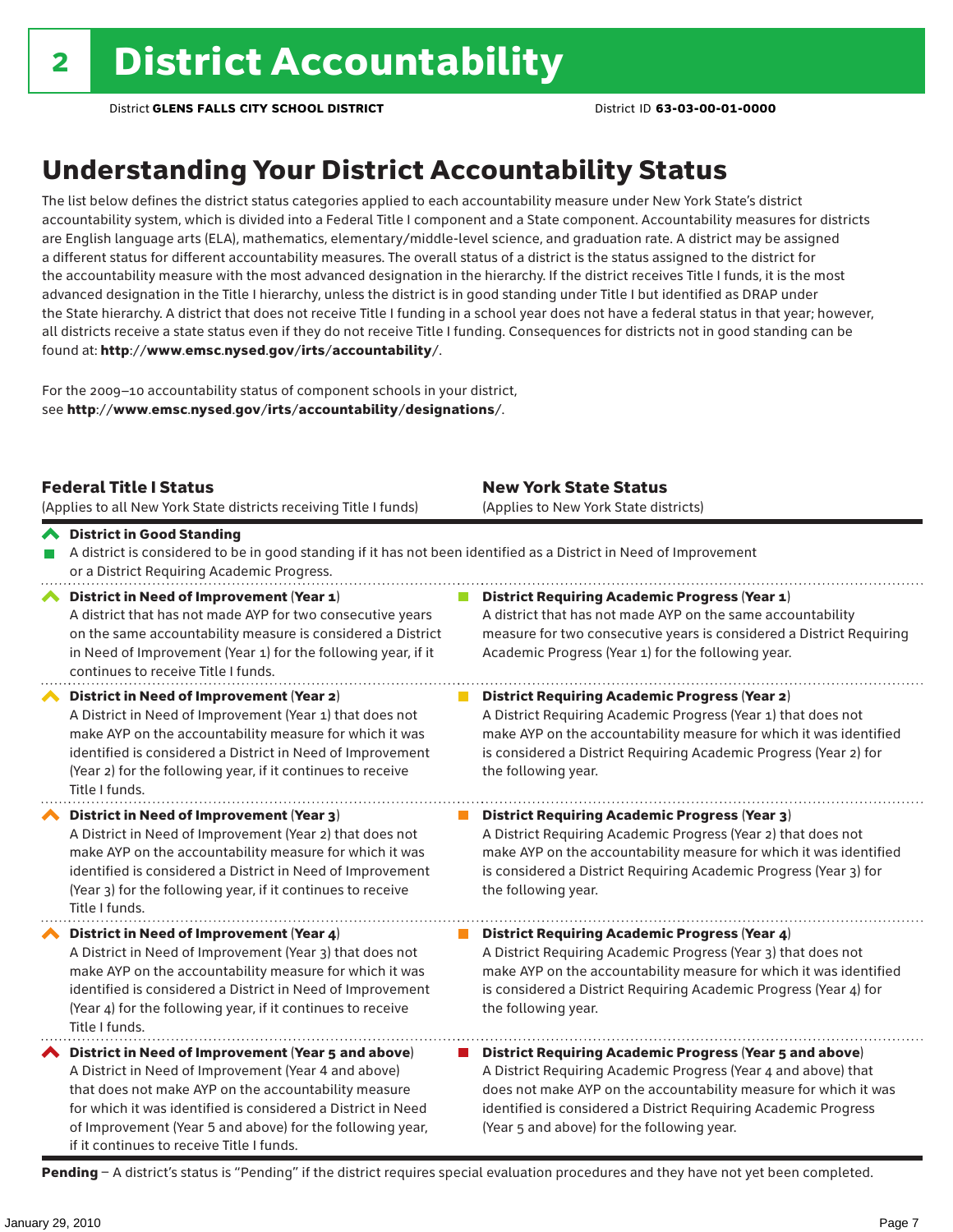# <sup>2</sup> District Accountability

District **GLENS FALLS CITY SCHOOL DISTRICT** District ID **63-03-00-01-0000**

### Summary

| <b>Overall Accountability</b><br>Status (2009-10) | <b>Good Standing</b> |               |                                                           |                                       |  |  |  |
|---------------------------------------------------|----------------------|---------------|-----------------------------------------------------------|---------------------------------------|--|--|--|
|                                                   | ELA                  | Good Standing | Science                                                   | Good Standing                         |  |  |  |
|                                                   | Math                 | Good Standing |                                                           | Graduation Rate <a> Good Standing</a> |  |  |  |
| <b>Title I Part A Funding</b>                     |                      |               | <b>Years the District Received Title I Part A Funding</b> |                                       |  |  |  |
|                                                   | $2007 - 08$          |               | $2008 - 09$                                               | $2009 - 10$                           |  |  |  |
|                                                   | YES                  |               | YES                                                       | YES                                   |  |  |  |

### On which accountability measures did this district make Adequate Yearly Progress (AYP) and which groups made AYP on each measure?

|                                                     | <b>Elementary/Middle Level</b> |               |               | <b>Secondary Level</b> |               |                        |  |
|-----------------------------------------------------|--------------------------------|---------------|---------------|------------------------|---------------|------------------------|--|
|                                                     | English                        |               |               | English                |               |                        |  |
| <b>Student Groups</b>                               | Language Arts                  | Mathematics   | Science       | Language Arts          | Mathematics   | <b>Graduation Rate</b> |  |
| <b>All Students</b>                                 | V                              | v             | V             | v                      | v             | V                      |  |
| <b>Ethnicity</b>                                    |                                |               |               |                        |               |                        |  |
| American Indian or Alaska Native                    |                                |               |               |                        |               |                        |  |
| <b>Black or African American</b>                    | V                              |               |               |                        |               |                        |  |
| Hispanic or Latino                                  |                                |               |               |                        |               |                        |  |
| Asian or Native<br>Hawaiian/Other Pacific Islander  |                                |               |               |                        |               |                        |  |
| White                                               | v                              |               |               |                        |               |                        |  |
| Multiracial                                         |                                |               |               |                        |               |                        |  |
| <b>Other Groups</b>                                 |                                |               |               |                        |               |                        |  |
| <b>Students with Disabilities</b>                   | v                              | v             |               |                        |               |                        |  |
| Limited English Proficient                          |                                |               |               |                        |               |                        |  |
| <b>Economically Disadvantaged</b>                   | V                              | v             |               |                        |               |                        |  |
| <b>Student groups making</b><br>AYP in each subject | $V$ 5 of 5                     | $\vee$ 5 of 5 | $\vee$ 1 of 1 | $\vee$ 3 of 3          | $\vee$ 3 of 3 | $\vee$ 1 of 1          |  |

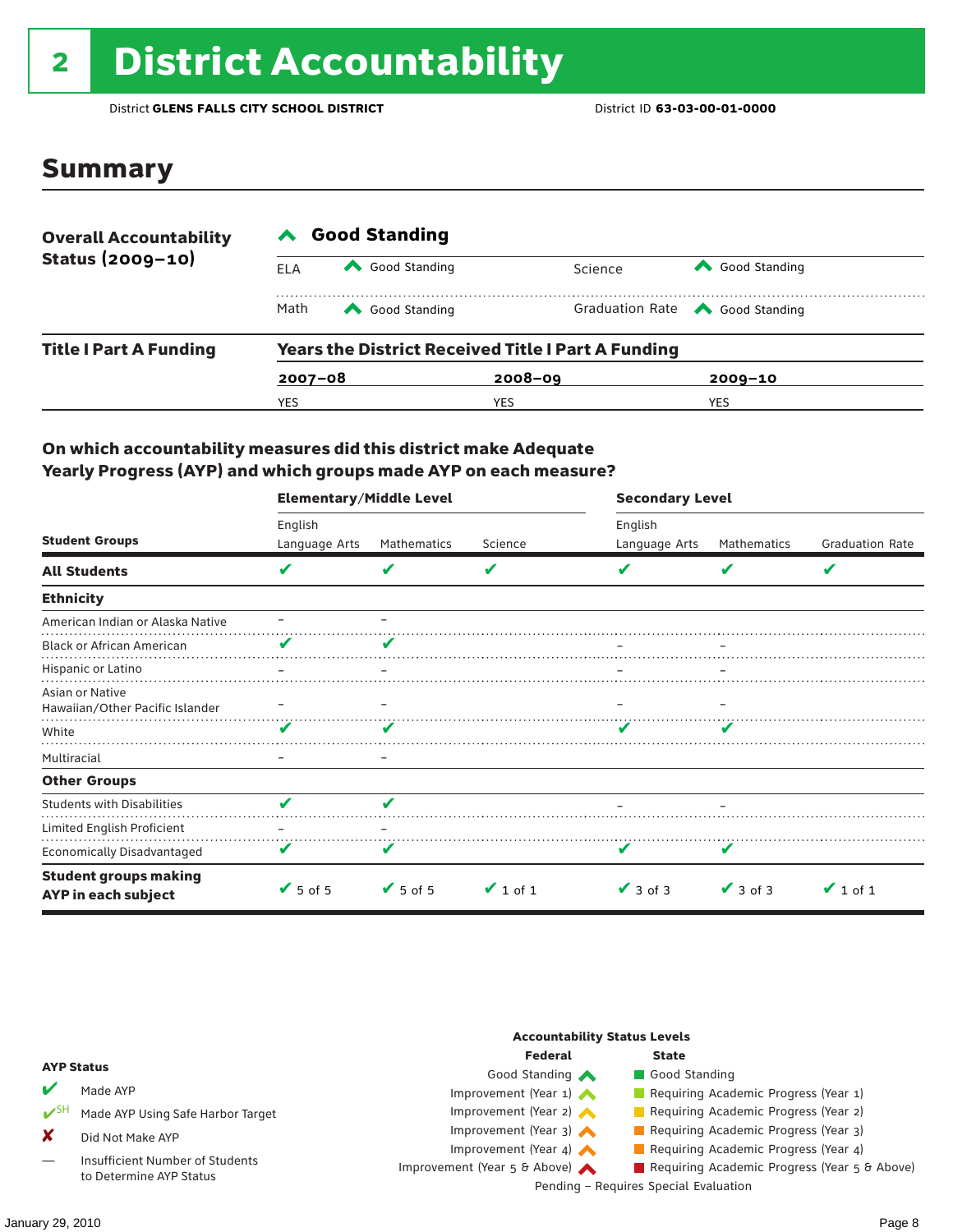## **Elementary/Middle-Level English Language Arts**

| <b>Accountability Status</b><br>for This Subject<br>$(2009 - 10)$ | ▰      | Good Standing                                            |
|-------------------------------------------------------------------|--------|----------------------------------------------------------|
| <b>Accountability Measures</b>                                    | 5 of 5 | Student groups making AYP in English language arts       |
|                                                                   |        | Made AYP                                                 |
| <b>Prospective Status</b>                                         |        | This district will be in good standing in 2010-11. [201] |

### How did students in each accountability group perform on **elementary/middle-level English language arts accountability measures?**

|                                                              | <b>AYP</b>                   |           | Participation $2$ |                          | Test Performance <sup>3</sup> |                          | <b>Performance Objectives</b> |             |  |
|--------------------------------------------------------------|------------------------------|-----------|-------------------|--------------------------|-------------------------------|--------------------------|-------------------------------|-------------|--|
| <b>Student Group</b>                                         |                              | Met       | Percentage        | Met                      | Performance                   | Effective                | Safe Harbor Target            |             |  |
| (Total: Continuous Enrollment) <sup>1</sup>                  | <b>Status</b>                | Criterion | <b>Tested</b>     | Criterion                | Index                         | AMO                      | $2008 - 09$                   | $2009 - 10$ |  |
| All Students (913:879)                                       | V                            | V         | 100%              | V                        | 184                           | 140                      |                               |             |  |
| <b>Ethnicity</b>                                             |                              |           |                   |                          |                               |                          |                               |             |  |
| American Indian or Alaska Native<br>(1:1)                    |                              |           |                   |                          |                               |                          |                               |             |  |
| <b>Black or African American</b><br>(41:40)                  | $\mathbf{v}$                 | ✔         | 100%              | V<br>. <b>.</b> .        | 183                           | 129                      |                               |             |  |
| Hispanic or Latino (15:15)                                   |                              |           |                   |                          |                               |                          |                               |             |  |
| Asian or Native Hawaiian/Other Pacific<br>Islander $(10:10)$ |                              |           | .                 |                          |                               |                          |                               |             |  |
| White (842:809)                                              | V                            | V         | 100%              | V                        | 184                           | 140                      |                               |             |  |
| Multiracial (4:4)                                            |                              |           |                   | $\overline{\phantom{m}}$ |                               | $\overline{\phantom{m}}$ |                               |             |  |
| <b>Other Groups</b>                                          |                              |           |                   |                          |                               |                          |                               |             |  |
| Students with Disabilities <sup>4</sup><br>(171:162)         | ✔                            | ı         | 99%               | V                        | 137                           | 136                      |                               |             |  |
| Limited English Proficient <sup>5</sup><br>(1:1)             |                              |           |                   |                          |                               |                          |                               |             |  |
| <b>Economically Disadvantaged</b><br>(337:330)               | $\boldsymbol{\mathcal{U}}$   | V         | 100%              | V                        | 174                           | 138                      |                               |             |  |
| <b>Final AYP Determination</b>                               | $\blacktriangleright$ 5 of 5 |           |                   |                          |                               |                          |                               |             |  |

### NOTES

- <sup>1</sup> These data show the count of students enrolled during the test administration period (used for Participation) followed by the count of continuously enrolled tested students (used for Performance). For accountability calculations,
- students who were excused from testing for medical reasons are not included in the enrollment count.<br><sup>2</sup> Groups with fewer than 40 students enrolled during the test administration period are not required to meet the participation criterion. If the participation rate of a group fell below 95 percent in 2008–09, the enrollment shown is the sum of 2007–08 and 2008–09 enrollments and the percent tested is the weighted average of the participation rates over those two years.<br><sup>3</sup> For districts with fewer than 30 continuously enrolled tested students in the All Students group in 2008–09, data
- for 2007–08 and 2008–09 were combined to determine counts and PIs. For districts with 30 or more continuously enrolled students in the All Students group in 2008–09, student groups with fewer than 30 continuously enrolled
- tested students are not required to meet the performance criterion. <sup>4</sup> If the district failed to make AYP solely because of the performance of students with disabilities, met the 95% participation requirement for this group, and would meet or exceed the AMO for this subject if 34 points were
- added to the PI, then the district is considered to have made AYP for students with disabilities.<br><sup>5</sup> If the count of LEP students is equal to or greater than 30, former LEP students are also included in the performance calculations.

‡ This student group did not make AYP in science; therefore, it did not qualify for Safe Harbor.

#### AYP Status

- Made AYP
- Made AYP Using Safe Harbor Target
- X Did Not Make AYP
- Insufficient Number of Students to Determine AYP Status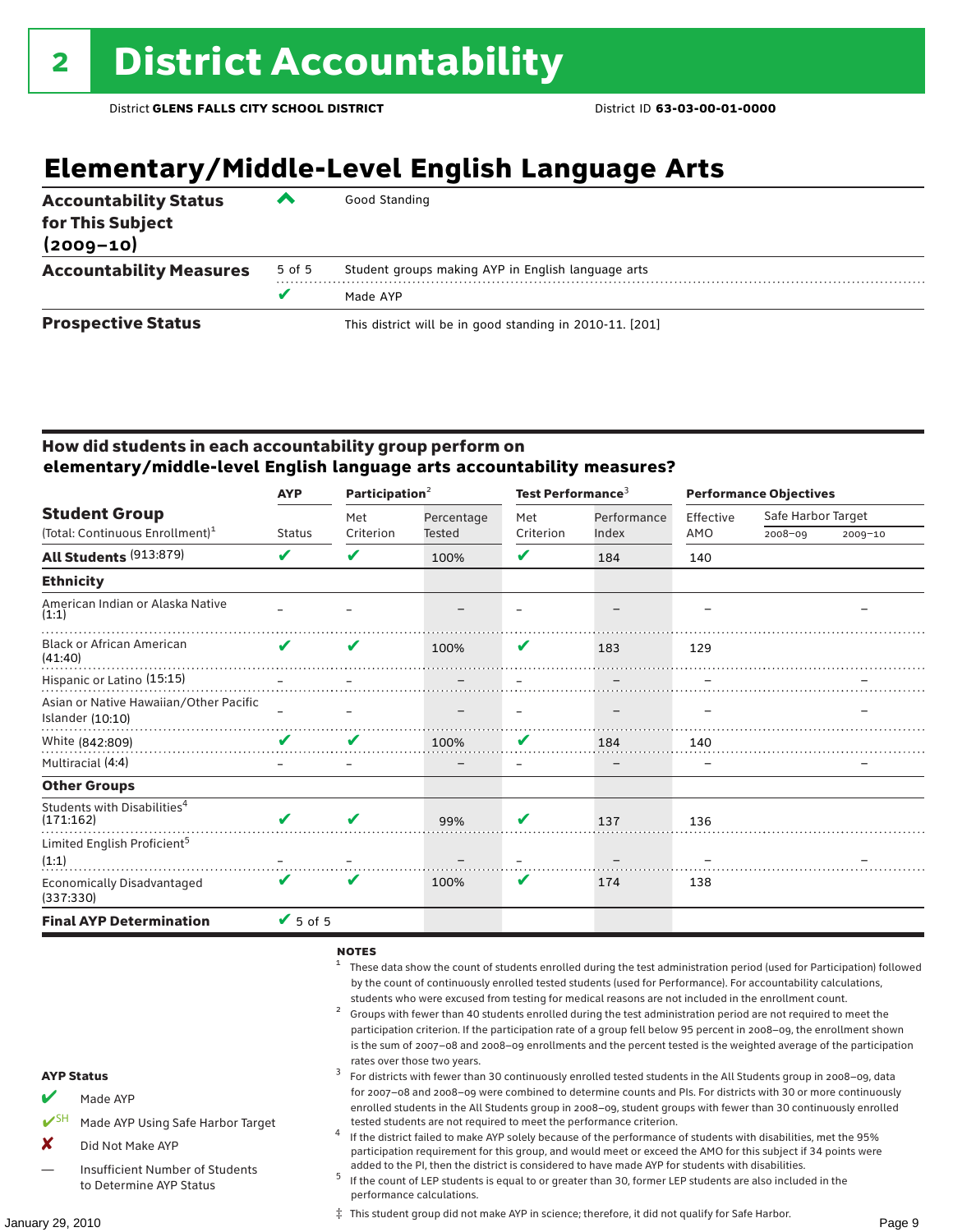## **Elementary/Middle-Level Mathematics**

| <b>Accountability Status</b><br>for This Subject<br>$(2009 - 10)$ | ▰      | Good Standing                                            |
|-------------------------------------------------------------------|--------|----------------------------------------------------------|
| <b>Accountability Measures</b>                                    | 5 of 5 | Student groups making AYP in mathematics                 |
|                                                                   | v      | Made AYP                                                 |
| <b>Prospective Status</b>                                         |        | This district will be in good standing in 2010-11. [201] |

### How did students in each accountability group perform on **elementary/middle-level mathematics accountability measures?**

|                                                            | <b>AYP</b>      | Participation $2$ |               | Test Performance <sup>3</sup> |             | <b>Performance Objectives</b> |                    |             |
|------------------------------------------------------------|-----------------|-------------------|---------------|-------------------------------|-------------|-------------------------------|--------------------|-------------|
| <b>Student Group</b>                                       |                 | Met               | Percentage    | Met                           | Performance | Effective                     | Safe Harbor Target |             |
| (Total: Continuous Enrollment) <sup>1</sup>                | <b>Status</b>   | Criterion         | <b>Tested</b> | Criterion                     | Index       | AMO                           | 2008-09            | $2009 - 10$ |
| All Students (930:872)                                     | V               | ✔                 | 100%          | V                             | 191         | 115                           |                    |             |
| <b>Ethnicity</b>                                           |                 |                   |               |                               |             |                               |                    |             |
| American Indian or Alaska Native<br>(1:1)                  |                 |                   |               |                               |             |                               |                    |             |
| <b>Black or African American</b><br>(41:39)                | $\mathbf{v}$    | V                 | 98%           | V                             | 192         | 103                           |                    |             |
| Hispanic or Latino (14:14)                                 |                 |                   |               |                               |             |                               |                    |             |
| Asian or Native Hawaiian/Other Pacific<br>Islander (10:10) |                 |                   |               |                               |             |                               |                    |             |
| White (860:804)                                            | $\mathbf{z}$    | v                 | 100%          | ✔                             | 191         | 115                           |                    |             |
| Multiracial (4:4)                                          |                 |                   |               |                               |             |                               |                    |             |
| <b>Other Groups</b>                                        |                 |                   |               |                               |             |                               |                    |             |
| Students with Disabilities <sup>4</sup><br>(180:160)       | V               | v                 | 98%           | v                             | 156         | 111                           |                    |             |
| Limited English Proficient <sup>5</sup><br>(1:1)           |                 |                   |               |                               |             |                               |                    |             |
| <b>Economically Disadvantaged</b><br>(338:326)             | $\mathbf{v}$    | V                 | 99%           | V                             | 183         | 113                           |                    |             |
| <b>Final AYP Determination</b>                             | $\sqrt{5}$ of 5 |                   |               |                               |             |                               |                    |             |

### NOTES

- <sup>1</sup> These data show the count of students enrolled during the test administration period (used for Participation) followed by the count of continuously enrolled tested students (used for Performance). For accountability calculations,
- students who were excused from testing for medical reasons are not included in the enrollment count.<br><sup>2</sup> Groups with fewer than 40 students enrolled during the test administration period are not required to meet the participation criterion. If the participation rate of a group fell below 95 percent in 2008–09, the enrollment shown is the sum of 2007–08 and 2008–09 enrollments and the percent tested is the weighted average of the participation rates over those two years.<br><sup>3</sup> For districts with fewer than 30 continuously enrolled tested students in the All Students group in 2008–09, data
- for 2007–08 and 2008–09 were combined to determine counts and PIs. For districts with 30 or more continuously enrolled students in the All Students group in 2008–09, student groups with fewer than 30 continuously enrolled
- tested students are not required to meet the performance criterion. <sup>4</sup> If the district failed to make AYP solely because of the performance of students with disabilities, met the 95% participation requirement for this group, and would meet or exceed the AMO for this subject if 34 points were
- added to the PI, then the district is considered to have made AYP for students with disabilities.<br> $5$  If the count of LEP students is equal to or greater than 30, former LEP students are also included in the performance calculations.

‡ This student group did not make AYP in science; therefore, it did not qualify for Safe Harbor.

#### AYP Status

- Made AYP
- Made AYP Using Safe Harbor Target
- X Did Not Make AYP
- Insufficient Number of Students to Determine AYP Status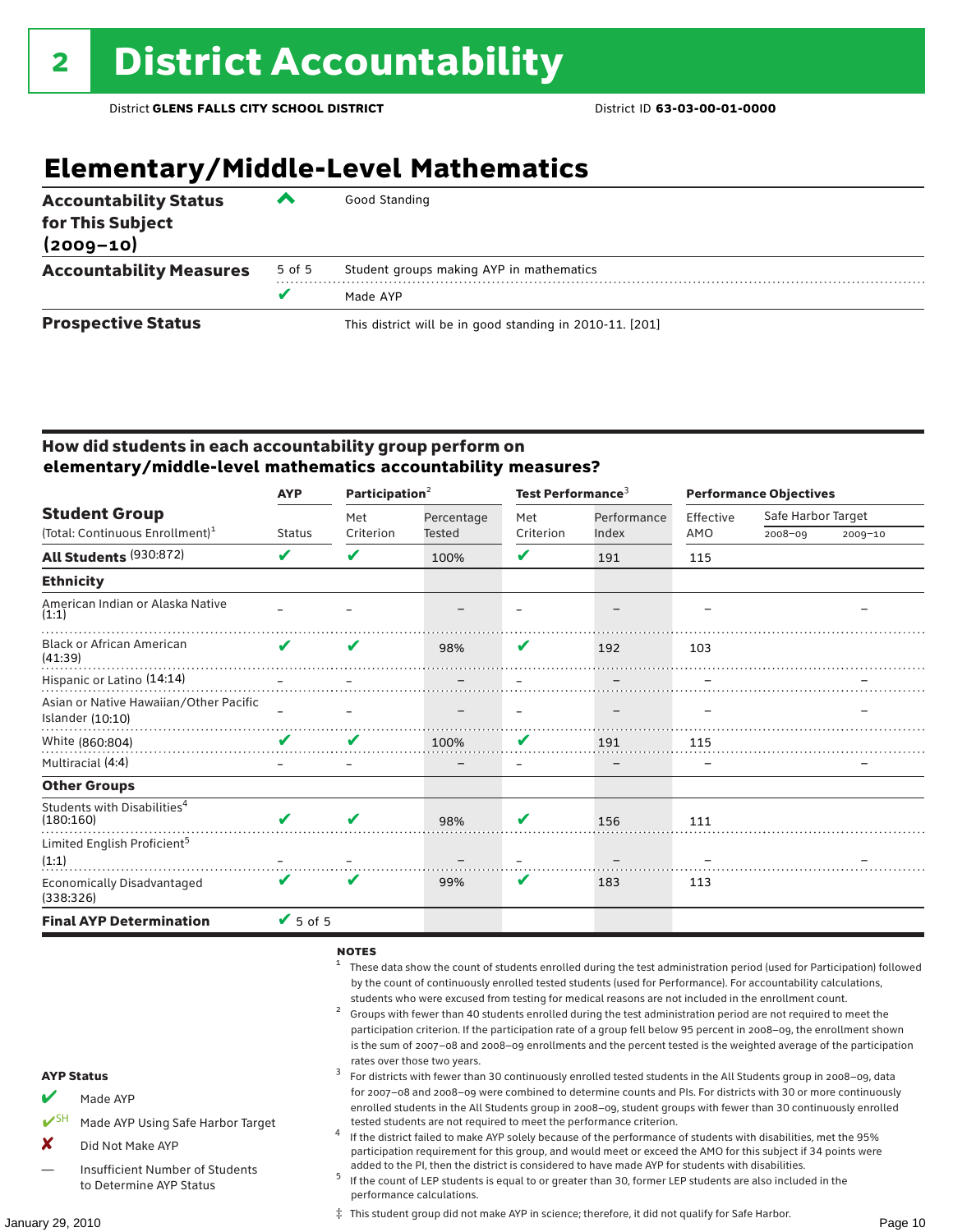## Elementary/Middle-Level Science

| <b>Accountability Status</b><br>for This Subject<br>$(2009 - 10)$ | ◚      | Good Standing                                            |
|-------------------------------------------------------------------|--------|----------------------------------------------------------|
| <b>Accountability Measures</b>                                    | 1 of 1 | Student groups making AYP in science                     |
|                                                                   | v      | Made AYP                                                 |
| <b>Prospective Status</b>                                         |        | This district will be in good standing in 2010-11. [201] |

### How did students in each accountability group perform on elementary/middle-level science accountability measures?

|                                           |                                                                                                      | <b>AYP</b>    |                                     | Participation <sup>2</sup>  |                                                            | Test Performance <sup>3</sup> |                                                                                                                                                                                                                                                                                                                                                                                                                                                                                                                                                                                                                                                                                                                                                                                                                                                                                                                                                                                                                                                                        | <b>Performance Objectives</b> |                                    |         |
|-------------------------------------------|------------------------------------------------------------------------------------------------------|---------------|-------------------------------------|-----------------------------|------------------------------------------------------------|-------------------------------|------------------------------------------------------------------------------------------------------------------------------------------------------------------------------------------------------------------------------------------------------------------------------------------------------------------------------------------------------------------------------------------------------------------------------------------------------------------------------------------------------------------------------------------------------------------------------------------------------------------------------------------------------------------------------------------------------------------------------------------------------------------------------------------------------------------------------------------------------------------------------------------------------------------------------------------------------------------------------------------------------------------------------------------------------------------------|-------------------------------|------------------------------------|---------|
|                                           | <b>Student Group</b><br>(Total: Continuous Enrollment) <sup>1</sup>                                  |               | Safe Harbor<br>Status Qualification | Met<br>Criterion            | Percentage<br><b>Tested</b>                                | Met<br>Criterion              | Performance<br>Index                                                                                                                                                                                                                                                                                                                                                                                                                                                                                                                                                                                                                                                                                                                                                                                                                                                                                                                                                                                                                                                   | State<br>Standard             | Progress Target<br>2008-09 2009-10 |         |
|                                           | <b>All Students (325:302)</b>                                                                        | V             | Qualified                           | $\mathbf{v}$                | 99%                                                        | V                             | 190                                                                                                                                                                                                                                                                                                                                                                                                                                                                                                                                                                                                                                                                                                                                                                                                                                                                                                                                                                                                                                                                    | 100                           |                                    |         |
| <b>Ethnicity</b>                          |                                                                                                      |               |                                     |                             |                                                            |                               |                                                                                                                                                                                                                                                                                                                                                                                                                                                                                                                                                                                                                                                                                                                                                                                                                                                                                                                                                                                                                                                                        |                               |                                    |         |
| (1:1)                                     | American Indian or Alaska Native                                                                     |               |                                     |                             |                                                            |                               |                                                                                                                                                                                                                                                                                                                                                                                                                                                                                                                                                                                                                                                                                                                                                                                                                                                                                                                                                                                                                                                                        | L.                            |                                    |         |
| (12:12)                                   | <b>Black or African American</b>                                                                     |               |                                     |                             |                                                            |                               |                                                                                                                                                                                                                                                                                                                                                                                                                                                                                                                                                                                                                                                                                                                                                                                                                                                                                                                                                                                                                                                                        |                               |                                    |         |
|                                           | Hispanic or Latino (3:3)                                                                             |               |                                     |                             |                                                            |                               |                                                                                                                                                                                                                                                                                                                                                                                                                                                                                                                                                                                                                                                                                                                                                                                                                                                                                                                                                                                                                                                                        |                               |                                    |         |
|                                           | Asian or Native Hawaiian/Other Pacific<br>Islander (3:2)                                             |               |                                     |                             |                                                            |                               |                                                                                                                                                                                                                                                                                                                                                                                                                                                                                                                                                                                                                                                                                                                                                                                                                                                                                                                                                                                                                                                                        |                               |                                    |         |
|                                           | White (304:282)                                                                                      |               | Qualified                           | V                           | 99%                                                        | v                             | 190                                                                                                                                                                                                                                                                                                                                                                                                                                                                                                                                                                                                                                                                                                                                                                                                                                                                                                                                                                                                                                                                    | 100                           |                                    |         |
|                                           | Multiracial (2:2)                                                                                    |               |                                     |                             |                                                            |                               |                                                                                                                                                                                                                                                                                                                                                                                                                                                                                                                                                                                                                                                                                                                                                                                                                                                                                                                                                                                                                                                                        |                               |                                    |         |
|                                           | <b>Other Groups</b>                                                                                  |               |                                     |                             |                                                            |                               |                                                                                                                                                                                                                                                                                                                                                                                                                                                                                                                                                                                                                                                                                                                                                                                                                                                                                                                                                                                                                                                                        |                               |                                    |         |
| (62:57)                                   | <b>Students with Disabilities</b>                                                                    |               | <b>Oualified</b>                    | v                           | 100%                                                       | V                             | 158                                                                                                                                                                                                                                                                                                                                                                                                                                                                                                                                                                                                                                                                                                                                                                                                                                                                                                                                                                                                                                                                    | 100                           |                                    |         |
| (0:0)                                     | Limited English Proficient <sup>4</sup>                                                              |               |                                     |                             |                                                            |                               |                                                                                                                                                                                                                                                                                                                                                                                                                                                                                                                                                                                                                                                                                                                                                                                                                                                                                                                                                                                                                                                                        |                               |                                    |         |
| (112:108)                                 | <b>Economically Disadvantaged</b>                                                                    |               | <b>Oualified</b>                    | V                           | 100%                                                       | V                             | 183                                                                                                                                                                                                                                                                                                                                                                                                                                                                                                                                                                                                                                                                                                                                                                                                                                                                                                                                                                                                                                                                    | 100                           |                                    |         |
|                                           | <b>Final AYP Determination</b>                                                                       | $\vee$ 1 of 1 |                                     |                             |                                                            |                               |                                                                                                                                                                                                                                                                                                                                                                                                                                                                                                                                                                                                                                                                                                                                                                                                                                                                                                                                                                                                                                                                        |                               |                                    |         |
| <b>AYP Status</b><br>$\mathbf{v}$ SH<br>x | Made AYP<br>Made AYP Using Safe Harbor Target<br>Did Not Make AYP<br>Insufficient Number of Students |               | <b>NOTES</b><br>$\mathbf{1}$<br>3   | rates over those two years. | were combined to determine counts and performance indices. |                               | These data show the count of students enrolled during the test administration period (used for Participation) followed<br>by the count of continuously enrolled tested students (used for Performance). For accountability calculations,<br>students who were excused from testing for medical reasons are not included in the enrollment count.<br>Groups with fewer than 40 students enrolled during the test administration period are not required to meet the<br>participation criterion. If the participation rate of a group fell below 80 percent in 2008-09, the enrollment shown<br>is the sum of 2007-08 and 2008-09 enrollments and the percent tested is the weighted average of the participation<br>Groups with fewer than 30 continuously enrolled tested students are not required to meet the performance criterion.<br>For districts with fewer than 30 continuously enrolled tested students in 2008-09, data for 2007-08 and 2008-09<br>If the count of LEP students is equal to or greater than 30, former LEP students are also included in the |                               |                                    |         |
|                                           | to Determine AYP Status                                                                              |               |                                     | performance calculations.   |                                                            |                               |                                                                                                                                                                                                                                                                                                                                                                                                                                                                                                                                                                                                                                                                                                                                                                                                                                                                                                                                                                                                                                                                        |                               |                                    |         |
| January 29, 2010                          |                                                                                                      |               |                                     |                             |                                                            |                               |                                                                                                                                                                                                                                                                                                                                                                                                                                                                                                                                                                                                                                                                                                                                                                                                                                                                                                                                                                                                                                                                        |                               |                                    | Page 11 |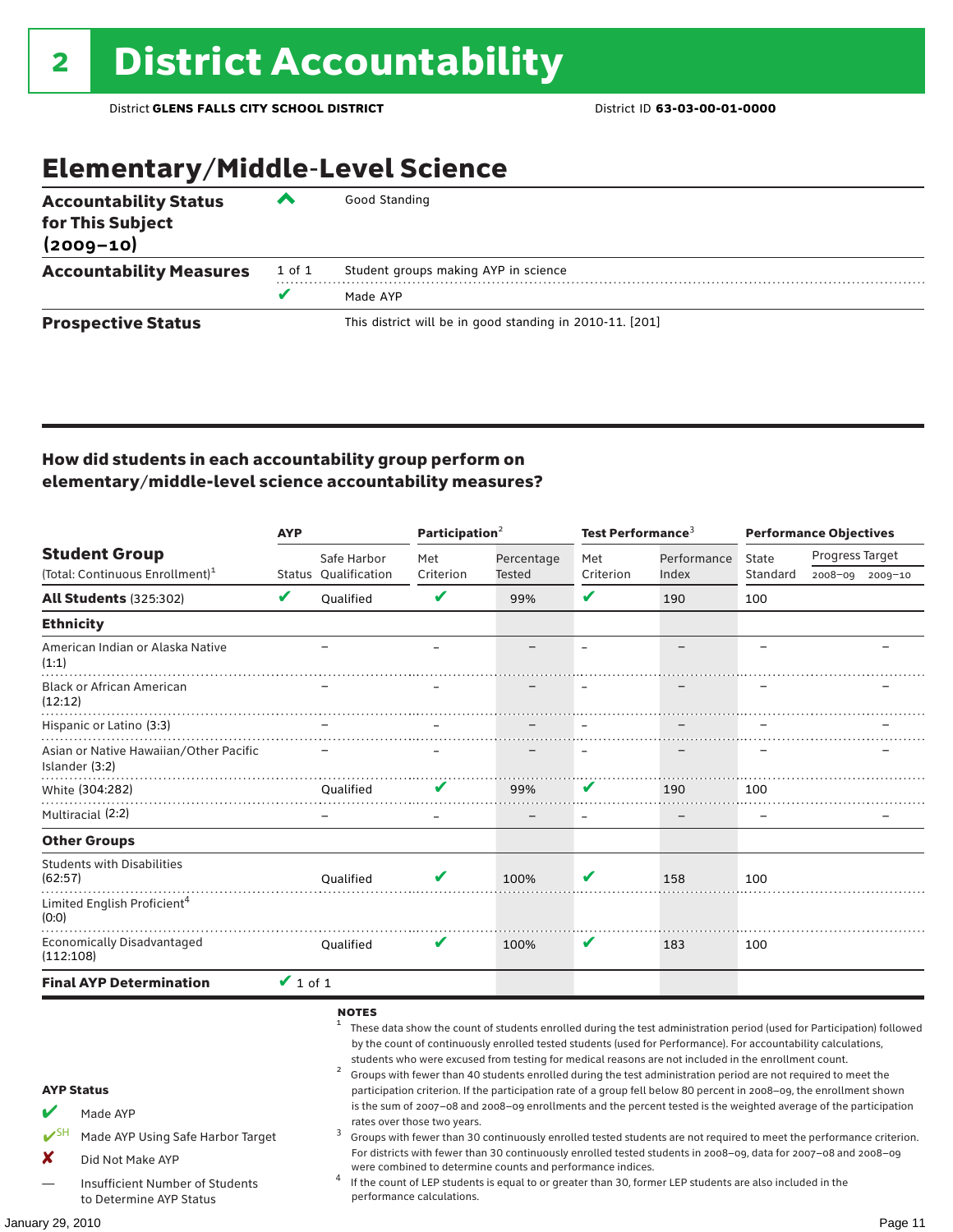## **Secondary-Level English Language Arts**

| <b>Accountability Status</b><br>for This Subject<br>$(2009 - 10)$ | ▰      | Good Standing                                            |
|-------------------------------------------------------------------|--------|----------------------------------------------------------|
| <b>Accountability Measures</b>                                    | 3 of 3 | Student groups making AYP in English language arts       |
|                                                                   |        | Made AYP                                                 |
| <b>Prospective Status</b>                                         |        | This district will be in good standing in 2010-11. [201] |

### How did students in each accountability group perform on **secondary-level English language arts accountability measures?**

|                                                    | <b>AYP</b>                      | Participation <sup>2</sup> |            | Test Performance <sup>3</sup> |             | <b>Performance Objectives</b> |                    |             |
|----------------------------------------------------|---------------------------------|----------------------------|------------|-------------------------------|-------------|-------------------------------|--------------------|-------------|
| <b>Student Group</b>                               |                                 | Met                        | Percentage | Met                           | Performance | Effective                     | Safe Harbor Target |             |
| $(12th$ Graders: 2005 Cohort) <sup>1</sup>         | <b>Status</b>                   | Criterion                  | Tested     | Criterion                     | Index       | AMO                           | 2008-09            | $2009 - 10$ |
| <b>All Students (165:169)</b>                      | V                               | ✔                          | 95%        | V                             | 180         | 163                           |                    |             |
| <b>Ethnicity</b>                                   |                                 |                            |            |                               |             |                               |                    |             |
| American Indian or Alaska Native<br>(0:0)          |                                 |                            |            |                               |             |                               |                    |             |
| <b>Black or African American</b>                   |                                 |                            |            |                               |             |                               |                    |             |
| (3:7)                                              |                                 |                            |            |                               |             |                               |                    |             |
| Hispanic or Latino (2:3)                           |                                 |                            |            |                               |             |                               |                    |             |
| Asian or Native Hawaiian/Other Pacific             |                                 |                            |            |                               |             |                               |                    |             |
| Islander (2:2)                                     |                                 |                            |            |                               |             |                               |                    |             |
| White (158:157)                                    | $\mathcal{L}$ and $\mathcal{L}$ | V                          | 96%        | V                             | 184         | 163                           |                    |             |
| Multiracial (0:0)                                  |                                 |                            |            |                               |             |                               |                    |             |
| <b>Other Groups</b>                                |                                 |                            |            |                               |             |                               |                    |             |
| Students with Disabilities <sup>4</sup><br>(20:23) |                                 |                            |            |                               |             |                               |                    |             |
| Limited English Proficient <sup>5</sup><br>(0:0)   |                                 |                            |            |                               |             |                               |                    |             |
| Economically Disadvantaged<br>(30:35)              |                                 |                            |            | V                             | 157         | 155                           |                    |             |
| <b>Final AYP Determination</b>                     | $\vee$ 3 of 3                   |                            |            |                               |             |                               |                    |             |

#### **NOTES**

- <sup>1</sup> These data show the count of 12th graders in 2008–09 (used for Participation) followed by the count of students
- in the 2005 cohort (used for Performance).<br>Groups with fewer than 40 students in the 12th grade are not required to meet the participation criterion. If the participation rate of a group fell below 95 percent in 2008–09, the enrollment shown is the sum of 2007–08 and 2008–09 Grade 12 enrollments and the percent tested is the weighted average of the participation rates over
- those two years.<br><sup>3</sup> For districts with fewer than 30 students in the 2005 cohort, data for 2004 and 2005 cohort members were combined to determine counts and PIs. For districts with 30 or more students in the 2005 cohort in the All Students group,
- groups with fewer than 30 students in the 2005 cohort are not required to meet the performance criterion.<br>If the district failed to make AYP solely because of the performance of students with disabilities, met the 95% participation requirement for this group, and would meet or exceed the AMO for this subject if 34 points were
- added to the PI, then the district is considered to have made AYP for students with disabilities.<br> $^5$  If the count of LEP students is equal to or greater than 30, former LEP students are also included in the performance calculations.
- ‡ This student group did not make AYP in graduation rate; therefore, it did not qualify for Safe Harbor.

AYP Status

Made AYP

X Did Not Make AYP

Made AYP Using Safe Harbor Target

— Insufficient Number of Students to Determine AYP Status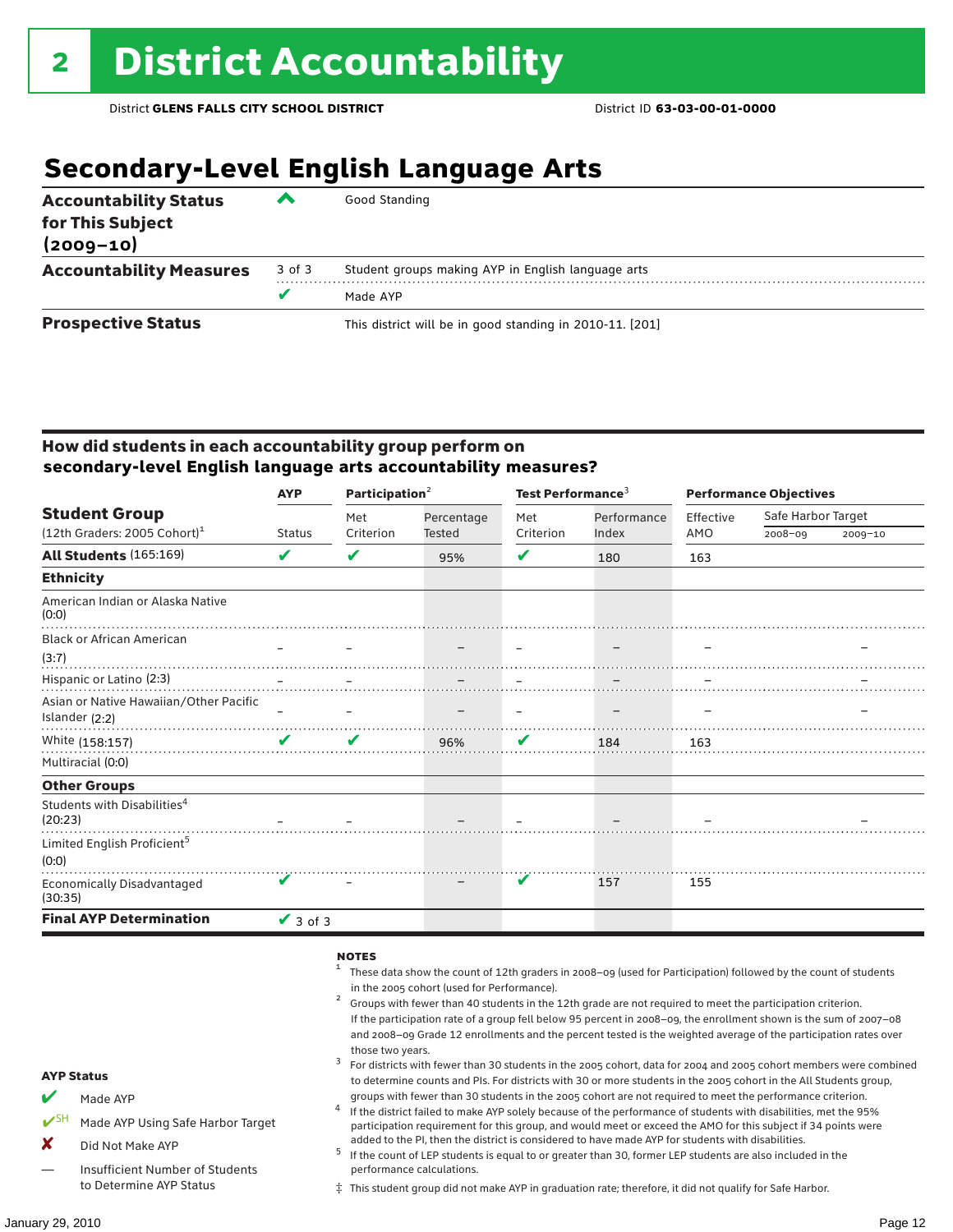## **Secondary-Level Mathematics**

| <b>Accountability Status</b><br>for This Subject<br>$(2009 - 10)$ | ‴      | Good Standing                                            |
|-------------------------------------------------------------------|--------|----------------------------------------------------------|
| <b>Accountability Measures</b>                                    | 3 of 3 | Student groups making AYP in mathematics                 |
|                                                                   |        | Made AYP                                                 |
| <b>Prospective Status</b>                                         |        | This district will be in good standing in 2010-11. [201] |

### How did students in each accountability group perform on **secondary-level mathematics accountability measures?**

|                                                    | <b>AYP</b>                 | Participation $2$ |               | Test Performance <sup>3</sup> |             | <b>Performance Objectives</b> |                    |             |
|----------------------------------------------------|----------------------------|-------------------|---------------|-------------------------------|-------------|-------------------------------|--------------------|-------------|
| <b>Student Group</b>                               |                            | Met               | Percentage    | Met                           | Performance | Effective                     | Safe Harbor Target |             |
| $(12th$ Graders: 2005 Cohort) <sup>1</sup>         | <b>Status</b>              | Criterion         | <b>Tested</b> | Criterion                     | Index       | AMO                           | 2008-09            | $2009 - 10$ |
| All Students (165:169)                             | V                          | V                 | 99%           | V                             | 189         | 158                           |                    |             |
| <b>Ethnicity</b>                                   |                            |                   |               |                               |             |                               |                    |             |
| American Indian or Alaska Native<br>(0:0)          |                            |                   |               |                               |             |                               |                    |             |
| <b>Black or African American</b>                   |                            |                   |               |                               |             |                               |                    |             |
| (3:7)                                              |                            |                   |               |                               |             |                               |                    |             |
|                                                    |                            |                   |               |                               |             |                               |                    |             |
| Asian or Native Hawaiian/Other Pacific             |                            |                   |               |                               |             |                               |                    |             |
| Islander (2:2)                                     |                            |                   |               |                               |             |                               |                    |             |
| White (158:157)                                    | $\boldsymbol{\mathcal{U}}$ | V                 | 99%           | V                             | 191         | 158                           |                    |             |
| Multiracial (0:0)                                  |                            |                   |               |                               |             |                               |                    |             |
| <b>Other Groups</b>                                |                            |                   |               |                               |             |                               |                    |             |
| Students with Disabilities <sup>4</sup><br>(20:23) |                            |                   |               |                               |             |                               |                    |             |
| Limited English Proficient <sup>5</sup><br>(0:0)   |                            |                   |               |                               |             |                               |                    |             |
| Economically Disadvantaged<br>(30:35)              |                            |                   |               | V                             | 189         | 150                           |                    |             |
| <b>Final AYP Determination</b>                     | $\vee$ 3 of 3              |                   |               |                               |             |                               |                    |             |

#### **NOTES**

- <sup>1</sup> These data show the count of 12th graders in 2008–09 (used for Participation) followed by the count of students in the 2005 cohort (used for Performance).<br>Groups with fewer than 40 students in the 12th grade are not required to meet the participation criterion.
	- If the participation rate of a group fell below 95 percent in 2008–09, the enrollment shown is the sum of 2007–08 and 2008–09 Grade 12 enrollments and the percent tested is the weighted average of the participation rates over
- those two years.<br><sup>3</sup> For districts with fewer than 30 students in the 2005 cohort, data for 2004 and 2005 cohort members were combined to determine counts and PIs. For districts with 30 or more students in the 2005 cohort in the All Students group,
- groups with fewer than 30 students in the 2005 cohort are not required to meet the performance criterion.<br>If the district failed to make AYP solely because of the performance of students with disabilities, met the 95% participation requirement for this group, and would meet or exceed the AMO for this subject if 34 points were
- added to the PI, then the district is considered to have made AYP for students with disabilities.<br> $^5$  If the count of LEP students is equal to or greater than 30, former LEP students are also included in the performance calculations.
- ‡ This student group did not make AYP in graduation rate; therefore, it did not qualify for Safe Harbor.

AYP Status  $M$  Made AYP

X Did Not Make AYP

✔SH Made AYP Using Safe Harbor Target

— Insufficient Number of Students to Determine AYP Status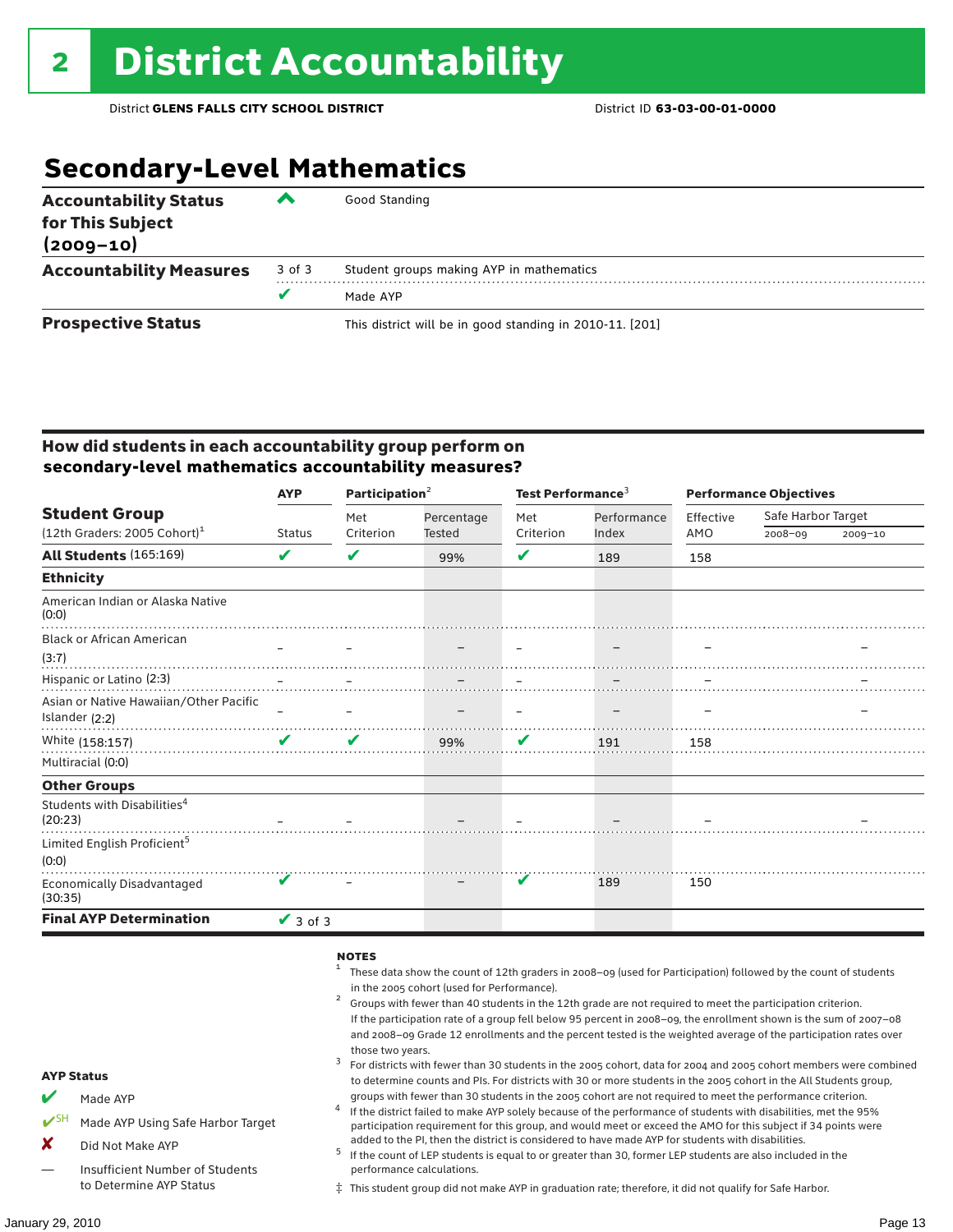## Graduation Rate

| <b>Accountability Status</b><br>for This Indicator<br>$(2009 - 10)$ | ‴      | Good Standing                                            |
|---------------------------------------------------------------------|--------|----------------------------------------------------------|
| <b>Accountability Measures</b>                                      | 1 of 1 | Student groups making AYP in graduation rate             |
|                                                                     |        | Made AYP                                                 |
| <b>Prospective Status</b>                                           |        | This district will be in good standing in 2010-11. [201] |

### How did students in each accountability group perform on graduation rate accountability measures?

|                                                           |               | <b>Graduation</b> |                   | <b>Objectives</b> |         |                 |  |
|-----------------------------------------------------------|---------------|-------------------|-------------------|-------------------|---------|-----------------|--|
| <b>Student Group</b>                                      |               | Met               | Graduation        | State             |         | Progress Target |  |
| (Cohort Count)                                            | AYP           | Criterion         | Rate <sup>1</sup> | Standard          | 2008-09 | 2009-10         |  |
| <b>All Students (243)</b>                                 | V             | ✔                 | 69%               | 55%               |         |                 |  |
| <b>Ethnicity</b>                                          |               |                   |                   |                   |         |                 |  |
| American Indian or<br>Alaska Native (0)                   |               |                   |                   |                   |         |                 |  |
| <b>Black or African</b><br>American (11)                  |               |                   |                   |                   |         |                 |  |
| Hispanic or<br>Latino (4)                                 |               |                   |                   |                   |         |                 |  |
| Asian or Native<br>Hawaiian/Other<br>Pacific Islander (1) |               |                   | .                 |                   |         |                 |  |
| <b>White (227)</b>                                        |               | $\mathbf{v}$      | 70%               | 55%               |         |                 |  |
| Multiracial (0)                                           |               |                   |                   |                   |         |                 |  |
| <b>Other Groups</b>                                       |               |                   |                   |                   |         |                 |  |
| Students with<br>Disabilities (38)                        |               |                   | 24%               | 55%               | 1%      | 25%             |  |
| <b>Limited English</b><br>Proficient <sup>2</sup> (0)     |               |                   | .                 |                   |         |                 |  |
| Economically<br>Disadvantaged (50)                        |               | X                 | 46%               | 55%               | 55%     | 47%             |  |
| <b>Final AYP</b><br><b>Determination</b>                  | $\vee$ 1 of 1 |                   |                   |                   |         |                 |  |

**NOTES** 

<sup>1</sup> Percentage of the 2004 cohort that earned a local or Regents diploma by August 31, 2008.<br><sup>2</sup> If the count of LEP students is equal to or greater than 30, former LEP students are also included in the performance calculations.

### Graduation Rate Information

For a school or a district to make AYP in graduation rate, the percentage of 2004 graduation-rate total cohort members earning a local or Regents diploma by August 31, 2008 for the "All Students" group must equal or exceed the Graduation-Rate Standard or the Graduation-Rate Progress Target for 2008–09.

The Graduation Rate Standard is the criterion value that represents a minimally satisfactory percentage of cohort members earning a local diploma. The State Graduation-Rate Standard for the 2004 cohort is 55 percent. The Commissioner may raise the Graduation-Rate Standard at his discretion in future years.

The 2008–09 Graduation-Rate Progress Target is calculated by adding one point to the percentage of the 2003 cohort earning a local or Regents diploma by August 31, 2007. The 2009–10 Graduation-Rate Progress Target is calculated by adding one point to the percentage of the 2004 cohort earning a local or Regents diploma by August 31, 2008. This target is provided for each group whose percentage earning a local or Regents diploma by August 31, 2008 is below the Graduation-Rate Standard in 2008–09 (55%). Groups with fewer than 30 cohort members are not subject to this criterion.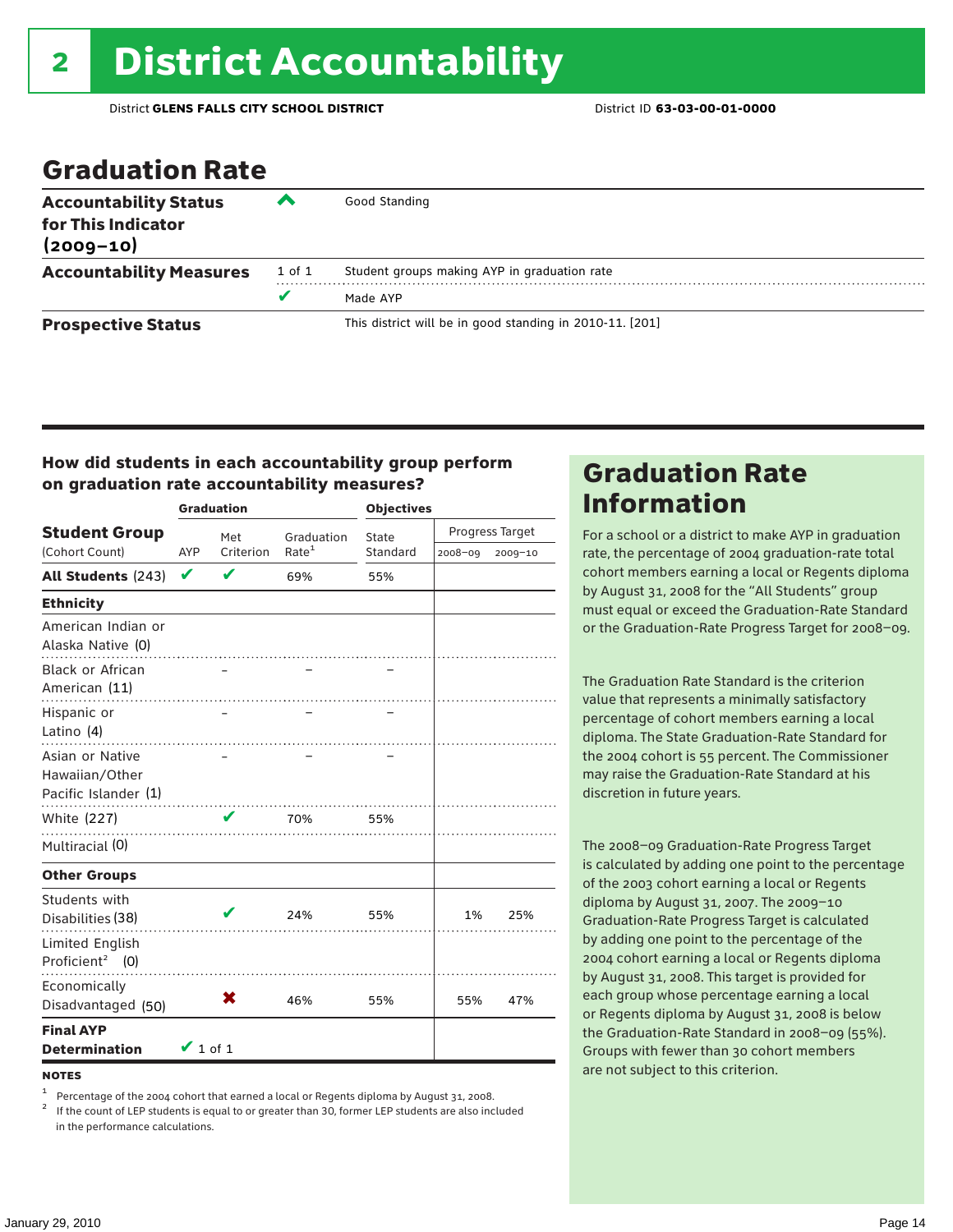### Summary of 2008–09 **District Performance**

Performance on the State assessments in English language arts, mathematics, and science at the elementary and middle levels is reported in terms of mean scores and the percentage of tested students scoring at or above Level 2, Level 3, and Level 4. Performance on the State assessments in ELA and mathematics at the secondary level is reported in terms of the percentage of students in a cohort scoring at these levels.

|                              |     | Percentage of students that<br>scored at or above Level 3 | Total<br>Tested |                      |
|------------------------------|-----|-----------------------------------------------------------|-----------------|----------------------|
| <b>English Language Arts</b> |     | 0%                                                        | 50%             | 100%                 |
| Grade 3                      | 80% |                                                           |                 | 113                  |
| Grade 4                      | 83% |                                                           |                 | 144                  |
| Grade 5                      | 88% |                                                           |                 | 130                  |
| Grade 6                      | 87% |                                                           |                 | 143                  |
| Grade 7                      | 90% |                                                           |                 | 194                  |
| Grade 8                      | 77% |                                                           |                 | 180                  |
| <b>Mathematics</b>           |     |                                                           |                 |                      |
| Grade 3                      | 92% |                                                           |                 | 119                  |
| Grade 4                      | 88% |                                                           |                 | 144                  |
| Grade 5                      | 92% |                                                           |                 | 132                  |
| Grade 6                      | 92% |                                                           |                 | 146                  |
| Grade 7                      | 92% |                                                           |                 | 198                  |
| Grade 8                      | 94% |                                                           |                 | 181                  |
| <b>Science</b>               |     |                                                           |                 |                      |
| Grade 4                      | 95% |                                                           |                 | 140                  |
| Grade 8                      | 86% |                                                           |                 | 181                  |
|                              |     | Percentage of students that<br>scored at or above Level 3 |                 | 2005 Total<br>Cohort |
| <b>Secondary Level</b>       |     | 0%                                                        | 50%             | 100%                 |
| English                      | 73% |                                                           |                 | 206                  |

Mathematics 78% 206

### About the Performance Level Descriptors

#### Level 1: Not Meeting Learning Standards.

Student performance does not demonstrate an understanding of the content expected in the subject and grade level.

#### Level 2: Partially Meeting Learning Standards.

Student performance demonstrates a partial understanding of the content expected in the subject and grade level.

#### Level 3: Meeting Learning Standards.

Student performance demonstrates an understanding of the content expected in the subject and grade level.

#### Level 4: Meeting Learning Standards with Distinction.

Student performance demonstrates a thorough understanding of the content expected in the subject and grade level.

### How are Need/Resource Capacity (N/RC) categories determined?

Districts are divided into high, average, and low need categories based on their ability to meet the special needs of their students with local resources. Districts in the high need category are subdivided into four categories based on enrollment size and, in some cases, number of students per square mile. More information about the categories can be found in the *Report to the Governor and the Legislature on the Educational Status of the State's Schools* at www.emsc.nysed.gov/irts.

In this section, this district's performance is compared with that of public schools statewide.

### This District's N/RC Category:

#### **Average Need Districts**

This is a school district with average student needs in relation to district resource capacity.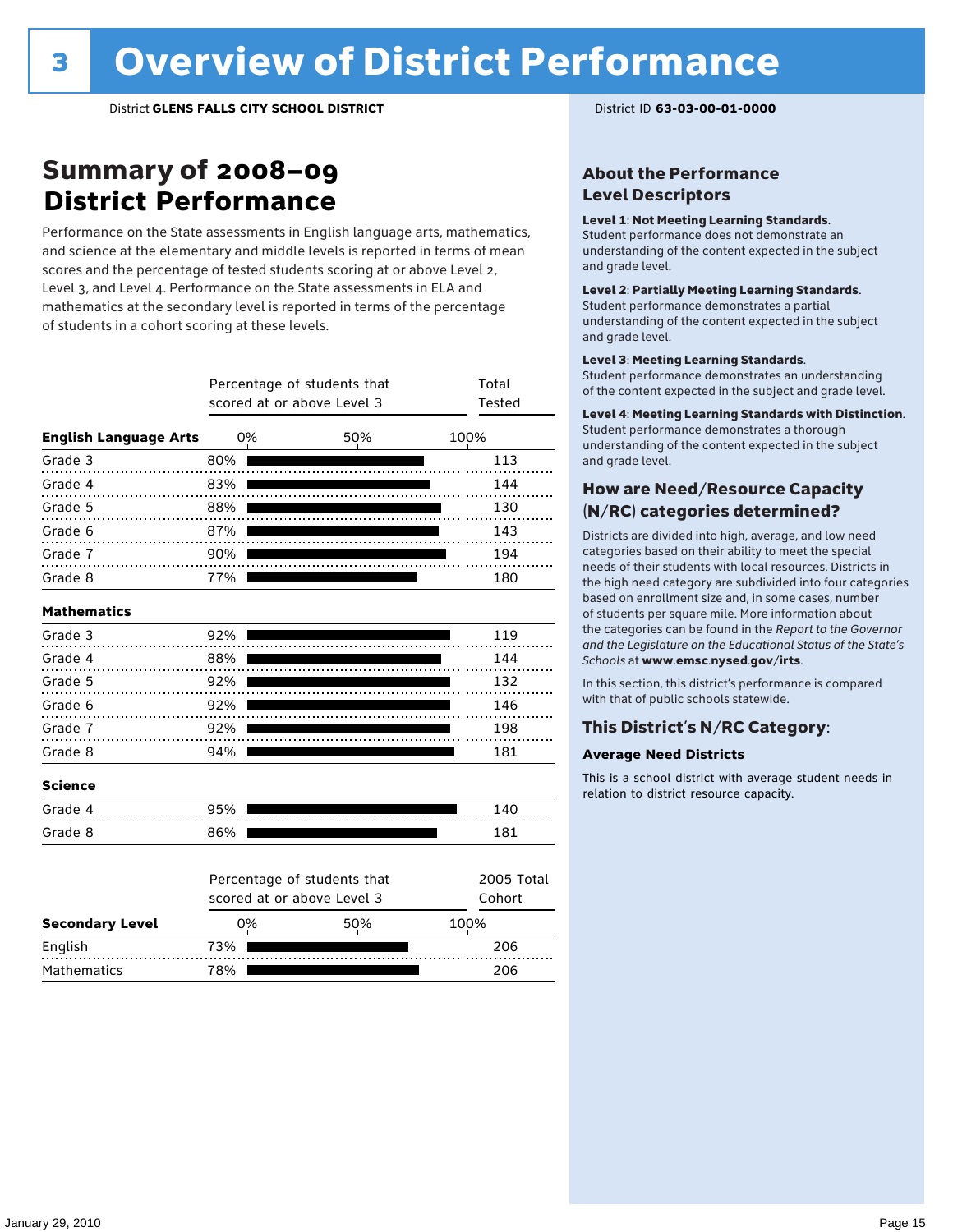## **This District's Results in Grade 3 English Language Arts**

|                                                    |        | <b>This District</b>            |         |                                            |         | <b>NY State Public</b>          |                                                       |     |                |  |
|----------------------------------------------------|--------|---------------------------------|---------|--------------------------------------------|---------|---------------------------------|-------------------------------------------------------|-----|----------------|--|
|                                                    |        | Percentage scoring at level(s): |         |                                            |         | Percentage scoring at level(s): |                                                       |     |                |  |
|                                                    |        | $2 - 4$                         | $3 - 4$ | 4                                          |         | $2 - 4$                         | $3 - 4$                                               | 4   |                |  |
| 2009 Mean Score: 664                               | Range: | 616-780                         | 650-780 |                                            | 720-780 |                                 |                                                       |     |                |  |
| 2008 Mean Score: 683                               | 100%   | 94% 95%                         | 80% 84% |                                            |         | 95% 94%                         | 76% 70%                                               |     |                |  |
| 2008-09<br>$2007 - 08$                             |        |                                 |         | 5%                                         | 21%     |                                 |                                                       |     | 11% 12%        |  |
| Number of Tested Students:                         |        | 106 134                         | 90      | 118<br>6                                   | 29      |                                 |                                                       |     |                |  |
| <b>Results by</b>                                  |        | 2008-09 School Year             |         |                                            |         |                                 | 2007-08 School Year                                   |     |                |  |
| <b>Student Group</b>                               |        | <b>Total</b><br>Tested          | $2 - 4$ | Percentage scoring at level(s):<br>$3 - 4$ | 4       | Total<br>Tested                 | Percentage scoring at level(s):<br>$2 - 4$<br>$3 - 4$ |     | $\overline{4}$ |  |
| <b>All Students</b>                                |        | 113                             | 94%     | 80%                                        | 5%      | 141                             | 95%                                                   | 84% | 21%            |  |
| Female                                             |        | 55                              | 98%     | 85%                                        | 7%      | 56                              | 98%                                                   | 88% | 21%            |  |
| Male                                               |        | 58                              | 90%     | 74%                                        | 3%      | 85                              | 93%                                                   | 81% | 20%            |  |
| American Indian or Alaska Native                   |        |                                 |         |                                            |         |                                 |                                                       |     |                |  |
| Black or African American                          |        | 3                               |         |                                            |         | 4                               |                                                       |     |                |  |
| Hispanic or Latino                                 |        | 2                               |         |                                            |         | 1                               |                                                       |     |                |  |
| Asian or Native Hawaiian/Other<br>Pacific Islander |        | 2                               |         |                                            |         | 2                               |                                                       |     |                |  |
| White                                              |        | 105                             | 94%     | 81%                                        | 6%      | 133                             | 95%                                                   | 83% | 22%            |  |
| Multiracial                                        |        | $\mathbf{1}$                    |         |                                            |         | 1                               |                                                       |     |                |  |
| Small Group Totals                                 |        | 8                               | 88%     | 63%                                        | 0%      | 8                               | 88%                                                   | 88% | 0%             |  |
| <b>General-Education Students</b>                  |        | 85                              | 100%    | 93%                                        | 6%      | 117                             | 100%                                                  | 94% | 24%            |  |
| <b>Students with Disabilities</b>                  |        | 28                              | 75%     | 39%                                        | 4%      | 24                              | 71%                                                   | 33% | 4%             |  |
| English Proficient                                 |        | 112                             |         |                                            |         | 141                             | 95%                                                   | 84% | 21%            |  |
| Limited English Proficient                         |        | 1                               |         |                                            |         |                                 |                                                       |     |                |  |
| Economically Disadvantaged                         |        | 51                              | 90%     | 69%                                        | 2%      | 54                              | 89%                                                   | 72% | 15%            |  |
| Not Disadvantaged                                  |        | 62                              | 97%     | 89%                                        | 8%      | 87                              | 99%                                                   | 91% | 24%            |  |
| Migrant                                            |        |                                 |         |                                            |         |                                 |                                                       |     |                |  |
| Not Migrant                                        |        | 113                             | 94%     | 80%                                        | 5%      | 141                             | 95%                                                   | 84% | 21%            |  |

**NOTES**<br>The – symbol indicates that data for a group of students have been suppressed. If a group has fewer than five students,<br>data for that group and the next smallest group(s) are suppressed to protect the privacy of in

| <b>Other</b><br><b>Assessments</b>     |                 | 2008-09 School Year         |         |     | 2007-08 School Year |                             |         |     |  |
|----------------------------------------|-----------------|-----------------------------|---------|-----|---------------------|-----------------------------|---------|-----|--|
|                                        | Total<br>Tested | Number scoring at level(s): |         |     | Total               | Number scoring at level(s): |         |     |  |
|                                        |                 | $2 - 4$                     | $3 - 4$ | 4   | Tested              | $2 - 4$                     | $3 - 4$ | 4   |  |
| New York State Alternate Assessment    |                 |                             |         |     |                     |                             |         |     |  |
| (NYSAA): Grade 3 Equivalent            |                 | $\overline{\phantom{0}}$    |         |     | 0                   |                             |         |     |  |
| New York State English as a Second     |                 |                             |         |     |                     |                             |         |     |  |
| Language Achievement Test (NYSESLAT)t: | 0               | N/A                         | N/A     | N/A | 0                   | N/A                         | N/A     | N/A |  |
| Grade 3                                |                 |                             |         |     |                     |                             |         |     |  |

† These counts represent recently arrived LEP students who used the NYSESLAT to fulfill the English language arts participation requirement.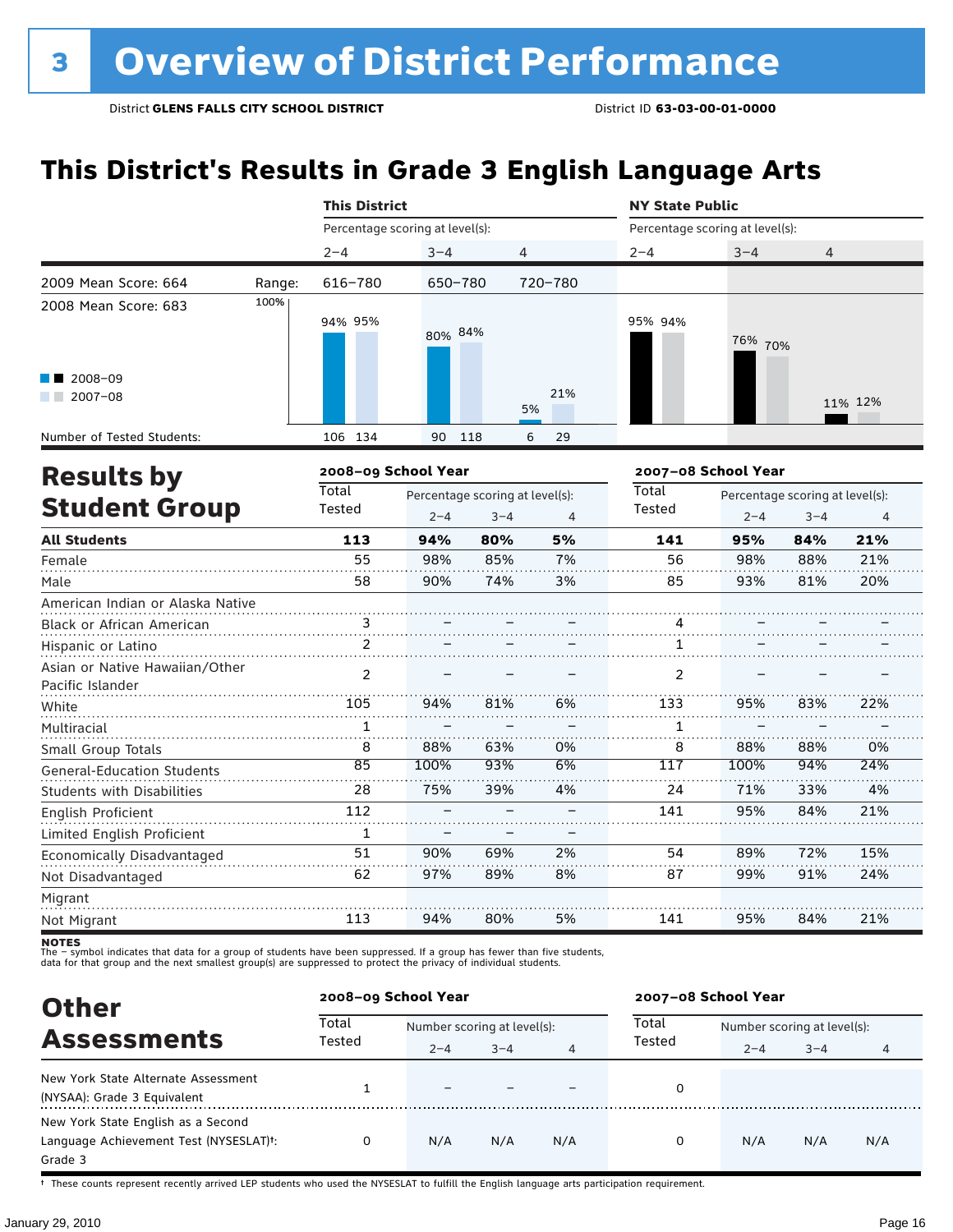## **This District's Results in Grade 3 Mathematics**

|                                                    |        | <b>This District</b>            |         |                                            |            | <b>NY State Public</b>          |                                                                         |     |         |  |
|----------------------------------------------------|--------|---------------------------------|---------|--------------------------------------------|------------|---------------------------------|-------------------------------------------------------------------------|-----|---------|--|
|                                                    |        | Percentage scoring at level(s): |         |                                            |            | Percentage scoring at level(s): |                                                                         |     |         |  |
|                                                    |        | $2 - 4$                         | $3 - 4$ | $\overline{4}$                             |            | $2 - 4$                         | $3 - 4$                                                                 | 4   |         |  |
| 2009 Mean Score: 689                               | Range: | 624-770                         | 650-770 |                                            | 703-770    |                                 |                                                                         |     |         |  |
| 2008 Mean Score: 697                               | 100%   | 99% 99%                         | 92% 94% |                                            |            | 99% 98%                         | 93% 90%                                                                 |     |         |  |
| 2008-09<br>$\sqrt{2007-08}$                        |        |                                 |         |                                            | 36%<br>25% |                                 |                                                                         |     | 27% 26% |  |
| Number of Tested Students:                         |        | 118 143                         | 110 137 |                                            | 30<br>52   |                                 |                                                                         |     |         |  |
| <b>Results by</b>                                  |        | 2008-09 School Year             |         |                                            |            |                                 | 2007-08 School Year                                                     |     |         |  |
| <b>Student Group</b>                               |        | Total<br>Tested                 | $2 - 4$ | Percentage scoring at level(s):<br>$3 - 4$ | 4          | Total<br>Tested                 | Percentage scoring at level(s):<br>$2 - 4$<br>$3 - 4$<br>$\overline{4}$ |     |         |  |
| <b>All Students</b>                                |        | 119                             | 99%     | 92%                                        | 25%        | 145                             | 99%                                                                     | 94% | 36%     |  |
| Female                                             |        | 57                              | 100%    | 93%                                        | 32%        | 57                              | 100%                                                                    | 98% | 33%     |  |
| Male                                               |        | 62                              | 98%     | 92%                                        | 19%        | 88                              | 98%                                                                     | 92% | 38%     |  |
| American Indian or Alaska Native                   |        |                                 |         |                                            |            |                                 |                                                                         |     |         |  |
| Black or African American                          |        | 3                               |         |                                            |            | 4                               |                                                                         |     |         |  |
| Hispanic or Latino                                 |        | 1                               |         |                                            |            | 1                               |                                                                         |     |         |  |
| Asian or Native Hawaiian/Other<br>Pacific Islander |        | $\overline{2}$                  |         |                                            |            | $\overline{2}$                  |                                                                         |     |         |  |
| White                                              |        | 112                             | 99%     | 92%                                        | 27%        | 137                             | 99%                                                                     | 95% | 36%     |  |
| Multiracial                                        |        | $\mathbf{1}$                    |         |                                            |            | $\mathbf{1}$                    |                                                                         |     |         |  |
| Small Group Totals                                 |        | 7                               | 100%    | 100%                                       | 0%         | 8                               | 100%                                                                    | 88% | 25%     |  |
| <b>General-Education Students</b>                  |        | 89                              | 100%    | 100%                                       | 33%        | 118                             | 100%                                                                    | 97% | 41%     |  |
| Students with Disabilities                         |        | 30                              | 97%     | 70%                                        | 3%         | 27                              | 93%                                                                     | 81% | 15%     |  |
| English Proficient                                 |        | 118                             |         |                                            |            | 145                             | 99%                                                                     | 94% | 36%     |  |
| Limited English Proficient                         |        | $\mathbf{1}$                    |         |                                            |            |                                 |                                                                         |     |         |  |
| Economically Disadvantaged                         |        | 53                              | 100%    | 89%                                        | 15%        | 54                              | 98%                                                                     | 91% | 22%     |  |
| Not Disadvantaged                                  |        | 66                              | 98%     | 95%                                        | 33%        | 91                              | 99%                                                                     | 97% | 44%     |  |
| Migrant                                            |        |                                 |         |                                            |            |                                 |                                                                         |     |         |  |
| Not Migrant                                        |        | 119                             | 99%     | 92%                                        | 25%        | 145                             | 99%                                                                     | 94% | 36%     |  |

| <b>Other</b><br><b>Assessments</b>                                 | 2008-09 School Year |                             |         |  | 2007-08 School Year |                             |         |   |  |
|--------------------------------------------------------------------|---------------------|-----------------------------|---------|--|---------------------|-----------------------------|---------|---|--|
|                                                                    | Total<br>Tested     | Number scoring at level(s): |         |  | Total               | Number scoring at level(s): |         |   |  |
|                                                                    |                     | $2 - 4$                     | $3 - 4$ |  | Tested              | $2 - 4$                     | $3 - 4$ | 4 |  |
| New York State Alternate Assessment<br>(NYSAA): Grade 3 Equivalent |                     | $\equiv$                    |         |  |                     |                             |         |   |  |
|                                                                    |                     |                             |         |  |                     |                             |         |   |  |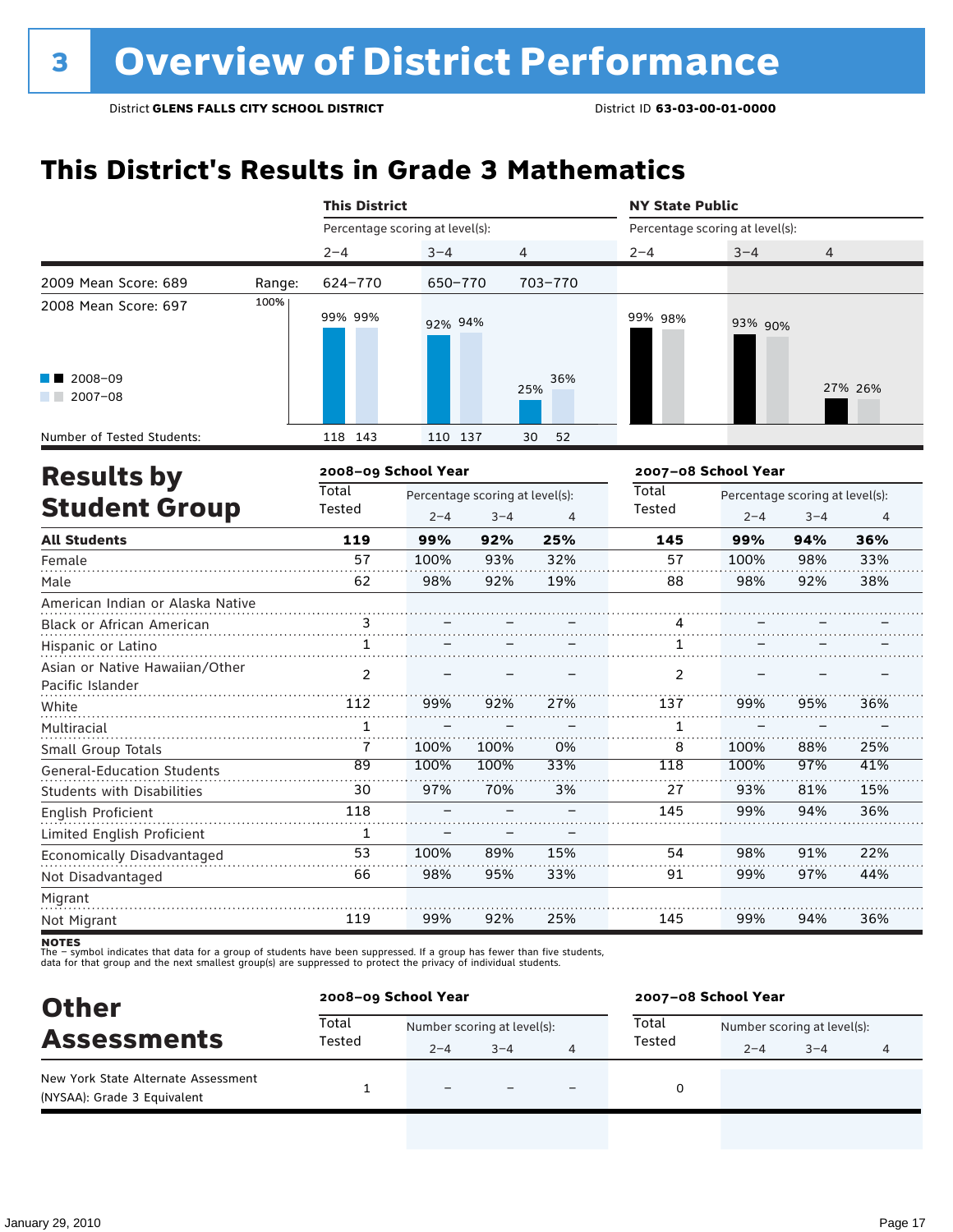## **This District's Results in Grade 4 English Language Arts**

|                                                    |        | <b>This District</b>            |                     |                                 |           | <b>NY State Public</b>          |                     |                                 |                |  |
|----------------------------------------------------|--------|---------------------------------|---------------------|---------------------------------|-----------|---------------------------------|---------------------|---------------------------------|----------------|--|
|                                                    |        | Percentage scoring at level(s): |                     |                                 |           | Percentage scoring at level(s): |                     |                                 |                |  |
|                                                    |        | $2 - 4$                         | $3 - 4$             | 4                               |           | $2 - 4$                         | $3 - 4$             | 4                               |                |  |
| 2009 Mean Score: 673                               | Range: | $612 - 775$                     | 650-775             |                                 | 716-775   |                                 |                     |                                 |                |  |
| 2008 Mean Score: 672                               | 100%   | 97% 96%                         | 83% 80%             |                                 |           | 96% 93%                         | 77% 71%             |                                 |                |  |
| $\blacksquare$ 2008-09<br>$2007 - 08$              |        |                                 |                     |                                 | 10%<br>7% |                                 |                     | 7%                              | 8%             |  |
| Number of Tested Students:                         |        | 140 128                         | 119 107             |                                 | 14<br>10  |                                 |                     |                                 |                |  |
| <b>Results by</b>                                  |        |                                 | 2008-09 School Year |                                 |           |                                 | 2007-08 School Year |                                 |                |  |
|                                                    |        | Total                           |                     | Percentage scoring at level(s): |           | Total                           |                     | Percentage scoring at level(s): |                |  |
| <b>Student Group</b>                               |        | Tested                          | $2 - 4$             | $3 - 4$                         | 4         | Tested                          | $2 - 4$             | $3 - 4$                         | $\overline{4}$ |  |
| <b>All Students</b>                                |        | 144                             | 97%                 | 83%                             | 10%       | 134                             | 96%                 | 80%                             | 7%             |  |
| Female                                             |        | 61                              | 100%                | 85%                             | 16%       | 71                              | 94%                 | 77%                             | 8%             |  |
| Male                                               |        | 83                              | 95%                 | 81%                             | 5%        | 63                              | 97%                 | 83%                             | 6%             |  |
| American Indian or Alaska Native                   |        |                                 |                     |                                 |           |                                 |                     |                                 |                |  |
| Black or African American                          |        | 3                               |                     |                                 |           | 9                               | 89%                 | 78%                             | 0%             |  |
| Hispanic or Latino                                 |        | $\mathbf{1}$                    |                     |                                 |           | 2                               |                     |                                 |                |  |
| Asian or Native Hawaiian/Other<br>Pacific Islander |        | 2                               |                     |                                 |           | 2                               |                     |                                 |                |  |
| White                                              |        | 136                             | 97%                 | 84%                             | 10%       | 120                             | 96%                 | 79%                             | 8%             |  |
| Multiracial                                        |        | 2                               |                     |                                 |           | 1                               |                     |                                 |                |  |
| Small Group Totals                                 |        | 8                               | 100%                | 63%                             | 13%       | 5                               | 100%                | 100%                            | 0%             |  |
| <b>General-Education Students</b>                  |        | 112                             | 100%                | 96%                             | 13%       | 111                             | 100%                | 91%                             | 9%             |  |
| <b>Students with Disabilities</b>                  |        | 32                              | 88%                 | 34%                             | 0%        | 23                              | 74%                 | 26%                             | 0%             |  |
| English Proficient                                 |        | 144                             | 97%                 | 83%                             | 10%       | 134                             | 96%                 | 80%                             | 7%             |  |
| Limited English Proficient                         |        |                                 |                     |                                 |           |                                 |                     |                                 |                |  |
| Economically Disadvantaged                         |        | 50                              | 94%                 | 70%                             | 2%        | 61                              | 90%                 | 66%                             | 2%             |  |
| Not Disadvantaged                                  |        | 94                              | 99%                 | 89%                             | 14%       | 73                              | 100%                | 92%                             | 12%            |  |
| Migrant                                            |        |                                 |                     |                                 |           |                                 |                     |                                 |                |  |
| Not Migrant                                        |        | 144                             | 97%                 | 83%                             | 10%       | 134                             | 96%                 | 80%                             | 7%             |  |

**NOTES**<br>The – symbol indicates that data for a group of students have been suppressed. If a group has fewer than five students,<br>data for that group and the next smallest group(s) are suppressed to protect the privacy of in

| <b>Other</b>                                                                                         | 2008-09 School Year |                             |         |     | 2007-08 School Year |                             |         |     |  |
|------------------------------------------------------------------------------------------------------|---------------------|-----------------------------|---------|-----|---------------------|-----------------------------|---------|-----|--|
| <b>Assessments</b>                                                                                   | Total<br>Tested     | Number scoring at level(s): |         |     | Total               | Number scoring at level(s): |         |     |  |
|                                                                                                      |                     | $2 - 4$                     | $3 - 4$ | 4   | Tested              | $2 - 4$                     | $3 - 4$ | 4   |  |
| New York State Alternate Assessment<br>(NYSAA): Grade 4 Equivalent                                   | 0                   |                             |         |     | າ                   |                             |         |     |  |
| New York State English as a Second<br>Language Achievement Test (NYSESLAT) <sup>t</sup> :<br>Grade 4 | 0                   | N/A                         | N/A     | N/A | 0                   | N/A                         | N/A     | N/A |  |

† These counts represent recently arrived LEP students who used the NYSESLAT to fulfill the English language arts participation requirement.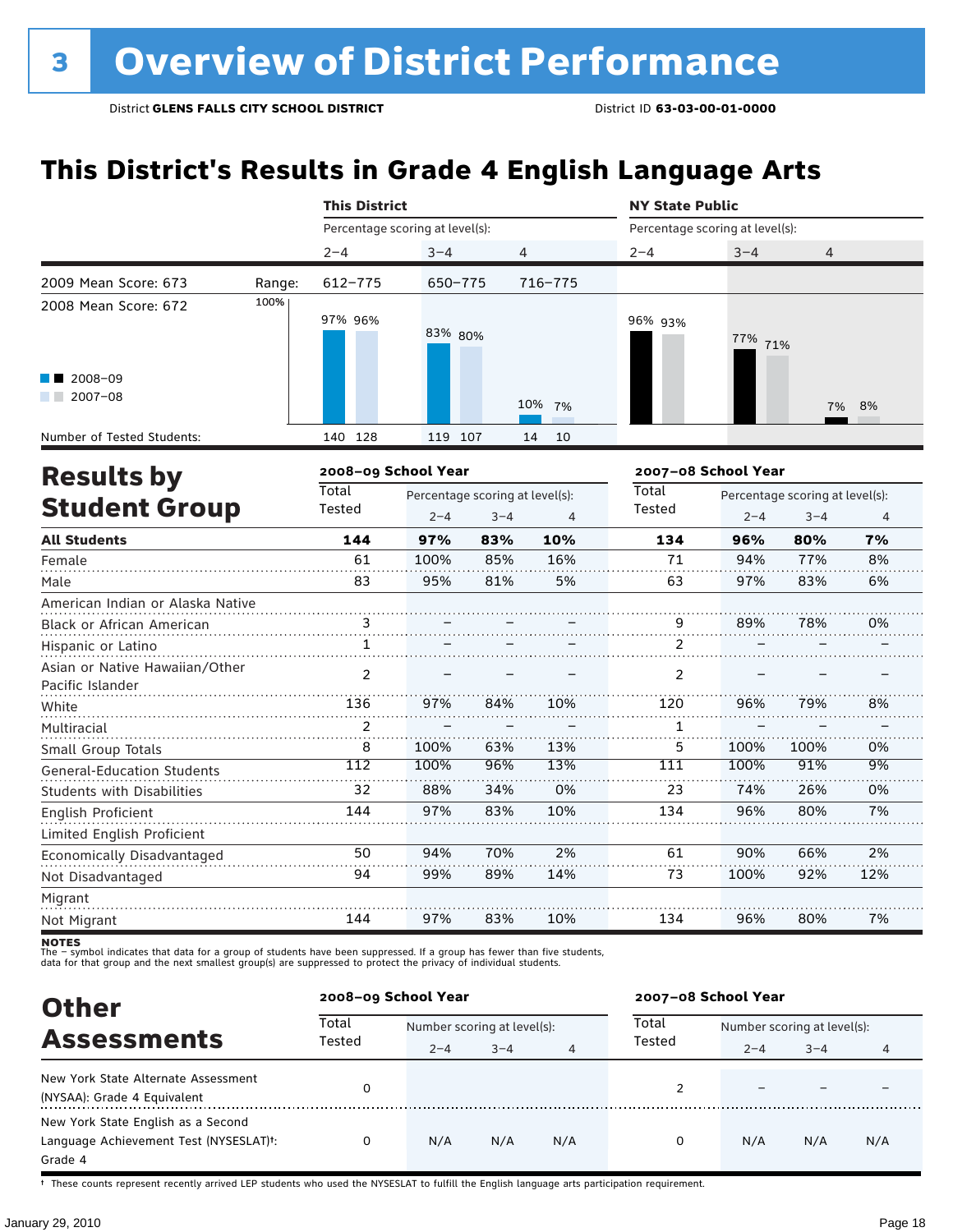## **This District's Results in Grade 4 Mathematics**

|                                                    |        | <b>This District</b>            |         |                                 |            | <b>NY State Public</b>          |                     |                                 |         |  |
|----------------------------------------------------|--------|---------------------------------|---------|---------------------------------|------------|---------------------------------|---------------------|---------------------------------|---------|--|
|                                                    |        | Percentage scoring at level(s): |         |                                 |            | Percentage scoring at level(s): |                     |                                 |         |  |
|                                                    |        | $2 - 4$                         | $3 - 4$ | 4                               |            | $2 - 4$                         | $3 - 4$             | 4                               |         |  |
| 2009 Mean Score: 693                               | Range: | 622-800                         | 650-800 |                                 | 702-800    |                                 |                     |                                 |         |  |
| 2008 Mean Score: 688                               | 100%   | 95% 97%                         | 88% 89% |                                 |            | 96% 95%                         | 87% 84%             |                                 |         |  |
| 2008-09<br>2007-08                                 |        |                                 |         |                                 | 43%<br>30% |                                 |                     |                                 | 35% 29% |  |
| Number of Tested Students:                         |        | 137 127                         | 126 117 |                                 | 62<br>39   |                                 |                     |                                 |         |  |
| <b>Results by</b>                                  |        | 2008-09 School Year             |         |                                 |            |                                 | 2007-08 School Year |                                 |         |  |
|                                                    |        | <b>Total</b>                    |         | Percentage scoring at level(s): |            | <b>Total</b>                    |                     | Percentage scoring at level(s): |         |  |
| <b>Student Group</b>                               | Tested | $2 - 4$                         | $3 - 4$ | 4                               | Tested     | $2 - 4$                         | $3 - 4$             | 4                               |         |  |
| <b>All Students</b>                                |        | 144                             | 95%     | 88%                             | 43%        | 131                             | 97%                 | 89%                             | 30%     |  |
| Female                                             |        | 62                              | 97%     | 84%                             | 44%        | 68                              | 97%                 | 85%                             | 29%     |  |
| Male                                               |        | 82                              | 94%     | 90%                             | 43%        | 63                              | 97%                 | 94%                             | 30%     |  |
| American Indian or Alaska Native                   |        |                                 |         |                                 |            |                                 |                     |                                 |         |  |
| Black or African American                          |        | 3                               |         |                                 |            | 8                               |                     |                                 |         |  |
| Hispanic or Latino                                 |        | $\mathbf{1}$                    |         |                                 |            | $\overline{2}$                  |                     |                                 |         |  |
| Asian or Native Hawaiian/Other<br>Pacific Islander |        | $\overline{2}$                  |         |                                 |            | $\overline{2}$                  |                     |                                 |         |  |
| White                                              |        | 136                             | 95%     | 88%                             | 44%        | 119                             | 97%                 | 90%                             | 31%     |  |
| Multiracial                                        |        | 2                               |         |                                 |            |                                 |                     |                                 |         |  |
| Small Group Totals                                 |        | 8                               | 100%    | 88%                             | 25%        | 12                              | 100%                | 83%                             | 17%     |  |
| <b>General-Education Students</b>                  |        | 112                             | 100%    | 98%                             | 54%        | 109                             | 100%                | 98%                             | 35%     |  |
| <b>Students with Disabilities</b>                  |        | 32                              | 78%     | 50%                             | 6%         | 22                              | 82%                 | 45%                             | 5%      |  |
| English Proficient                                 |        | 144                             | 95%     | 88%                             | 43%        | 131                             | 97%                 | 89%                             | 30%     |  |
| Limited English Proficient                         |        |                                 |         |                                 |            |                                 |                     |                                 |         |  |
| Economically Disadvantaged                         |        | 50                              | 92%     | 76%                             | 28%        | 57                              | 96%                 | 81%                             | 14%     |  |
| Not Disadvantaged                                  |        | 94                              | 97%     | 94%                             | 51%        | 74                              | 97%                 | 96%                             | 42%     |  |
| Migrant                                            |        |                                 |         |                                 |            |                                 |                     |                                 |         |  |
| Not Migrant                                        |        | 144                             | 95%     | 88%                             | 43%        | 131                             | 97%                 | 89%                             | 30%     |  |

| <b>Other</b><br><b>Assessments</b>                                 |                 | 2008-09 School Year |                             |   |        | 2007-08 School Year         |         |   |  |  |
|--------------------------------------------------------------------|-----------------|---------------------|-----------------------------|---|--------|-----------------------------|---------|---|--|--|
|                                                                    | Total<br>Tested |                     | Number scoring at level(s): |   | Total  | Number scoring at level(s): |         |   |  |  |
|                                                                    |                 | $2 - 4$             | $3 - 4$                     | 4 | Tested | $2 - 4$                     | $3 - 4$ | 4 |  |  |
| New York State Alternate Assessment<br>(NYSAA): Grade 4 Equivalent |                 |                     |                             |   |        |                             |         |   |  |  |
|                                                                    |                 |                     |                             |   |        |                             |         |   |  |  |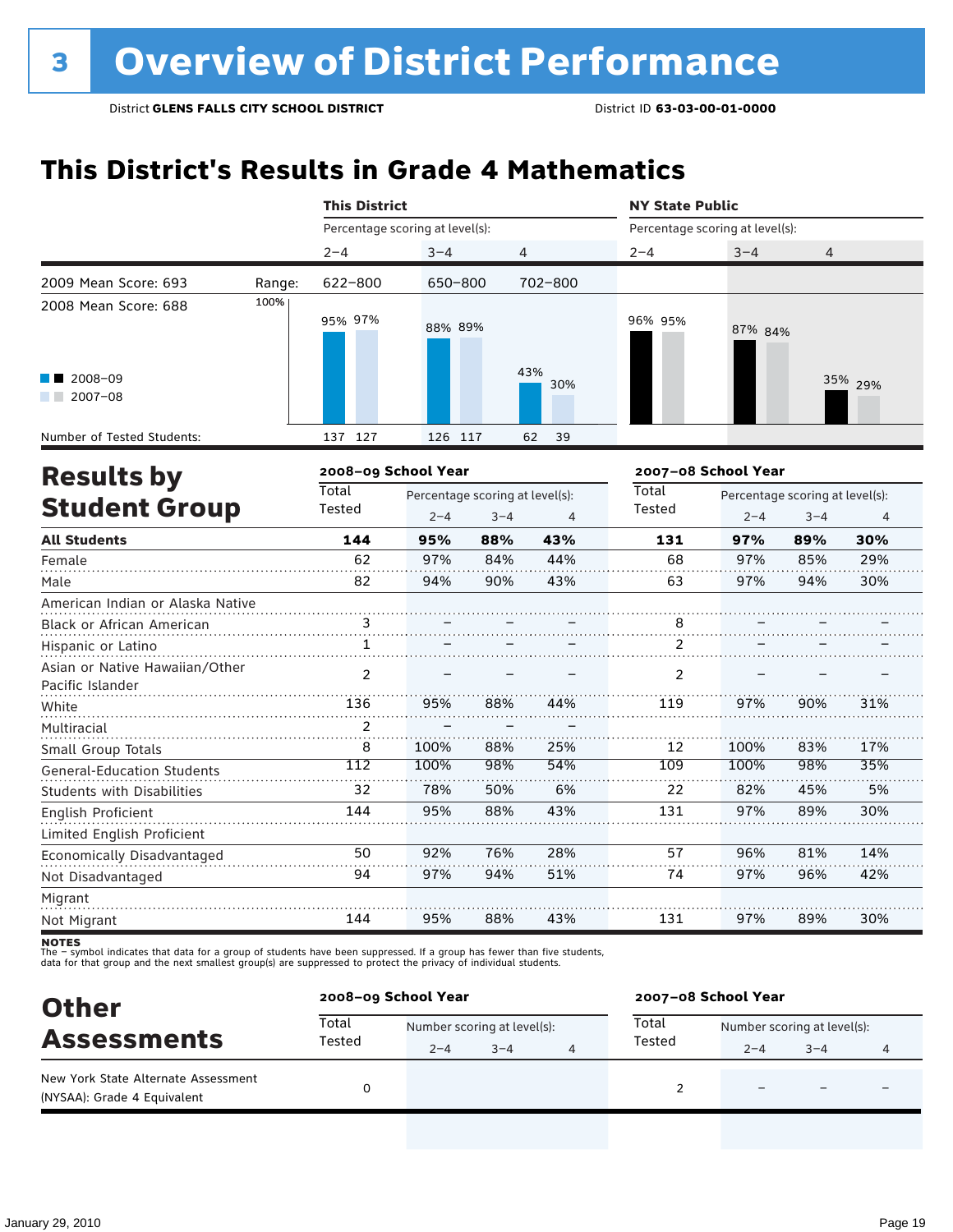## **This District's Results in Grade 4 Science**

|                                                    |                        | <b>This District</b>            |                                            |      |                        | <b>NY State Public</b>          |                                            |                |     |  |
|----------------------------------------------------|------------------------|---------------------------------|--------------------------------------------|------|------------------------|---------------------------------|--------------------------------------------|----------------|-----|--|
|                                                    |                        | Percentage scoring at level(s): |                                            |      |                        | Percentage scoring at level(s): |                                            |                |     |  |
|                                                    |                        | $2 - 4$                         | $3 - 4$                                    |      | 4                      | $2 - 4$                         | $3 - 4$                                    | $\overline{4}$ |     |  |
| 2009 Mean Score: 87                                | Range:                 | $45 - 100$                      | 65-100                                     |      | $85 - 100$             |                                 |                                            |                |     |  |
| 2008 Mean Score: 86                                | 100%                   | 98% 100%                        | 95% 95%                                    |      | 73% 67%                | 97% 97%                         | 88% 85%                                    | 59%            | 50% |  |
| 2008-09<br>$2007 - 08$                             |                        |                                 |                                            |      |                        |                                 |                                            |                |     |  |
| Number of Tested Students:                         |                        | 137 133                         | 133 126                                    |      | 102 89                 |                                 |                                            |                |     |  |
| <b>Results by</b>                                  |                        | 2008-09 School Year             |                                            |      |                        | 2007-08 School Year             |                                            |                |     |  |
| <b>Student Group</b>                               | <b>Total</b><br>Tested | $2 - 4$                         | Percentage scoring at level(s):<br>$3 - 4$ | 4    | <b>Total</b><br>Tested | $2 - 4$                         | Percentage scoring at level(s):<br>$3 - 4$ | $\overline{4}$ |     |  |
| <b>All Students</b>                                |                        | 140                             | 98%                                        | 95%  | 73%                    | 133                             | 100%                                       | 95%            | 67% |  |
| Female                                             |                        | 61                              | 100%                                       | 95%  | 70%                    | 70                              | 100%                                       | 91%            | 64% |  |
| Male                                               |                        | 79                              | 96%                                        | 95%  | 75%                    | 63                              | 100%                                       | 98%            | 70% |  |
| American Indian or Alaska Native                   |                        |                                 |                                            |      |                        |                                 |                                            |                |     |  |
| Black or African American                          |                        | 3                               |                                            |      |                        | 8                               |                                            |                |     |  |
| Hispanic or Latino                                 |                        | $\mathbf{1}$                    |                                            |      |                        | 2                               |                                            |                |     |  |
| Asian or Native Hawaiian/Other<br>Pacific Islander |                        | $\overline{2}$                  |                                            |      |                        | 2                               |                                            |                |     |  |
| White                                              |                        | 132                             | 98%                                        | 95%  | 75%                    | 121                             | 100%                                       | 96%            | 67% |  |
| Multiracial                                        |                        | $\overline{2}$                  |                                            |      |                        |                                 |                                            |                |     |  |
| Small Group Totals                                 |                        | 8                               | 100%                                       | 100% | 38%                    | 12                              | 100%                                       | 83%            | 67% |  |
| <b>General-Education Students</b>                  |                        | 109                             | 100%                                       | 100% | 83%                    | 111                             | 100%                                       | 98%            | 77% |  |
| <b>Students with Disabilities</b>                  |                        | 31                              | 90%                                        | 77%  | 35%                    | 22                              | 100%                                       | 77%            | 14% |  |
| English Proficient                                 |                        | 140                             | 98%                                        | 95%  | 73%                    | 133                             | 100%                                       | 95%            | 67% |  |
| Limited English Proficient                         |                        |                                 |                                            |      |                        |                                 |                                            |                |     |  |
| Economically Disadvantaged                         |                        | 48                              | 96%                                        | 92%  | 54%                    | 57                              | 100%                                       | 89%            | 49% |  |
| Not Disadvantaged                                  |                        | 92                              | 99%                                        | 97%  | 83%                    | 76                              | 100%                                       | 99%            | 80% |  |
| Migrant                                            |                        |                                 |                                            |      |                        |                                 |                                            |                |     |  |
| Not Migrant                                        |                        | 140                             | 98%                                        | 95%  | 73%                    | 133                             | 100%                                       | 95%            | 67% |  |

| <b>Other</b><br><b>Assessments</b>                                 |                 | 2008-09 School Year         |         |  |        | 2007-08 School Year         |         |  |  |  |
|--------------------------------------------------------------------|-----------------|-----------------------------|---------|--|--------|-----------------------------|---------|--|--|--|
|                                                                    | Total<br>Tested | Number scoring at level(s): |         |  | Total  | Number scoring at level(s): |         |  |  |  |
|                                                                    |                 | $2 - 4$                     | $3 - 4$ |  | Tested | $2 - 4$                     | $3 - 4$ |  |  |  |
| New York State Alternate Assessment<br>(NYSAA): Grade 4 Equivalent |                 |                             |         |  |        |                             | -       |  |  |  |
|                                                                    |                 |                             |         |  |        |                             |         |  |  |  |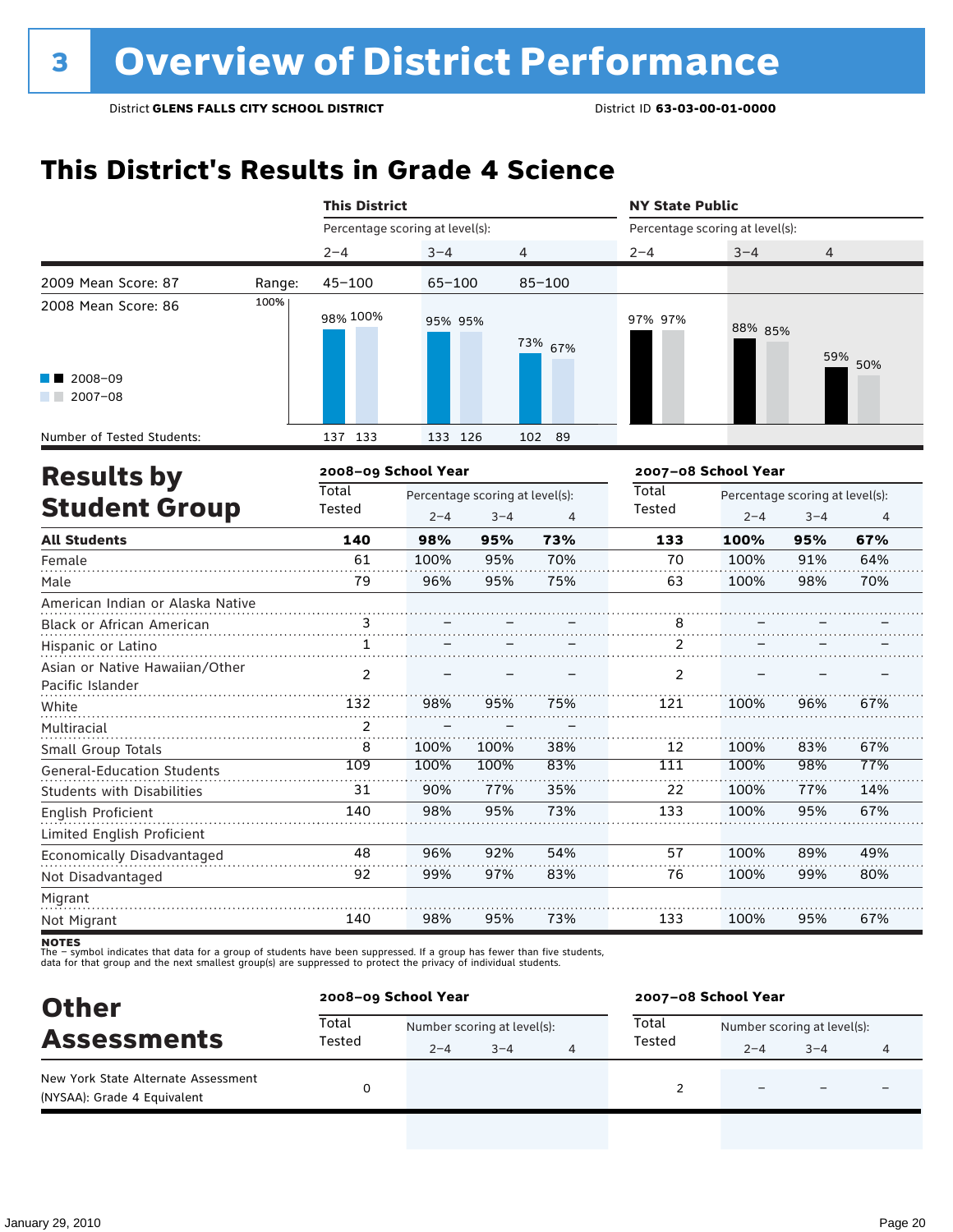## **This District's Results in Grade 5 English Language Arts**

|                                                    |        | <b>This District</b>   |                                            |         |             | <b>NY State Public</b>          |         |                                                 |     |  |
|----------------------------------------------------|--------|------------------------|--------------------------------------------|---------|-------------|---------------------------------|---------|-------------------------------------------------|-----|--|
|                                                    |        |                        | Percentage scoring at level(s):            |         |             | Percentage scoring at level(s): |         |                                                 |     |  |
|                                                    |        | $2 - 4$                | $3 - 4$                                    | 4       |             | $2 - 4$                         | $3 - 4$ | 4                                               |     |  |
| 2009 Mean Score: 685                               | Range: | $608 - 795$            | 650-795                                    |         | $711 - 795$ |                                 |         |                                                 |     |  |
| 2008 Mean Score: 676                               | 100%   | 100% 99%               | 88% 88%                                    |         |             | 99% 98%                         | 82% 78% |                                                 |     |  |
| 2008-09<br>$2007 - 08$                             |        |                        |                                            |         | 18%<br>10%  |                                 |         | 14%                                             | 6%  |  |
| Number of Tested Students:                         |        | 130 143                | 115 127                                    |         | 14<br>24    |                                 |         |                                                 |     |  |
| <b>Results by</b>                                  |        | 2008-09 School Year    |                                            |         |             | 2007-08 School Year             |         |                                                 |     |  |
| <b>Student Group</b>                               |        | <b>Total</b><br>Tested | Percentage scoring at level(s):<br>$2 - 4$ | $3 - 4$ | 4           | <b>Total</b><br>Tested          | $2 - 4$ | Percentage scoring at level(s):<br>$3 - 4$<br>4 |     |  |
| <b>All Students</b>                                |        | 130                    | 100%                                       | 88%     | 18%         | 144                             | 99%     | 88%                                             | 10% |  |
| Female                                             |        | 65                     | 100%                                       | 91%     | 20%         | 73                              | 100%    | 85%                                             | 11% |  |
| Male                                               |        | 65                     | 100%                                       | 86%     | 17%         | 71                              | 99%     | 92%                                             | 8%  |  |
| American Indian or Alaska Native                   |        |                        |                                            |         |             |                                 |         |                                                 |     |  |
| Black or African American                          |        | 9                      |                                            |         |             | 5                               | 100%    | 100%                                            | 0%  |  |
| Hispanic or Latino                                 |        | 2                      |                                            |         |             | 4                               |         |                                                 |     |  |
| Asian or Native Hawaiian/Other<br>Pacific Islander |        | $\overline{2}$         |                                            |         |             | 2                               |         |                                                 |     |  |
| White                                              |        | 117                    | 100%                                       | 89%     | 19%         | 132                             | 99%     | 87%                                             | 11% |  |
| Multiracial                                        |        |                        |                                            |         |             | 1                               |         |                                                 |     |  |
| Small Group Totals                                 |        | 13                     | 100%                                       | 85%     | 15%         | 7                               | 100%    | 100%                                            | 0%  |  |
| <b>General-Education Students</b>                  |        | 110                    | 100%                                       | 96%     | 19%         | 117                             | 100%    | 97%                                             | 12% |  |
| <b>Students with Disabilities</b>                  |        | 20                     | 100%                                       | 45%     | 15%         | 27                              | 96%     | 52%                                             | 0%  |  |
| English Proficient                                 |        | 130                    | 100%                                       | 88%     | 18%         | 144                             | 99%     | 88%                                             | 10% |  |
| Limited English Proficient                         |        |                        |                                            |         |             |                                 |         |                                                 |     |  |
| Economically Disadvantaged                         |        | 55                     | 100%                                       | 84%     | 11%         | 47                              | 98%     | 81%                                             | 6%  |  |
| Not Disadvantaged                                  |        | 75                     | 100%                                       | 92%     | 24%         | 97                              | 100%    | 92%                                             | 11% |  |
| Migrant                                            |        |                        |                                            |         |             |                                 |         |                                                 |     |  |
| Not Migrant                                        |        | 130                    | 100%                                       | 88%     | 18%         | 144                             | 99%     | 88%                                             | 10% |  |

**NOTES**<br>The – symbol indicates that data for a group of students have been suppressed. If a group has fewer than five students,<br>data for that group and the next smallest group(s) are suppressed to protect the privacy of in

| <b>Other</b>                                        |                 | 2008-09 School Year         |         |     | 2007-08 School Year |                             |         |     |  |
|-----------------------------------------------------|-----------------|-----------------------------|---------|-----|---------------------|-----------------------------|---------|-----|--|
| <b>Assessments</b>                                  | Total<br>Tested | Number scoring at level(s): |         |     | Total               | Number scoring at level(s): |         |     |  |
|                                                     |                 | $2 - 4$                     | $3 - 4$ | 4   | Tested              | $2 - 4$                     | $3 - 4$ | 4   |  |
| New York State Alternate Assessment                 |                 |                             |         |     | 0                   |                             |         |     |  |
| (NYSAA): Grade 5 Equivalent                         |                 |                             |         |     |                     |                             |         |     |  |
| New York State English as a Second                  |                 |                             |         |     |                     |                             |         |     |  |
| Language Achievement Test (NYSESLAT) <sup>+</sup> : | 0               | N/A                         | N/A     | N/A | 0                   | N/A                         | N/A     | N/A |  |
| Grade 5                                             |                 |                             |         |     |                     |                             |         |     |  |

† These counts represent recently arrived LEP students who used the NYSESLAT to fulfill the English language arts participation requirement.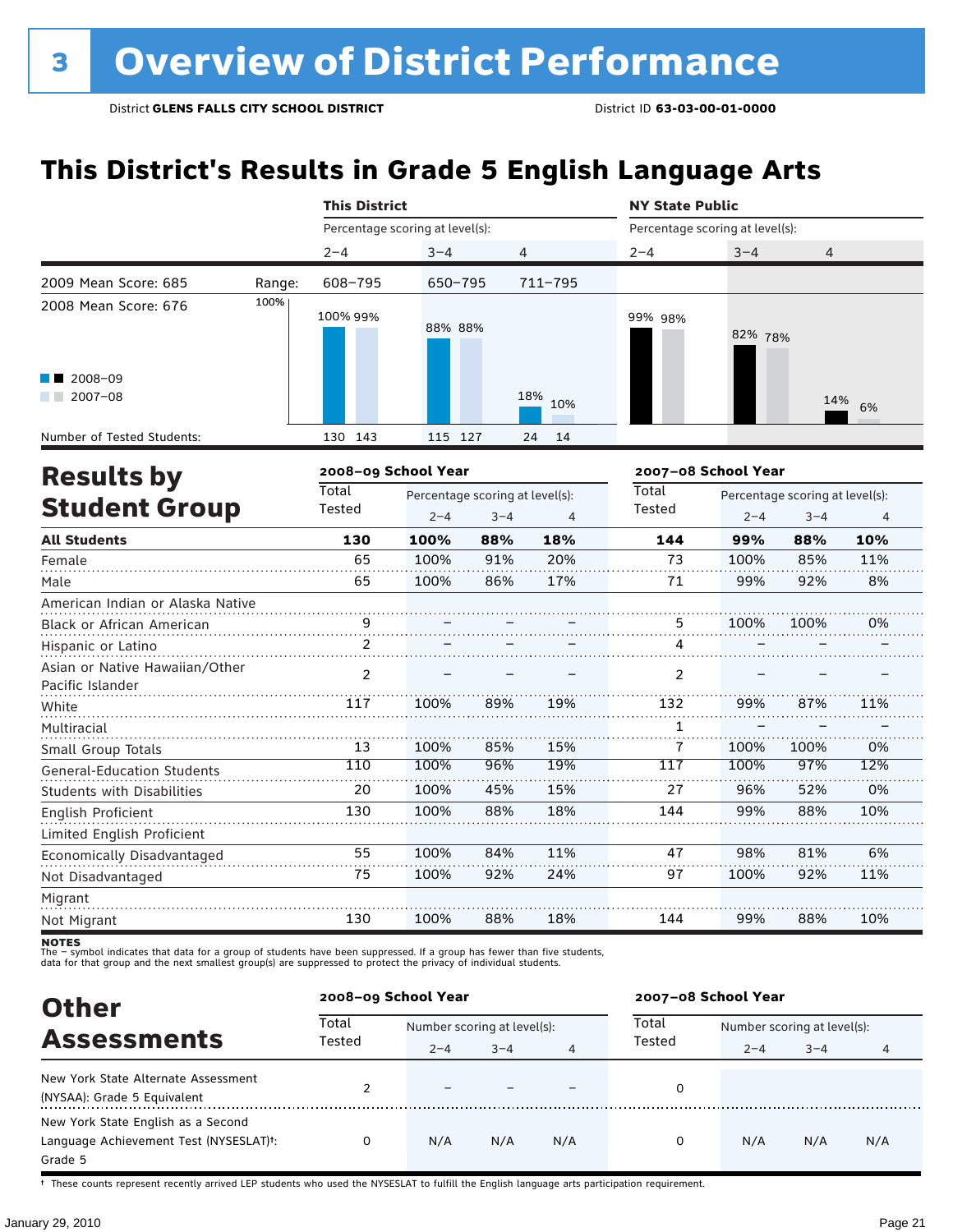## **This District's Results in Grade 5 Mathematics**

|                                  |                |         |                                 |                                                                                         | <b>NY State Public</b>                                 |         |         |                                                                   |                                            |
|----------------------------------|----------------|---------|---------------------------------|-----------------------------------------------------------------------------------------|--------------------------------------------------------|---------|---------|-------------------------------------------------------------------|--------------------------------------------|
|                                  |                |         |                                 |                                                                                         |                                                        |         |         |                                                                   |                                            |
|                                  | $2 - 4$        | $3 - 4$ |                                 |                                                                                         | $2 - 4$                                                | $3 - 4$ | 4       |                                                                   |                                            |
| Range:                           | 619-780        |         |                                 |                                                                                         |                                                        |         |         |                                                                   |                                            |
| 100%                             | 98% 97%        |         |                                 |                                                                                         | 98% 96%                                                |         |         |                                                                   |                                            |
|                                  |                |         |                                 | 29%                                                                                     |                                                        |         |         |                                                                   |                                            |
|                                  | 130 142        |         |                                 | 42<br>51                                                                                |                                                        |         |         |                                                                   |                                            |
|                                  |                |         |                                 |                                                                                         |                                                        |         |         |                                                                   |                                            |
|                                  | <b>Total</b>   |         |                                 |                                                                                         | Total                                                  |         |         |                                                                   |                                            |
| <b>Student Group</b>             |                |         | $3 - 4$                         | 4                                                                                       |                                                        | $2 - 4$ | $3 - 4$ | $\overline{4}$                                                    |                                            |
|                                  | 132            | 98%     | 92%                             | 39%                                                                                     | 146                                                    | 97%     | 86%     | 29%                                                               |                                            |
|                                  | 66             | 98%     | 91%                             | 41%                                                                                     | 74                                                     | 96%     | 91%     | 24%                                                               |                                            |
|                                  | 66             | 98%     | 92%                             | 36%                                                                                     | 72                                                     | 99%     | 82%     | 33%                                                               |                                            |
| American Indian or Alaska Native |                |         |                                 |                                                                                         |                                                        |         |         |                                                                   |                                            |
|                                  | 9              |         |                                 |                                                                                         | 5                                                      | 100%    | 100%    | 0%                                                                |                                            |
|                                  | 2              |         |                                 |                                                                                         | 4                                                      |         |         |                                                                   |                                            |
| Asian or Native Hawaiian/Other   | $\overline{2}$ |         |                                 |                                                                                         | $\overline{2}$                                         |         |         |                                                                   |                                            |
|                                  | 119            | 99%     | 92%                             | 40%                                                                                     | 134                                                    | 97%     | 85%     | 29%                                                               |                                            |
|                                  |                |         |                                 |                                                                                         | 1                                                      |         |         |                                                                   |                                            |
|                                  | 13             | 92%     | 85%                             | 23%                                                                                     | 7                                                      | 100%    | 100%    | 43%                                                               |                                            |
|                                  | 110            | 100%    | 99%                             | 45%                                                                                     | 119                                                    | 100%    | 96%     | 34%                                                               |                                            |
|                                  | 22             | 91%     | 55%                             | 5%                                                                                      | 27                                                     | 85%     | 44%     | 7%                                                                |                                            |
|                                  | 132            | 98%     | 92%                             | 39%                                                                                     | 146                                                    | 97%     | 86%     | 29%                                                               |                                            |
|                                  |                |         |                                 |                                                                                         |                                                        |         |         |                                                                   |                                            |
|                                  | 55             | 96%     | 85%                             | 20%                                                                                     | 47                                                     | 96%     | 79%     | 17%                                                               |                                            |
|                                  | 77             | 100%    | 96%                             | 52%                                                                                     | 99                                                     | 98%     | 90%     | 34%                                                               |                                            |
|                                  |                |         |                                 |                                                                                         |                                                        |         |         |                                                                   |                                            |
|                                  | 132            | 98%     | 92%                             | 39%                                                                                     | 146                                                    | 97%     | 86%     | 29%                                                               |                                            |
|                                  |                | Tested  | <b>This District</b><br>$2 - 4$ | Percentage scoring at level(s):<br>650-780<br>92% 86%<br>121 126<br>2008-09 School Year | 4<br>699-780<br>39%<br>Percentage scoring at level(s): | Tested  |         | Percentage scoring at level(s):<br>88% 83%<br>2007-08 School Year | 36% 27%<br>Percentage scoring at level(s): |

| <b>Other</b>                                                       | 2008-09 School Year |                             |         |  | 2007-08 School Year |                             |         |  |  |
|--------------------------------------------------------------------|---------------------|-----------------------------|---------|--|---------------------|-----------------------------|---------|--|--|
|                                                                    | Total               | Number scoring at level(s): |         |  | Total               | Number scoring at level(s): |         |  |  |
| <b>Assessments</b>                                                 | Tested              | $2 - 4$                     | $3 - 4$ |  | Tested              | $2 - 4$                     | $3 - 4$ |  |  |
| New York State Alternate Assessment<br>(NYSAA): Grade 5 Equivalent |                     | $\equiv$                    |         |  | 0                   |                             |         |  |  |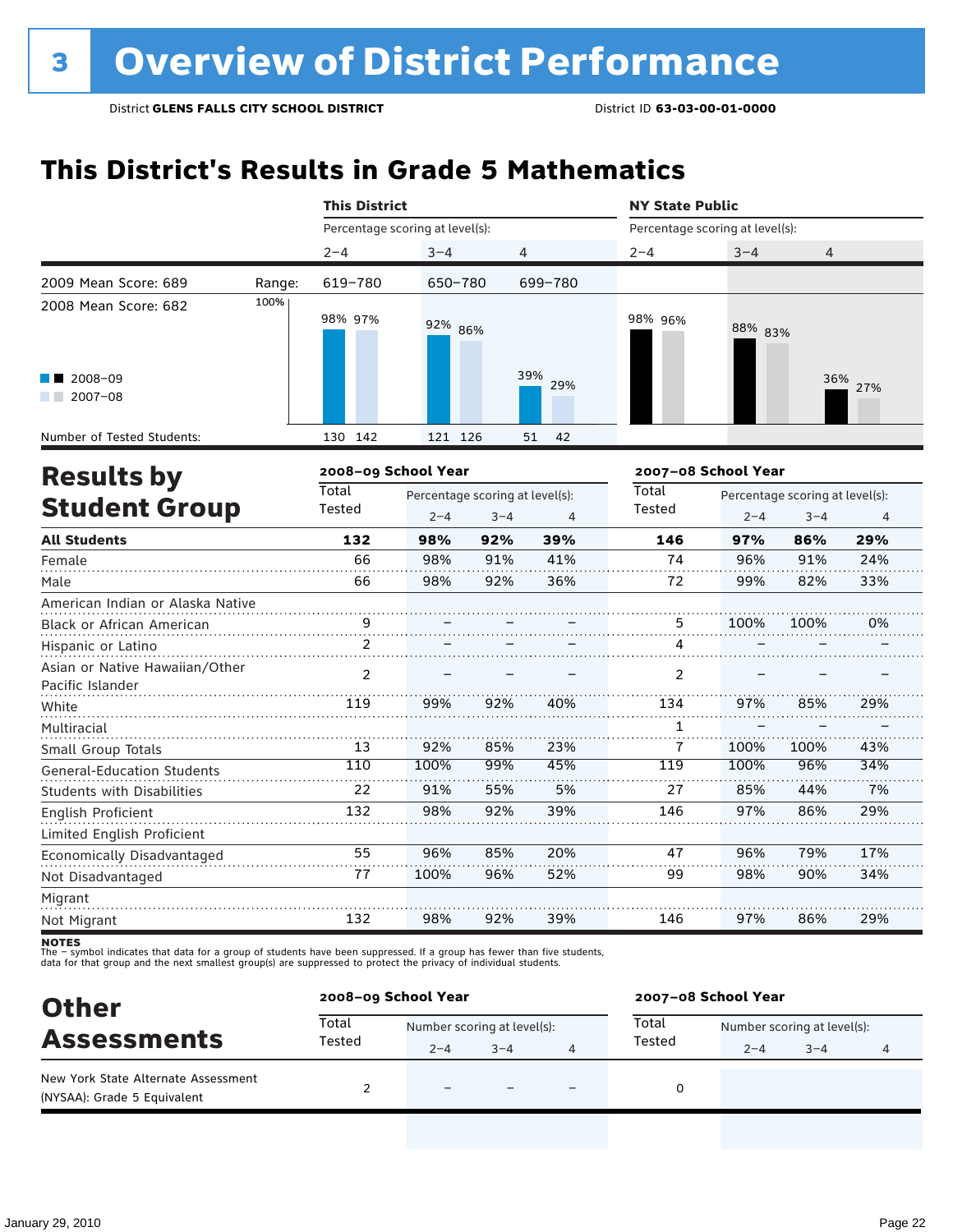## **This District's Results in Grade 6 English Language Arts**

|                                                    |        | <b>This District</b>            |         |                                 |                | <b>NY State Public</b>          |                     |                                 |                |
|----------------------------------------------------|--------|---------------------------------|---------|---------------------------------|----------------|---------------------------------|---------------------|---------------------------------|----------------|
|                                                    |        | Percentage scoring at level(s): |         |                                 |                | Percentage scoring at level(s): |                     |                                 |                |
|                                                    |        | $2 - 4$                         | $3 - 4$ | $\overline{4}$                  |                | $2 - 4$                         | $3 - 4$             | 4                               |                |
| 2009 Mean Score: 667                               | Range: | 598-785                         | 650-785 |                                 | 696-785*       |                                 |                     |                                 |                |
| 2008 Mean Score: 668                               | 100%   | 100%100%                        | 87% 82% |                                 |                | 100% 98%                        | 81%<br>67%          |                                 |                |
| $\blacksquare$ 2008-09<br>$12007 - 08$             |        |                                 |         |                                 | 6%<br>5%       |                                 |                     | 9%                              | 5%             |
| Number of Tested Students:                         |        | 143 182                         | 125 149 |                                 | 8<br>9         |                                 |                     |                                 |                |
| <b>Results by</b>                                  |        | 2008-09 School Year             |         |                                 |                |                                 | 2007-08 School Year |                                 |                |
|                                                    |        | Total                           |         | Percentage scoring at level(s): |                | Total                           |                     | Percentage scoring at level(s): |                |
| <b>Student Group</b>                               |        | Tested                          | $2 - 4$ | $3 - 4$                         | $\overline{4}$ | <b>Tested</b>                   | $2 - 4$             | $3 - 4$                         | $\overline{4}$ |
| <b>All Students</b>                                |        | 143                             | 100%    | 87%                             | 6%             | 182                             | 100%                | 82%                             | 5%             |
| Female                                             |        | 72                              | 100%    | 88%                             | 7%             | 80                              | 100%                | 86%                             | 6%             |
| Male                                               |        | 71                              | 100%    | 87%                             | 4%             | 102                             | 100%                | 78%                             | 4%             |
| American Indian or Alaska Native                   |        |                                 |         |                                 |                |                                 |                     |                                 |                |
| Black or African American                          |        | 4                               |         |                                 |                | 12                              |                     |                                 |                |
| Hispanic or Latino                                 |        | 3                               |         |                                 |                | $\overline{2}$                  |                     |                                 |                |
| Asian or Native Hawaiian/Other<br>Pacific Islander |        | $\overline{2}$                  |         |                                 |                | $\mathbf{1}$                    |                     |                                 |                |
| White                                              |        | 133                             | 100%    | 88%                             | 5%             | 167                             | 100%                | 82%                             | 5%             |
| Multiracial                                        |        | 1                               |         |                                 |                |                                 |                     |                                 |                |
| Small Group Totals                                 |        | 10                              | 100%    | 80%                             | 10%            | 15                              | 100%                | 80%                             | 0%             |
| <b>General-Education Students</b>                  |        | 119                             | 100%    | 94%                             | 7%             | 152                             | 100%                | 91%                             | 6%             |
| <b>Students with Disabilities</b>                  |        | 24                              | 100%    | 54%                             | 0%             | 30                              | 100%                | 37%                             | 0%             |
| English Proficient                                 |        | 143                             | 100%    | 87%                             | 6%             | 182                             | 100%                | 82%                             | 5%             |
| Limited English Proficient                         |        |                                 |         |                                 |                |                                 |                     |                                 |                |
| Economically Disadvantaged                         |        | 47                              | 100%    | 81%                             | 2%             | 57                              | 100%                | 68%                             | 2%             |
| Not Disadvantaged                                  |        | 96                              | 100%    | 91%                             | 7%             | 125                             | 100%                | 88%                             | 6%             |
| Migrant                                            |        |                                 |         |                                 |                |                                 |                     |                                 |                |
| Not Migrant                                        |        | 143                             | 100%    | 87%                             | 6%             | 182                             | 100%                | 82%                             | 5%             |

**NOTES**<br>The – symbol indicates that data for a group of students have been suppressed. If a group has fewer than five students,<br>data for that group and the next smallest group(s) are suppressed to protect the privacy of in

\* Level 4 range is for 2008–09 only. The 2007–08 range is 705–785.

| <b>Other</b>                                        |                 | 2008-09 School Year         |         |     | 2007-08 School Year |         |                             |     |  |
|-----------------------------------------------------|-----------------|-----------------------------|---------|-----|---------------------|---------|-----------------------------|-----|--|
|                                                     | Total<br>Tested | Number scoring at level(s): |         |     | Total               |         | Number scoring at level(s): |     |  |
| <b>Assessments</b>                                  |                 | $2 - 4$                     | $3 - 4$ | 4   | Tested              | $2 - 4$ | $3 - 4$                     | 4   |  |
| New York State Alternate Assessment                 | 0               |                             |         |     |                     |         |                             |     |  |
| (NYSAA): Grade 6 Equivalent                         |                 |                             |         |     |                     |         |                             |     |  |
| New York State English as a Second                  |                 |                             |         |     |                     |         |                             |     |  |
| Language Achievement Test (NYSESLAT) <sup>+</sup> : | 0               | N/A                         | N/A     | N/A | 0                   | N/A     | N/A                         | N/A |  |
| Grade 6                                             |                 |                             |         |     |                     |         |                             |     |  |

† These counts represent recently arrived LEP students who used the NYSESLAT to fulfill the English language arts participation requirement.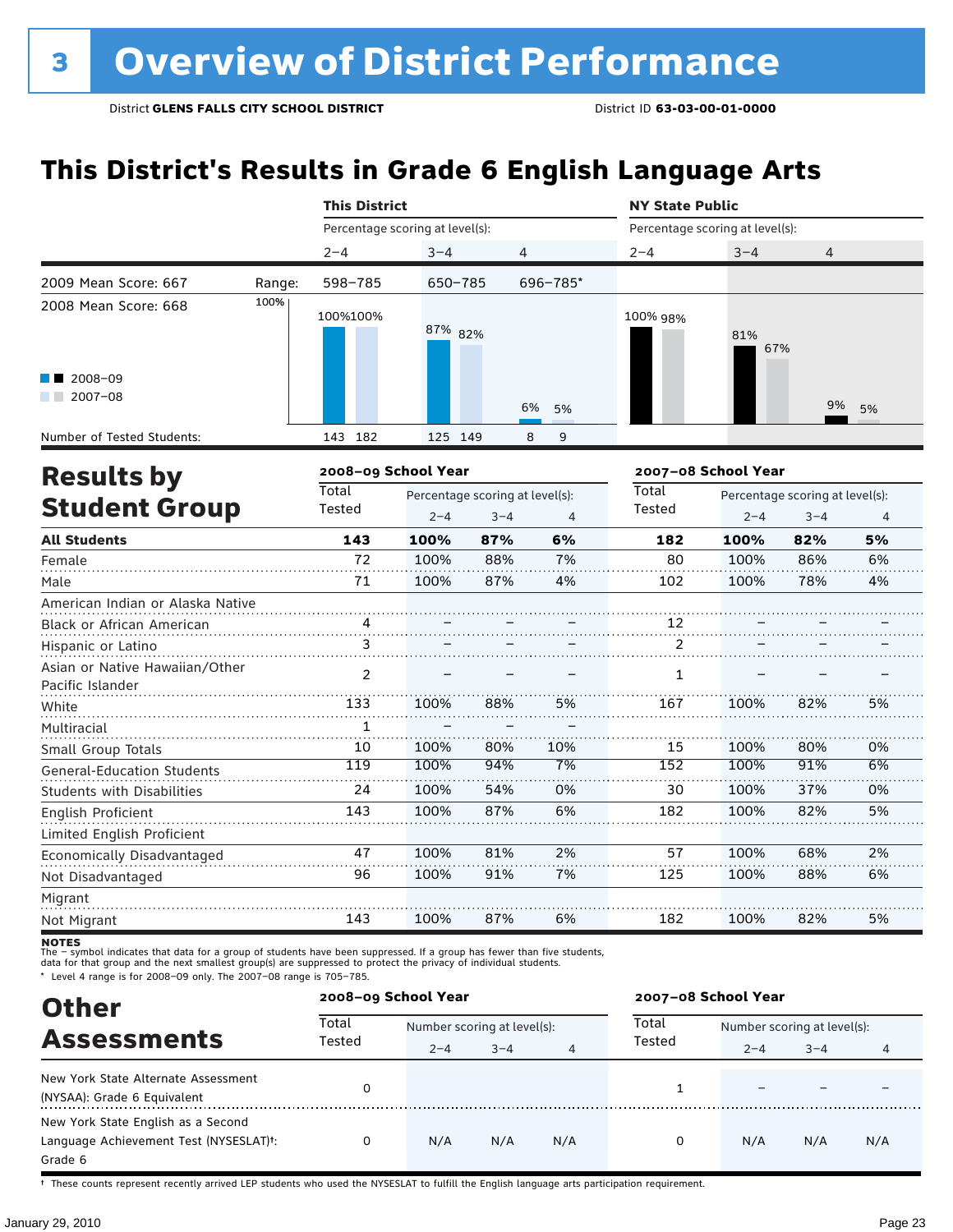## **This District's Results in Grade 6 Mathematics**

|                                                    |        | <b>This District</b>            |         |                                            |                | <b>NY State Public</b>          |                     |                                            |                |  |
|----------------------------------------------------|--------|---------------------------------|---------|--------------------------------------------|----------------|---------------------------------|---------------------|--------------------------------------------|----------------|--|
|                                                    |        | Percentage scoring at level(s): |         |                                            |                | Percentage scoring at level(s): |                     |                                            |                |  |
|                                                    |        | $2 - 4$                         | $3 - 4$ | 4                                          |                | $2 - 4$                         | $3 - 4$             | 4                                          |                |  |
| 2009 Mean Score: 683                               | Range: | 616-780                         | 650-780 |                                            | 696-780        |                                 |                     |                                            |                |  |
| 2008 Mean Score: 676                               | 100%   | 99% 97%                         | 92% 85% |                                            |                | 96% 94%                         | 83% 79%             |                                            |                |  |
| 2008-09<br>$2007 - 08$                             |        |                                 |         |                                            | 32%<br>19%     |                                 |                     |                                            | 28% 26%        |  |
| Number of Tested Students:                         |        | 144 173                         | 135 152 |                                            | 34<br>47       |                                 |                     |                                            |                |  |
| <b>Results by</b>                                  |        | 2008-09 School Year             |         |                                            |                |                                 | 2007-08 School Year |                                            |                |  |
| <b>Student Group</b>                               |        | Total<br>Tested                 | $2 - 4$ | Percentage scoring at level(s):<br>$3 - 4$ | $\overline{4}$ | Total<br>Tested                 | $2 - 4$             | Percentage scoring at level(s):<br>$3 - 4$ | $\overline{4}$ |  |
| <b>All Students</b>                                |        | 146                             | 99%     | 92%                                        | 32%            | 178                             | 97%                 | 85%                                        | 19%            |  |
| Female                                             |        | 74                              | 99%     | 93%                                        | 27%            | 77                              | 97%                 | 86%                                        | 18%            |  |
| Male                                               |        | 72                              | 99%     | 92%                                        | 38%            | 101                             | 97%                 | 85%                                        | 20%            |  |
| American Indian or Alaska Native                   |        |                                 |         |                                            |                |                                 |                     |                                            |                |  |
| Black or African American                          |        | 4                               |         |                                            |                | 12                              |                     |                                            |                |  |
| Hispanic or Latino                                 |        | 3                               |         |                                            |                | $\overline{2}$                  |                     |                                            |                |  |
| Asian or Native Hawaiian/Other<br>Pacific Islander |        | $\mathcal{P}$                   |         |                                            |                | 1                               |                     |                                            |                |  |
| White                                              |        | 136                             | 99%     | 92%                                        | 32%            | 163                             | 98%                 | 87%                                        | 20%            |  |
| Multiracial                                        |        | $\mathbf{1}$                    |         |                                            |                |                                 |                     |                                            |                |  |
| Small Group Totals                                 |        | 10                              | 100%    | 100%                                       | 30%            | 15                              | 93%                 | 73%                                        | 7%             |  |
| <b>General-Education Students</b>                  |        | 121                             | 100%    | 98%                                        | 38%            | 148                             | 99%                 | 93%                                        | 23%            |  |
| Students with Disabilities                         |        | 25                              | 92%     | 64%                                        | 4%             | 30                              | 87%                 | 50%                                        | 0%             |  |
| English Proficient                                 |        | 146                             | 99%     | 92%                                        | 32%            | 178                             | 97%                 | 85%                                        | 19%            |  |
| Limited English Proficient                         |        |                                 |         |                                            |                |                                 |                     |                                            |                |  |
| Economically Disadvantaged                         |        | 46                              | 98%     | 85%                                        | 13%            | 55                              | 95%                 | 76%                                        | 13%            |  |
| Not Disadvantaged                                  |        | 100                             | 99%     | 96%                                        | 41%            | 123                             | 98%                 | 89%                                        | 22%            |  |
| Migrant                                            |        |                                 |         |                                            |                |                                 |                     |                                            |                |  |
| Not Migrant                                        |        | 146                             | 99%     | 92%                                        | 32%            | 178                             | 97%                 | 85%                                        | 19%            |  |

| <b>Other</b>                                                       |        | 2008-09 School Year         |         |   |        | 2007-08 School Year         |                          |   |  |  |
|--------------------------------------------------------------------|--------|-----------------------------|---------|---|--------|-----------------------------|--------------------------|---|--|--|
| <b>Assessments</b>                                                 | Total  | Number scoring at level(s): |         |   | Total  | Number scoring at level(s): |                          |   |  |  |
|                                                                    | Tested | $2 - 4$                     | $3 - 4$ | 4 | Tested | $2 - 4$                     | $3 - 4$                  | 4 |  |  |
| New York State Alternate Assessment<br>(NYSAA): Grade 6 Equivalent |        |                             |         |   |        |                             | $\overline{\phantom{0}}$ |   |  |  |
|                                                                    |        |                             |         |   |        |                             |                          |   |  |  |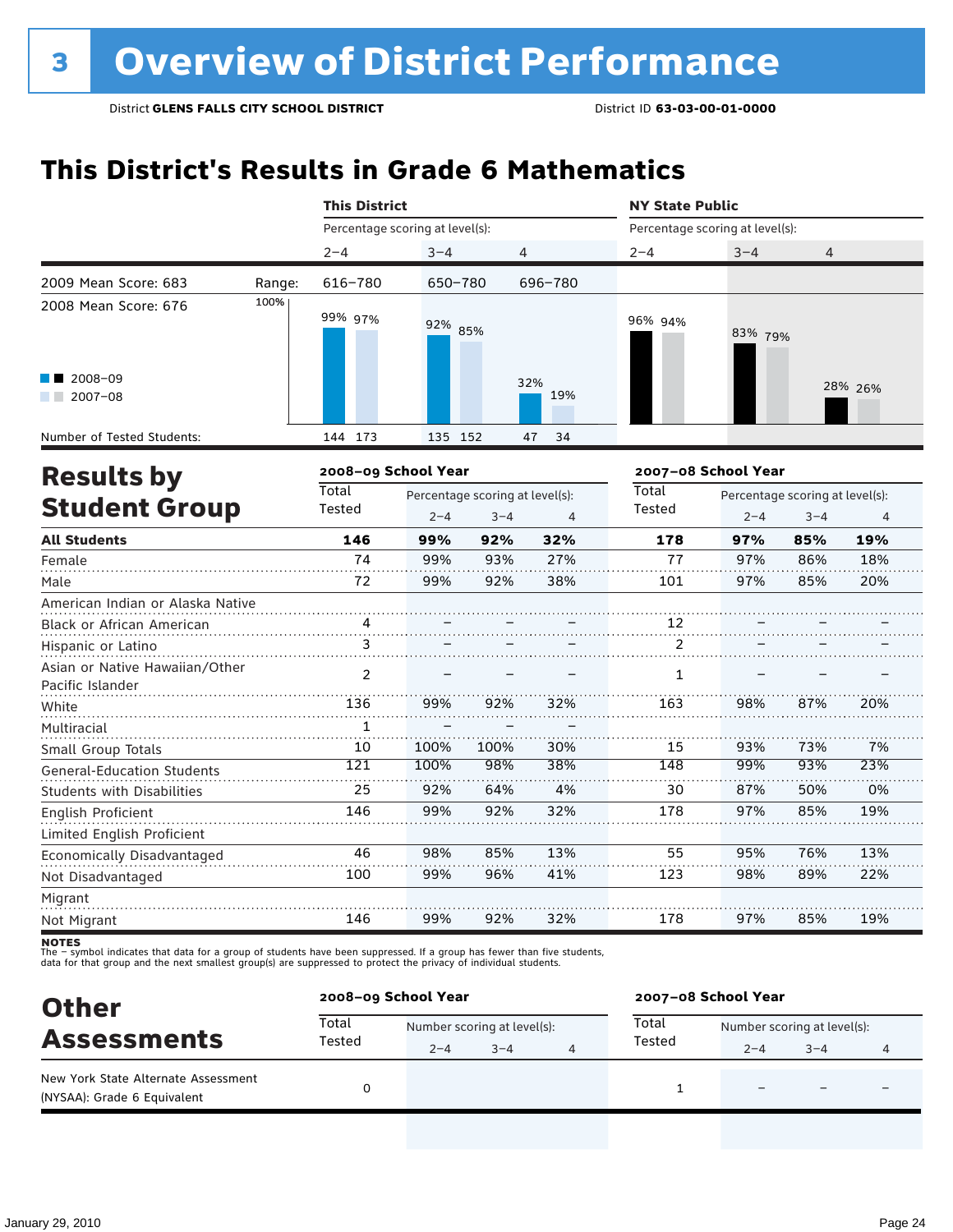## **This District's Results in Grade 7 English Language Arts**

|                                                             |        | <b>This District</b>            |         |                                 |          | <b>NY State Public</b>          |                     |                                 |          |
|-------------------------------------------------------------|--------|---------------------------------|---------|---------------------------------|----------|---------------------------------|---------------------|---------------------------------|----------|
|                                                             |        | Percentage scoring at level(s): |         |                                 |          | Percentage scoring at level(s): |                     |                                 |          |
|                                                             |        | $2 - 4$                         | $3 - 4$ | 4                               |          | $2 - 4$                         | $3 - 4$             | 4                               |          |
| 2009 Mean Score: 673                                        | Range: | 600-790                         | 650-790 |                                 | 705-790* |                                 |                     |                                 |          |
| 2008 Mean Score: 665                                        | 100%   | 100% 98%                        | 90%     | 77%                             |          | 100% 98%                        | 80%<br>70%          |                                 |          |
| $\blacksquare$ 2008-09<br>$2007 - 08$<br><b>The Company</b> |        |                                 |         |                                 | 9%<br>2% |                                 |                     | 7%                              | 3%       |
| Number of Tested Students:                                  |        | 194 182                         | 175 142 |                                 | 18<br>3  |                                 |                     |                                 |          |
| <b>Results by</b>                                           |        | 2008-09 School Year             |         |                                 |          |                                 | 2007-08 School Year |                                 |          |
|                                                             |        | <b>Total</b>                    |         | Percentage scoring at level(s): |          | Total                           |                     | Percentage scoring at level(s): |          |
| <b>Student Group</b>                                        |        | Tested                          | $2 - 4$ | $3 - 4$                         | 4        | <b>Tested</b>                   | $2 - 4$             | $3 - 4$                         | $\Delta$ |
| <b>All Students</b>                                         |        | 194                             | 100%    | 90%                             | 9%       | 185                             | 98%                 | 77%                             | 2%       |
| Female                                                      |        | 85                              | 100%    | 94%                             | 7%       | 87                              | 100%                | 82%                             | 0%       |
| Male                                                        |        | 109                             | 100%    | 87%                             | 11%      | 98                              | 97%                 | 72%                             | 3%       |
| American Indian or Alaska Native                            |        |                                 |         |                                 |          | 1                               |                     |                                 |          |
| Black or African American                                   |        | 12                              | 100%    | 100%                            | 0%       | 8                               | 100%                | 50%                             | 0%       |
| Hispanic or Latino                                          |        | 4                               |         |                                 |          | Δ                               |                     |                                 |          |
| Asian or Native Hawaiian/Other<br>Pacific Islander          |        | $\mathbf{1}$                    |         |                                 |          | 1                               |                     |                                 |          |
| White                                                       |        | 177                             | 100%    | 89%                             | 10%      | 171                             | 98%                 | 78%                             | 2%       |
| Multiracial                                                 |        |                                 |         |                                 |          |                                 |                     |                                 |          |
| Small Group Totals                                          |        | 5                               | 100%    | 100%                            | 20%      | 6                               | 100%                | 83%                             | 0%       |
| <b>General-Education Students</b>                           |        | 163                             | 100%    | 97%                             | 11%      | 154                             | 100%                | 86%                             | 2%       |
| <b>Students with Disabilities</b>                           |        | 31                              | 100%    | 55%                             | 0%       | 31                              | 90%                 | 32%                             | 0%       |
| English Proficient                                          |        | 194                             | 100%    | 90%                             | 9%       | 185                             | 98%                 | 77%                             | 2%       |
| Limited English Proficient                                  |        |                                 |         |                                 |          |                                 |                     |                                 |          |
| Economically Disadvantaged                                  |        | 69                              | 100%    | 84%                             | 4%       | 64                              | 98%                 | 64%                             | 0%       |
| Not Disadvantaged                                           |        | 125                             | 100%    | 94%                             | 12%      | 121                             | 98%                 | 83%                             | 2%       |

Not Migrant

Migrant

**NOTES**<br>The – symbol indicates that data for a group of students have been suppressed. If a group has fewer than five students,<br>data for that group and the next smallest group(s) are suppressed to protect the privacy of in

194

100%

\* Level 4 range is for 2008–09 only. The 2007–08 range is 712–790.

| <b>Other</b>                                        | 2008-09 School Year |                             |         |     | 2007-08 School Year |                             |         |                |  |
|-----------------------------------------------------|---------------------|-----------------------------|---------|-----|---------------------|-----------------------------|---------|----------------|--|
|                                                     | Total               | Number scoring at level(s): |         |     | Total               | Number scoring at level(s): |         |                |  |
| <b>Assessments</b>                                  | Tested              | $2 - 4$                     | $3 - 4$ | 4   | Tested              | $2 - 4$                     | $3 - 4$ | $\overline{4}$ |  |
| New York State Alternate Assessment                 |                     |                             |         |     |                     |                             |         |                |  |
| (NYSAA): Grade 7 Equivalent                         |                     |                             |         |     |                     |                             |         |                |  |
| New York State English as a Second                  |                     |                             |         |     |                     |                             |         |                |  |
| Language Achievement Test (NYSESLAT) <sup>+</sup> : | 0                   | N/A                         | N/A     | N/A | 0                   | N/A                         | N/A     | N/A            |  |
| Grade 7                                             |                     |                             |         |     |                     |                             |         |                |  |

90%

9%

185

98%

77%

2%

† These counts represent recently arrived LEP students who used the NYSESLAT to fulfill the English language arts participation requirement.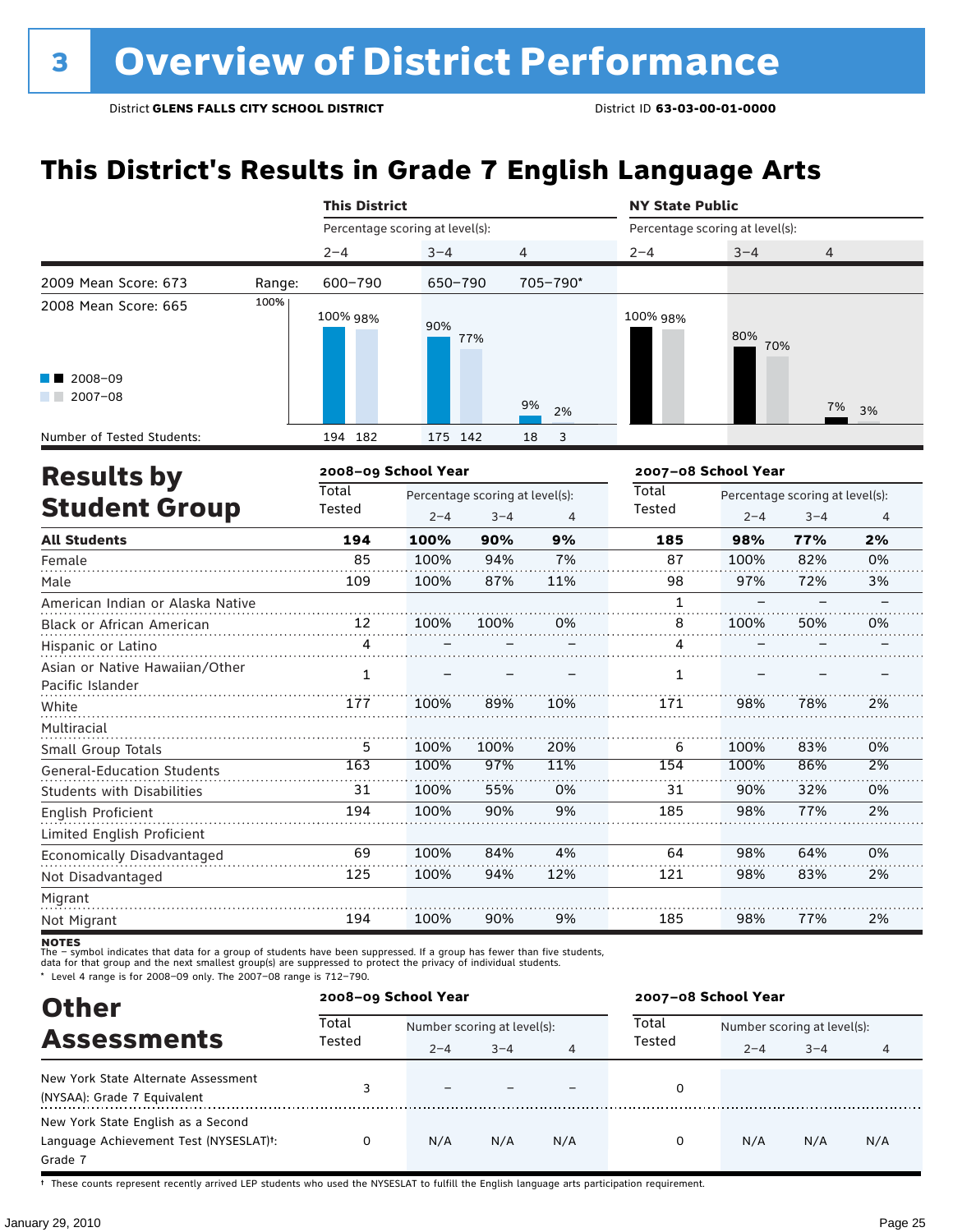## **This District's Results in Grade 7 Mathematics**

|                                                    |        | <b>This District</b><br><b>NY State Public</b> |                                                       |      |                |                                 |                                                       |     |         |
|----------------------------------------------------|--------|------------------------------------------------|-------------------------------------------------------|------|----------------|---------------------------------|-------------------------------------------------------|-----|---------|
|                                                    |        | Percentage scoring at level(s):                |                                                       |      |                | Percentage scoring at level(s): |                                                       |     |         |
|                                                    |        | $2 - 4$                                        | $3 - 4$                                               |      | 4              | $2 - 4$                         | $3 - 4$                                               | 4   |         |
| 2009 Mean Score: 685                               | Range: | 611-800                                        | 650-800                                               |      | 693-800        |                                 |                                                       |     |         |
| 2008 Mean Score: 684                               | 100%   | 100% 98%                                       | 92% 90%                                               |      |                | 99% 96%                         | 87% 79%                                               |     |         |
| 2008-09<br>$2007 - 08$<br><b>Contract</b>          |        |                                                |                                                       |      | 38%<br>31%     |                                 |                                                       |     | 30% 28% |
| Number of Tested Students:                         |        | 198 178                                        | 182 163                                               |      | 61<br>69       |                                 |                                                       |     |         |
| <b>Results by</b>                                  |        | 2008-09 School Year                            |                                                       |      |                |                                 | 2007-08 School Year                                   |     |         |
| <b>Student Group</b>                               |        | Total<br>Tested                                | Percentage scoring at level(s):<br>$2 - 4$<br>$3 - 4$ |      | $\overline{4}$ | Total<br>Tested                 | Percentage scoring at level(s):<br>$2 - 4$<br>$3 - 4$ |     | 4       |
| <b>All Students</b>                                |        | 198                                            | 100%                                                  | 92%  | 31%            | 182                             | 98%                                                   | 90% | 38%     |
| Female                                             |        | 88                                             | 100%                                                  | 92%  | 36%            | 86                              | 99%                                                   | 93% | 31%     |
| Male                                               |        | 110                                            | 100%                                                  | 92%  | 26%            | 96                              | 97%                                                   | 86% | 44%     |
| American Indian or Alaska Native                   |        |                                                |                                                       |      |                | $\mathbf{1}$                    |                                                       |     |         |
| Black or African American                          |        | 12                                             | 100%                                                  | 92%  | 0%             | $\mathbf{7}$                    | 100%                                                  | 71% | 14%     |
| Hispanic or Latino                                 |        | 4                                              |                                                       |      |                | 3                               |                                                       |     |         |
| Asian or Native Hawaiian/Other<br>Pacific Islander |        | $\mathbf{1}$                                   |                                                       |      |                | $\mathbf{1}$                    |                                                       |     |         |
| White<br>Multiracial                               |        | 181                                            | 100%                                                  | 92%  | 33%            | 170                             | 98%                                                   | 91% | 39%     |
| Small Group Totals                                 |        | 5                                              | 100%                                                  | 100% | 20%            | 5                               | 100%                                                  | 80% | 20%     |
| <b>General-Education Students</b>                  |        | 166                                            | 100%                                                  | 98%  | 37%            | 153                             | 100%                                                  | 98% | 44%     |
| <b>Students with Disabilities</b>                  |        | 32                                             | 100%                                                  | 63%  | 0%             | 29                              | 86%                                                   | 45% | 3%      |
| <b>English Proficient</b>                          |        | 198                                            | 100%                                                  | 92%  | 31%            | 182                             | 98%                                                   | 90% | 38%     |
| Limited English Proficient                         |        |                                                |                                                       |      |                |                                 |                                                       |     |         |
| Economically Disadvantaged                         |        | 68                                             | 100%                                                  | 85%  | 21%            | 61                              | 93%                                                   | 79% | 26%     |
| Not Disadvantaged                                  |        | 130                                            | 100%                                                  | 95%  | 36%            | 121                             | 100%                                                  | 95% | 44%     |
| Migrant                                            |        |                                                |                                                       |      |                |                                 |                                                       |     |         |
| Not Migrant                                        |        | 198                                            | 100%                                                  | 92%  | 31%            | 182                             | 98%                                                   | 90% | 38%     |

| <b>Other</b>                                                       | 2008-09 School Year |                             |         |  | 2007-08 School Year |                             |         |   |  |
|--------------------------------------------------------------------|---------------------|-----------------------------|---------|--|---------------------|-----------------------------|---------|---|--|
|                                                                    | Total               | Number scoring at level(s): |         |  | Total               | Number scoring at level(s): |         |   |  |
| <b>Assessments</b>                                                 | Tested              | $2 - 4$                     | $3 - 4$ |  | Tested              | $2 - 4$                     | $3 - 4$ | 4 |  |
| New York State Alternate Assessment<br>(NYSAA): Grade 7 Equivalent |                     | $\overline{\phantom{0}}$    |         |  |                     |                             |         |   |  |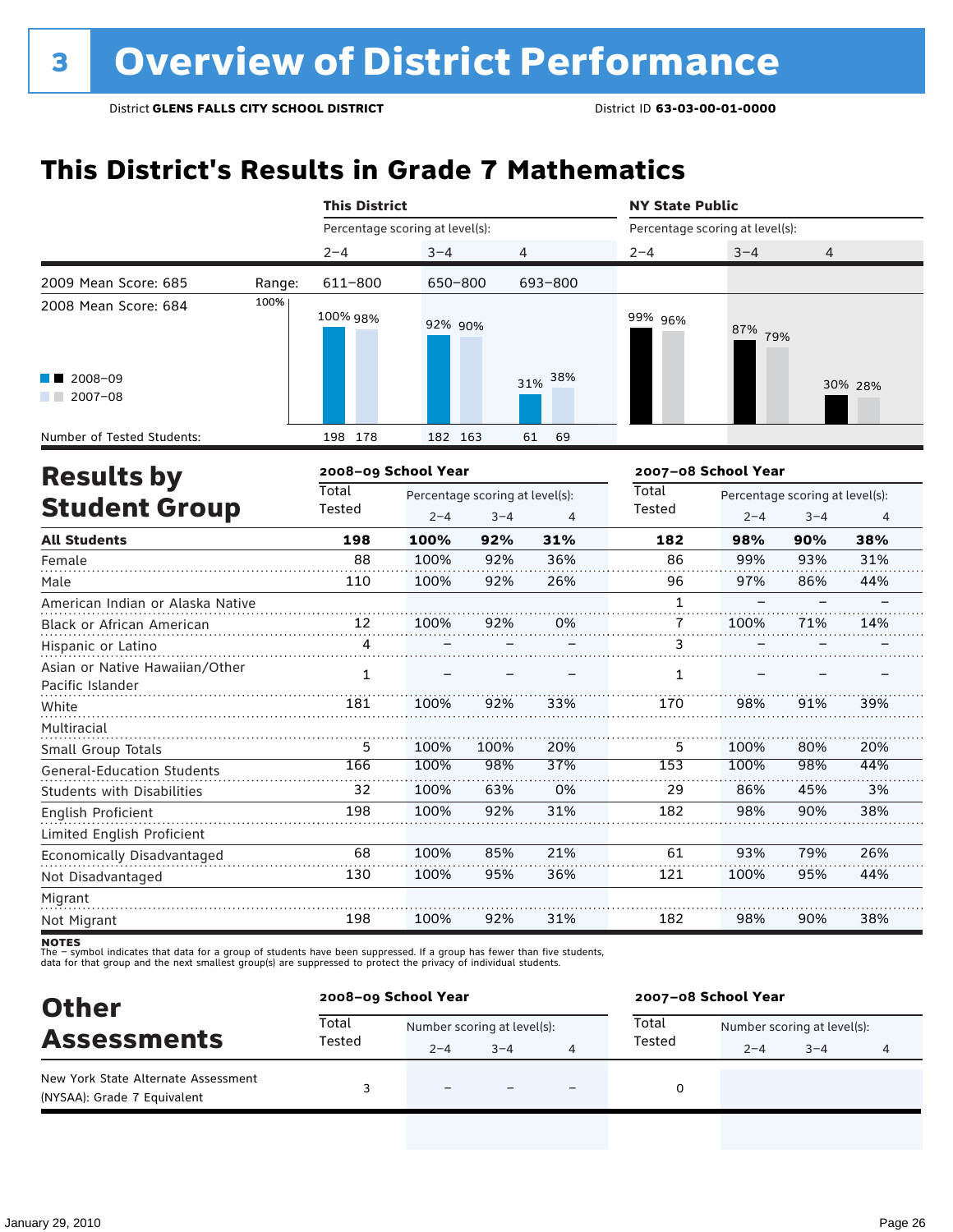## **This District's Results in Grade 8 English Language Arts**

|                                  |        | <b>This District</b> |                                 |                                 |         | <b>NY State Public</b> |                                 |                                 |    |  |  |
|----------------------------------|--------|----------------------|---------------------------------|---------------------------------|---------|------------------------|---------------------------------|---------------------------------|----|--|--|
|                                  |        |                      | Percentage scoring at level(s): |                                 |         |                        | Percentage scoring at level(s): |                                 |    |  |  |
|                                  |        | $2 - 4$              | $3 - 4$                         | 4                               |         | $2 - 4$                | $3 - 4$                         | 4                               |    |  |  |
| 2009 Mean Score: 666             | Range: | $602 - 790$          | 650-790                         |                                 | 715-790 |                        |                                 |                                 |    |  |  |
| 2008 Mean Score: 660             | 100%   | 100% 96%             | 77%                             | 63%                             |         | 98% 95%                | 69%<br>56%                      |                                 |    |  |  |
| 2008-09<br>$2007 - 08$           |        |                      |                                 | 6%                              | 6%      |                        |                                 | 5%                              | 6% |  |  |
| Number of Tested Students:       |        | 180 215              | 139 141                         | 11                              | 13      |                        |                                 |                                 |    |  |  |
|                                  |        |                      |                                 |                                 |         |                        |                                 |                                 |    |  |  |
|                                  |        |                      | 2008-09 School Year             |                                 |         |                        | 2007-08 School Year             |                                 |    |  |  |
| <b>Results by</b>                |        | Total                |                                 | Percentage scoring at level(s): |         | Total                  |                                 | Percentage scoring at level(s): |    |  |  |
| <b>Student Group</b>             |        | Tested               | $2 - 4$                         | $3 - 4$                         | 4       | Tested                 | $2 - 4$                         | $3 - 4$                         | 4  |  |  |
| <b>All Students</b>              |        | 180                  | 100%                            | 77%                             | 6%      | 225                    | 96%                             | 63%                             | 6% |  |  |
| Female                           |        | 86                   | 100%                            | 84%                             | 7%      | 115                    | 97%                             | 70%                             | 7% |  |  |
| Male                             |        | 94                   | 100%                            | 71%                             | 5%      | 110                    | 94%                             | 55%                             | 5% |  |  |
| American Indian or Alaska Native |        | $\mathbf{1}$         |                                 |                                 |         |                        |                                 |                                 |    |  |  |
| <b>Black or African American</b> |        | q                    |                                 |                                 |         | 14                     | 93%                             | 50%                             | 7% |  |  |
| Hispanic or Latino               |        | $\mathfrak{D}$       |                                 |                                 |         | 4                      |                                 |                                 |    |  |  |

| Pacific islander                  |     |      |     |    |     |     |     |    |
|-----------------------------------|-----|------|-----|----|-----|-----|-----|----|
| White                             | 167 | 100% | 78% | 7% | 203 | 96% | 65% | 6% |
| Multiracial                       |     |      |     |    |     |     |     |    |
| Small Group Totals                | 13  | 100% | 62% | 0% | 8   | 88% | 38% | 0% |
| <b>General-Education Students</b> | 152 | 100% | 88% | 7% | 182 | 99% | 74% | 7% |
| <b>Students with Disabilities</b> | 28  | 100% | 21% | 0% | 43  | 79% | 14% | 0% |
| English Proficient                | 180 | 100% | 77% | 6% | 225 | 96% | 63% | 6% |
| Limited English Proficient        |     |      |     |    |     |     |     |    |
| Economically Disadvantaged        | 64  | 100% | 67% | 2% | 85  | 91% | 38% | 0% |
| Not Disadvantaged                 | 116 | 100% | 83% | 9% | 140 | 99% | 78% | 9% |
| Migrant                           |     |      |     |    |     |     |     |    |
| Not Migrant                       | 180 | 100% | 77% | 6% | 225 | 96% | 63% | 6% |
|                                   |     |      |     |    |     |     |     |    |

**NOTES**<br>The – symbol indicates that data for a group of students have been suppressed. If a group has fewer than five students,<br>data for that group and the next smallest group(s) are suppressed to protect the privacy of in

| <b>Other</b>                                                                                         | 2008-09 School Year |                             |         |     | 2007-08 School Year |                             |         |     |  |
|------------------------------------------------------------------------------------------------------|---------------------|-----------------------------|---------|-----|---------------------|-----------------------------|---------|-----|--|
|                                                                                                      | Total               | Number scoring at level(s): |         |     | Total               | Number scoring at level(s): |         |     |  |
| <b>Assessments</b>                                                                                   | Tested              | $2 - 4$                     | $3 - 4$ | 4   | Tested              | $2 - 4$                     | $3 - 4$ | 4   |  |
| New York State Alternate Assessment<br>(NYSAA): Grade 8 Equivalent                                   | 0                   |                             |         |     |                     |                             |         |     |  |
| New York State English as a Second<br>Language Achievement Test (NYSESLAT) <sup>+</sup> :<br>Grade 8 |                     | N/A                         | N/A     | N/A | 0                   | N/A                         | N/A     | N/A |  |

† These counts represent recently arrived LEP students who used the NYSESLAT to fulfill the English language arts participation requirement.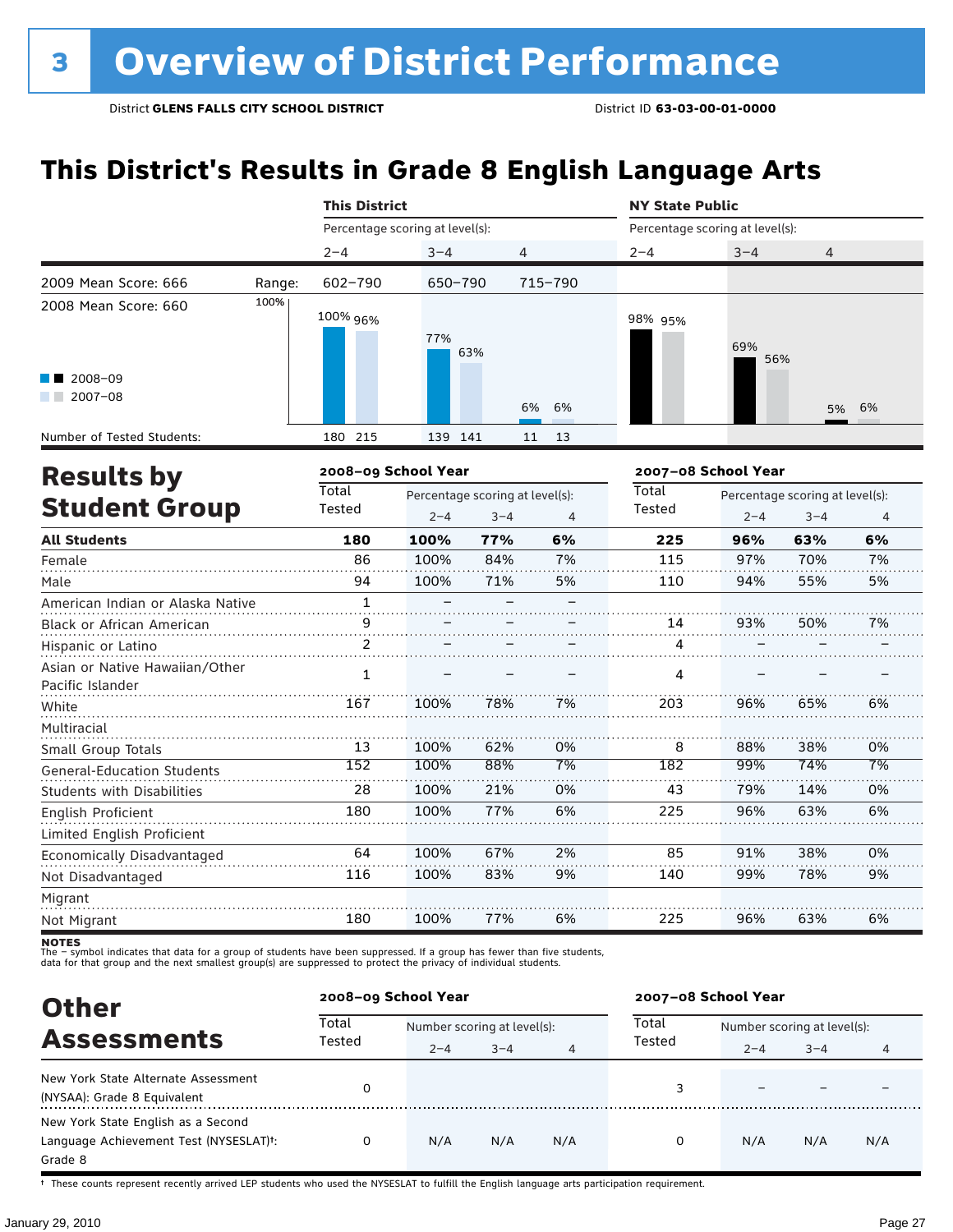## **This District's Results in Grade 8 Mathematics**

|                                                    |                                                                                                                                                                                                                                                                                                                                                                                                                                                                                                                                                                                                                                                                                                                                                                | <b>This District</b> |         |   |    | <b>NY State Public</b> |         |                                 |         |
|----------------------------------------------------|----------------------------------------------------------------------------------------------------------------------------------------------------------------------------------------------------------------------------------------------------------------------------------------------------------------------------------------------------------------------------------------------------------------------------------------------------------------------------------------------------------------------------------------------------------------------------------------------------------------------------------------------------------------------------------------------------------------------------------------------------------------|----------------------|---------|---|----|------------------------|---------|---------------------------------|---------|
|                                                    |                                                                                                                                                                                                                                                                                                                                                                                                                                                                                                                                                                                                                                                                                                                                                                |                      |         |   |    |                        |         |                                 |         |
|                                                    |                                                                                                                                                                                                                                                                                                                                                                                                                                                                                                                                                                                                                                                                                                                                                                | $2 - 4$              | $3 - 4$ |   |    | $2 - 4$                | $3 - 4$ | 4                               |         |
| 2009 Mean Score: 689                               | Range:                                                                                                                                                                                                                                                                                                                                                                                                                                                                                                                                                                                                                                                                                                                                                         | 616-775              |         |   |    |                        |         |                                 |         |
| 2008 Mean Score: 681                               | 100%                                                                                                                                                                                                                                                                                                                                                                                                                                                                                                                                                                                                                                                                                                                                                           | 98% 96%              |         |   |    | 96% 93%                | 80%     | 70%                             |         |
| 2008-09<br>$2007 - 08$<br>a sa n                   |                                                                                                                                                                                                                                                                                                                                                                                                                                                                                                                                                                                                                                                                                                                                                                |                      |         |   |    |                        |         |                                 | 19% 17% |
| Number of Tested Students:                         |                                                                                                                                                                                                                                                                                                                                                                                                                                                                                                                                                                                                                                                                                                                                                                | 178 219              |         |   | 55 |                        |         |                                 |         |
| <b>Results by</b>                                  |                                                                                                                                                                                                                                                                                                                                                                                                                                                                                                                                                                                                                                                                                                                                                                |                      |         |   |    |                        |         |                                 |         |
|                                                    |                                                                                                                                                                                                                                                                                                                                                                                                                                                                                                                                                                                                                                                                                                                                                                | <b>Total</b>         |         |   |    | Total                  |         | Percentage scoring at level(s): |         |
|                                                    | Percentage scoring at level(s):<br>Percentage scoring at level(s):<br>4<br>701-775<br>650-775<br>94% 87%<br>29% 24%<br>171 198<br>53<br>2008-09 School Year<br>2007-08 School Year<br>Percentage scoring at level(s):<br><b>Student Group</b><br>Tested<br>Tested<br>$2 - 4$<br>$3 - 4$<br>$\overline{4}$<br>181<br>29%<br>228<br>98%<br>94%<br>87<br>99%<br>95%<br>32%<br>115<br>98%<br>94%<br>27%<br>94<br>113<br>$\mathbf{1}$<br>8<br>14<br>2<br>4<br>$\mathbf{1}$<br>4<br>169<br>98%<br>94%<br>30%<br>206<br>100%<br>12<br>100%<br>25%<br>8<br>152<br>100%<br>100%<br>35%<br>185<br>0%<br>29<br>90%<br>66%<br>43<br>29%<br>181<br>98%<br>94%<br>228<br>63<br>97%<br>90%<br>14%<br>85<br>118<br>99%<br>97%<br>37%<br>143<br>29%<br>181<br>98%<br>94%<br>228 | $2 - 4$              | $3 - 4$ | 4 |    |                        |         |                                 |         |
| <b>All Students</b>                                |                                                                                                                                                                                                                                                                                                                                                                                                                                                                                                                                                                                                                                                                                                                                                                |                      |         |   |    |                        | 96%     | 87%                             | 24%     |
| Female                                             |                                                                                                                                                                                                                                                                                                                                                                                                                                                                                                                                                                                                                                                                                                                                                                |                      |         |   |    |                        | 98%     | 86%                             | 23%     |
| Male                                               |                                                                                                                                                                                                                                                                                                                                                                                                                                                                                                                                                                                                                                                                                                                                                                |                      |         |   |    |                        | 94%     | 88%                             | 26%     |
| American Indian or Alaska Native                   |                                                                                                                                                                                                                                                                                                                                                                                                                                                                                                                                                                                                                                                                                                                                                                |                      |         |   |    |                        |         |                                 |         |
| Black or African American                          |                                                                                                                                                                                                                                                                                                                                                                                                                                                                                                                                                                                                                                                                                                                                                                |                      |         |   |    |                        | 93%     | 71%                             | 14%     |
| Hispanic or Latino                                 |                                                                                                                                                                                                                                                                                                                                                                                                                                                                                                                                                                                                                                                                                                                                                                |                      |         |   |    |                        |         |                                 |         |
| Asian or Native Hawaiian/Other<br>Pacific Islander |                                                                                                                                                                                                                                                                                                                                                                                                                                                                                                                                                                                                                                                                                                                                                                |                      |         |   |    |                        |         |                                 |         |
| White                                              |                                                                                                                                                                                                                                                                                                                                                                                                                                                                                                                                                                                                                                                                                                                                                                |                      |         |   |    |                        | 96%     | 87%                             | 25%     |
| Multiracial                                        |                                                                                                                                                                                                                                                                                                                                                                                                                                                                                                                                                                                                                                                                                                                                                                |                      |         |   |    |                        |         |                                 |         |
| Small Group Totals                                 |                                                                                                                                                                                                                                                                                                                                                                                                                                                                                                                                                                                                                                                                                                                                                                |                      |         |   |    |                        | 100%    | 100%                            | 13%     |
| <b>General-Education Students</b>                  |                                                                                                                                                                                                                                                                                                                                                                                                                                                                                                                                                                                                                                                                                                                                                                |                      |         |   |    |                        | 100%    | 96%                             | 29%     |
| <b>Students with Disabilities</b>                  |                                                                                                                                                                                                                                                                                                                                                                                                                                                                                                                                                                                                                                                                                                                                                                |                      |         |   |    |                        | 79%     | 47%                             | 5%      |
| English Proficient                                 |                                                                                                                                                                                                                                                                                                                                                                                                                                                                                                                                                                                                                                                                                                                                                                |                      |         |   |    |                        | 96%     | 87%                             | 24%     |
| Limited English Proficient                         |                                                                                                                                                                                                                                                                                                                                                                                                                                                                                                                                                                                                                                                                                                                                                                |                      |         |   |    |                        |         |                                 |         |
| Economically Disadvantaged                         |                                                                                                                                                                                                                                                                                                                                                                                                                                                                                                                                                                                                                                                                                                                                                                |                      |         |   |    |                        | 94%     | 75%                             | 11%     |
| Not Disadvantaged                                  |                                                                                                                                                                                                                                                                                                                                                                                                                                                                                                                                                                                                                                                                                                                                                                |                      |         |   |    |                        | 97%     | 94%                             | 32%     |
| Migrant                                            |                                                                                                                                                                                                                                                                                                                                                                                                                                                                                                                                                                                                                                                                                                                                                                |                      |         |   |    |                        |         |                                 |         |
| Not Migrant                                        |                                                                                                                                                                                                                                                                                                                                                                                                                                                                                                                                                                                                                                                                                                                                                                |                      |         |   |    |                        | 96%     | 87%                             | 24%     |

| <b>Other</b>                                                       |                 | 2008-09 School Year         |         |   | 2007-08 School Year |                             |         |   |  |
|--------------------------------------------------------------------|-----------------|-----------------------------|---------|---|---------------------|-----------------------------|---------|---|--|
| <b>Assessments</b>                                                 | Total<br>Tested | Number scoring at level(s): |         |   | Total               | Number scoring at level(s): |         |   |  |
|                                                                    |                 | $2 - 4$                     | $3 - 4$ | 4 | Tested              | $2 - 4$                     | $3 - 4$ | 4 |  |
| New York State Alternate Assessment<br>(NYSAA): Grade 8 Equivalent |                 |                             |         |   |                     |                             |         |   |  |
|                                                                    |                 |                             |         |   |                     |                             |         |   |  |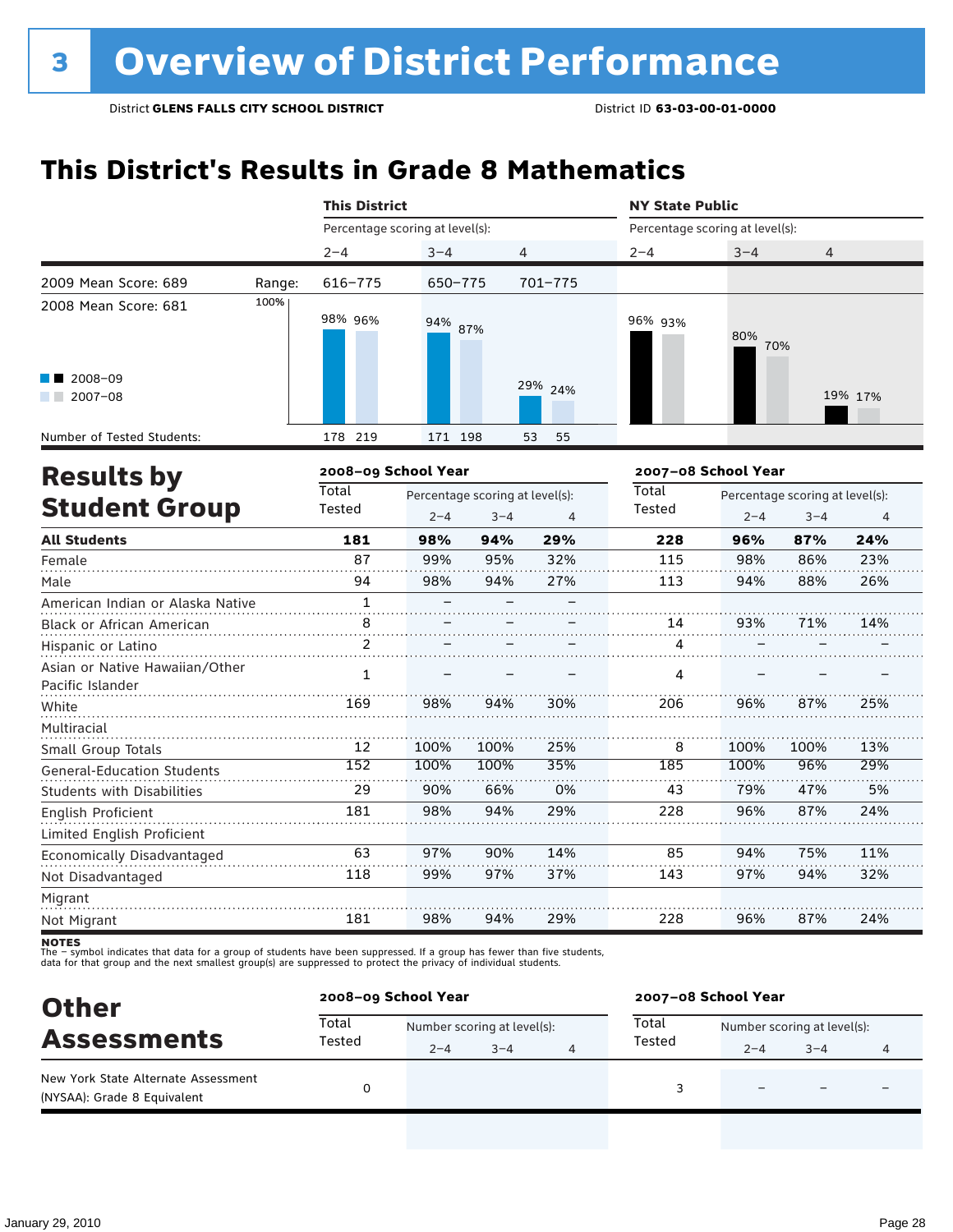## **This District's Results in Grade 8 Science**

|                                                    | <b>This District</b> |                                 |                                 |            | <b>NY State Public</b>          |                     |                                 |         |
|----------------------------------------------------|----------------------|---------------------------------|---------------------------------|------------|---------------------------------|---------------------|---------------------------------|---------|
|                                                    |                      | Percentage scoring at level(s): |                                 |            | Percentage scoring at level(s): |                     |                                 |         |
|                                                    | $2 - 4$              | $3 - 4$                         | 4                               |            | $2 - 4$                         | $3 - 4$             | 4                               |         |
|                                                    |                      |                                 |                                 |            |                                 |                     |                                 |         |
| 100%                                               | 99% 99%              | 86% 85%                         |                                 |            | 94% 95%                         | 71% 73%             |                                 |         |
| 2008-09<br>$2007 - 08$                             |                      |                                 |                                 | 50%<br>38% |                                 |                     |                                 | 26% 30% |
| Number of Tested Students:                         | 180 225              | 156 194                         |                                 | 69<br>113  |                                 |                     |                                 |         |
| <b>Results by</b>                                  | 2008-09 School Year  |                                 |                                 |            |                                 | 2007-08 School Year |                                 |         |
|                                                    | Total                |                                 | Percentage scoring at level(s): |            | Total                           |                     | Percentage scoring at level(s): |         |
| <b>Student Group</b>                               | Tested               | $2 - 4$                         | $3 - 4$                         | 4          | Tested                          | $2 - 4$             | $3 - 4$                         | 4       |
| <b>All Students</b>                                | 181                  | 99%                             | 86%                             | 38%        | 227                             | 99%                 | 85%                             | 50%     |
| Female                                             | 87                   | 100%                            | 85%                             | 32%        | 113                             | 98%                 | 85%                             | 43%     |
| Male                                               | 94                   | 99%                             | 87%                             | 44%        | 114                             | 100%                | 86%                             | 56%     |
| American Indian or Alaska Native                   | $\mathbf{1}$         |                                 |                                 |            |                                 |                     |                                 |         |
| Black or African American                          | 9                    |                                 |                                 |            | 14                              | 93%                 | 71%                             | 21%     |
| Hispanic or Latino                                 | 2                    |                                 |                                 |            | 4                               |                     |                                 |         |
| Asian or Native Hawaiian/Other<br>Pacific Islander |                      |                                 |                                 |            | 4                               |                     |                                 |         |
| White                                              | 169                  | 99%                             | 87%                             | 40%        | 205                             | 100%                | 87%                             | 52%     |
| Multiracial                                        |                      |                                 |                                 |            |                                 |                     |                                 |         |
| Small Group Totals                                 | 12                   | 100%                            | 75%                             | 17%        | 8                               | 100%                | 75%                             | 50%     |
| <b>General-Education Students</b>                  | 150                  | 100%                            | 95%                             | 45%        | 184                             | 99%                 | 96%                             | 60%     |
| Students with Disabilities                         | 31                   | 97%                             | 45%                             | 3%         | 43                              | 100%                | 42%                             | 7%      |
| English Proficient                                 | 181                  | 99%                             | 86%                             | 38%        | 227                             | 99%                 | 85%                             | 50%     |
| Limited English Proficient                         |                      |                                 |                                 |            |                                 |                     |                                 |         |
| Economically Disadvantaged                         | 64                   | 100%                            | 80%                             | 22%        | 83                              | 99%                 | 71%                             | 28%     |
| Not Disadvantaged                                  | 117                  | 99%                             | 90%                             | 47%        | 144                             | 99%                 | 94%                             | 63%     |
| Migrant                                            |                      |                                 |                                 |            |                                 |                     |                                 |         |
| Not Migrant                                        | 181                  | 99%                             | 86%                             | 38%        | 227                             | 99%                 | 85%                             | 50%     |
| uatre                                              |                      |                                 |                                 |            |                                 |                     |                                 |         |

| <b>Other</b>                                                       | 2008-09 School Year |                             |         |   | 2007-08 School Year |                             |         |   |  |
|--------------------------------------------------------------------|---------------------|-----------------------------|---------|---|---------------------|-----------------------------|---------|---|--|
| <b>Assessments</b>                                                 | Total<br>Tested     | Number scoring at level(s): |         |   | Total<br>Tested     | Number scoring at level(s): |         |   |  |
|                                                                    |                     | $2 - 4$                     | $3 - 4$ | 4 |                     | $2 - 4$                     | $3 - 4$ | 4 |  |
| New York State Alternate Assessment<br>(NYSAA): Grade 8 Equivalent |                     |                             |         |   |                     |                             |         |   |  |
| <b>Regents Science</b>                                             |                     |                             |         |   |                     |                             |         |   |  |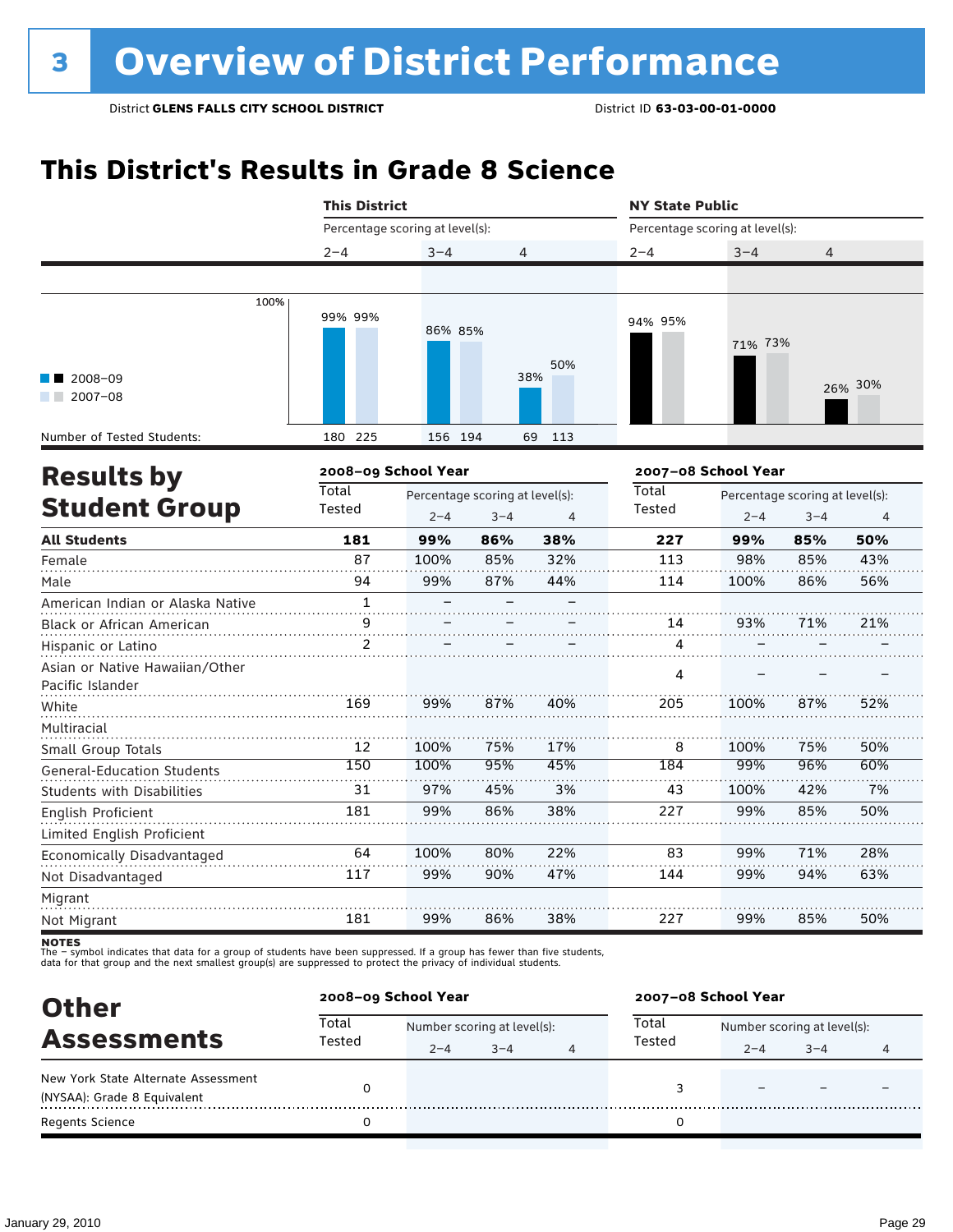## **This District's Total Cohort\* Results in Secondary-Level English after Four Years of Instruction**

|                                                   | <b>This District</b>            |         |                | <b>NY State Public</b>          |         |         |  |
|---------------------------------------------------|---------------------------------|---------|----------------|---------------------------------|---------|---------|--|
|                                                   | Percentage scoring at level(s): |         |                | Percentage scoring at level(s): |         |         |  |
|                                                   | $2 - 4$                         | $3 - 4$ | $\overline{4}$ | $2 - 4$                         | $3 - 4$ | 4       |  |
| 100%<br>$\blacksquare$ 2005 Cohort<br>2004 Cohort | 75% 76%                         | 73% 74% | 52%<br>44%     | 81% 80%                         | 77% 75% | 32% 30% |  |

| <b>Results by</b>                                  | 2005 Cohort |                                 |         |     | 2004 Cohort** |                                 |         |                |
|----------------------------------------------------|-------------|---------------------------------|---------|-----|---------------|---------------------------------|---------|----------------|
|                                                    | Number      | Percentage scoring at level(s): |         |     | Number        | Percentage scoring at level(s): |         |                |
| <b>Student Group</b>                               | of Students | $2 - 4$                         | $3 - 4$ | 4   | of Students   | $2 - 4$                         | $3 - 4$ | $\overline{4}$ |
| <b>All Students</b>                                | 206         | 75%                             | 73%     | 52% | 250           | 76%                             | 74%     | 44%            |
| Female                                             | 101         | 78%                             | 76%     | 64% | 109           | 77%                             | 76%     | 49%            |
| Male                                               | 105         | 71%                             | 70%     | 41% | 141           | 75%                             | 72%     | 40%            |
| American Indian or Alaska Native                   |             |                                 |         |     |               |                                 |         |                |
| <b>Black or African American</b>                   | 10          | 40%                             | 40%     | 20% | 13            | 54%                             | 46%     | 8%             |
| Hispanic or Latino                                 | 4           |                                 |         |     | 4             |                                 |         |                |
| Asian or Native Hawaiian/Other<br>Pacific Islander | 3           |                                 |         |     | 1             |                                 |         |                |
| White                                              | 189         | 77%                             | 76%     | 55% | 232           | 77%                             | 75%     | 45%            |
| Multiracial                                        |             |                                 |         |     |               |                                 |         |                |
| Small Group Totals                                 | 7           | 57%                             | 43%     | 29% | 5             | 80%                             | 80%     | 80%            |
| <b>General-Education Students</b>                  | 175         | 80%                             | 80%     | 61% | 208           | 85%                             | 84%     | 51%            |
| <b>Students with Disabilities</b>                  | 31          | 45%                             | 35%     | 3%  | 42            | 31%                             | 24%     | 5%             |
| English Proficient                                 | 206         | 75%                             | 73%     | 52% | 250           | 76%                             | 74%     | 44%            |
| Limited English Proficient                         |             |                                 |         |     |               |                                 |         |                |
| Economically Disadvantaged                         | 47          | 60%                             | 55%     | 26% | 51            | 65%                             | 63%     | 18%            |
| Not Disadvantaged                                  | 159         | 79%                             | 79%     | 60% | 199           | 79%                             | 77%     | 50%            |
| Migrant                                            |             |                                 |         |     |               |                                 |         |                |
| Not Migrant                                        | 206         | 75%                             | 73%     | 52% | 250           | 76%                             | 74%     | 44%            |

**NOTES** 

The – symbol indicates that data for a group of students have been suppressed. If a group has fewer than five students,

data for that group and the next smallest group(s) are suppressed to protect the privacy of individual students.

| <b>Other</b>                        | 2005 Cohort           |         |                                     | 2004 Cohort           |         |                                        |  |  |
|-------------------------------------|-----------------------|---------|-------------------------------------|-----------------------|---------|----------------------------------------|--|--|
| <b>Assessments</b>                  | Number<br>of Students | $2 - 4$ | Number scoring at level(s):<br>$-4$ | Number<br>of Students | $2 - 4$ | Number scoring at level(s):<br>$3 - 4$ |  |  |
| New York State Alternate Assessment |                       |         |                                     |                       |         |                                        |  |  |

(NYSAA): High School Equivalent \*\*\*

\* A total cohort consists of all students who first entered Grade 9 in a particular year, and all ungraded students with disabilities who reached their seventeenth birthday in that year, and were enrolled in the school/district for five months. Students are excluded from the cohort if they transferred to another school district, nonpublic school, or criminal justice facility, or left the U.S. and its territories or died before the report date. Statewide total cohort also includes students who were enrolled for fewer than five months. \*\* 2004 cohort data are those reported in the 2007-08 *Accountability and Overview Report*.

\*\*\* The majority of cohort members took an older version of the NYSAA, developed before 2007.